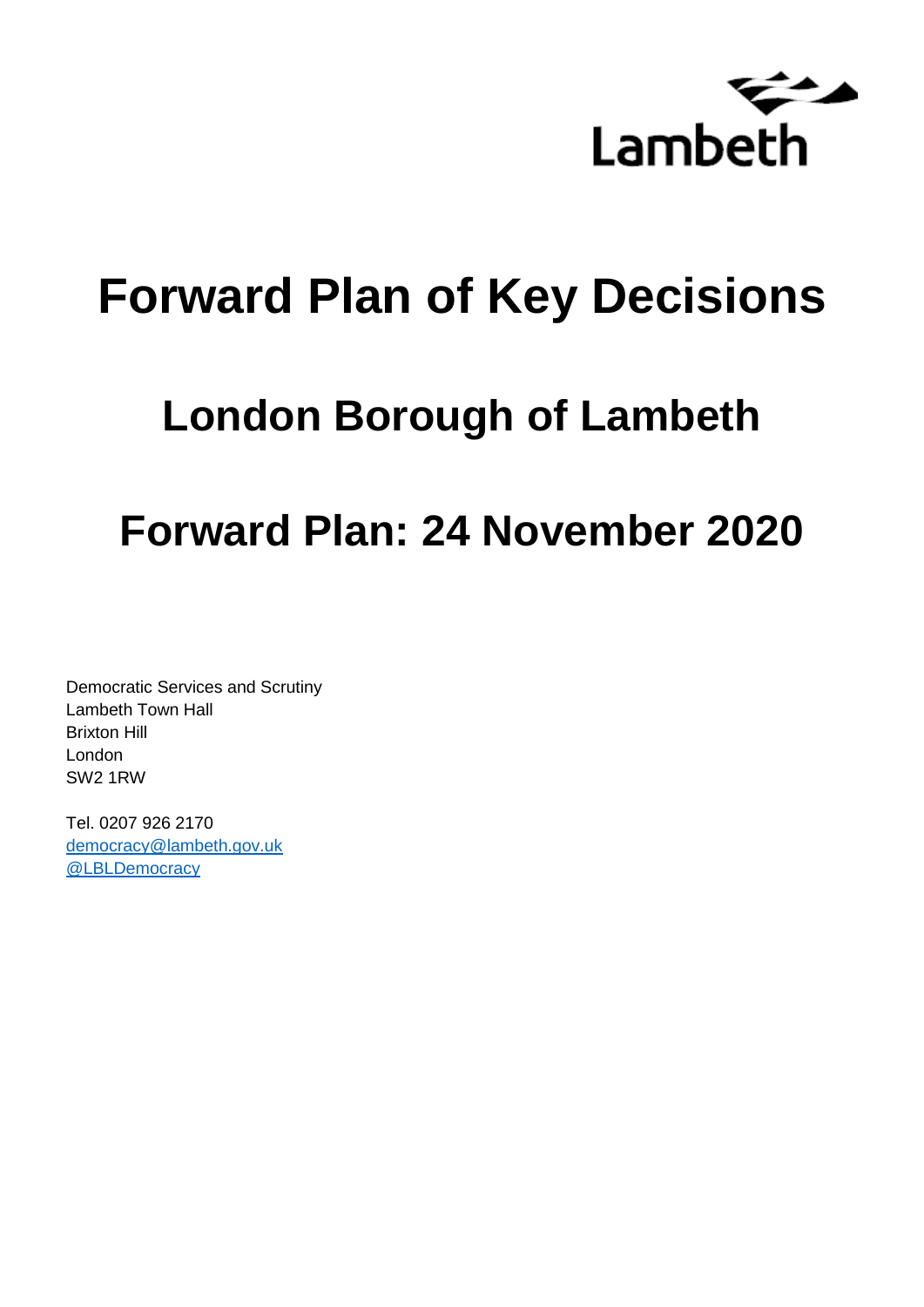## **Notice of forthcoming Key Decisions**

Local authorities are required by law to give 28 days' notice of any key decisions to be made. The Forward Plan sets out information about the key decisions that Cabinet, individual Cabinet Members, the Health and Wellbeing Board and the Better Places Joint Committee intend to make in forthcoming months. It ensures public notice of all key decisions is provided at least 28 days' in advance of the decision date.

The Forward Plan contains information about each forthcoming key decision and is published to the Council website every week, usually on a Monday.

## **What is a Key Decision?**

The Lambeth Council Constitution defines a key decision as an executive decision that:

- 1) Requires an amendment to the Community Plan Outcomes Framework or requires a recommendation to Full Council to amend the Budget and Policy Framework;
- 2) Results in the local authority incurring expenditure, raising income or the making of savings in excess of £500,000; or,
- 3) Has a significant impact on:
	- a) communities living or working in an area comprising two or more wards in Lambeth;
	- b) the wellbeing of the community or the quality of service provided to a significant number of people living or working in an area; or,
	- c) Communities of interest.

The majority of key decisions are taken by the Cabinet or individual Cabinet Members (the Executive). Each Key Decision will be communicated via a comprehensive report which must be published at least five clear days before the decision is taken. Published reports can be accessed through Decisions [Online.](http://moderngov.lambeth.gov.uk/mgDelegatedDecisions.aspx?bcr=1&DM=0&DS=2&K=0&DR=&V=0) Cabinet reports will also be available in [Cabinet agenda packs,](https://moderngov.lambeth.gov.uk/ieListMeetings.aspx?CommitteeId=225) which are published five clear days before the meeting.

The Executive cannot consider key decisions that have not been included on the Forward Plan. However, the Council Constitution sets out procedures that can be used if a decision that has not been advertised on the Forward Plan must be taken immediately. Urgency procedures can only be used in exceptional circumstances. For further information on Access to Information procedure rules please see Part 3, Section 2 of the [Council Constitution](http://moderngov.lambeth.gov.uk/ieListMeetings.aspx?CId=738&info=1&MD=Constitution) or contact Democratic Services.

## **What information is included on the Forward Plan?**

The Forward Plan gives information about:

- key decisions that are likely to be considered in forthcoming months;
- the earliest date a key decision can be taken;
- who will make a decision;
- what consultation will be undertaken;
- whether the forthcoming report is likely to include exempt or confidential information;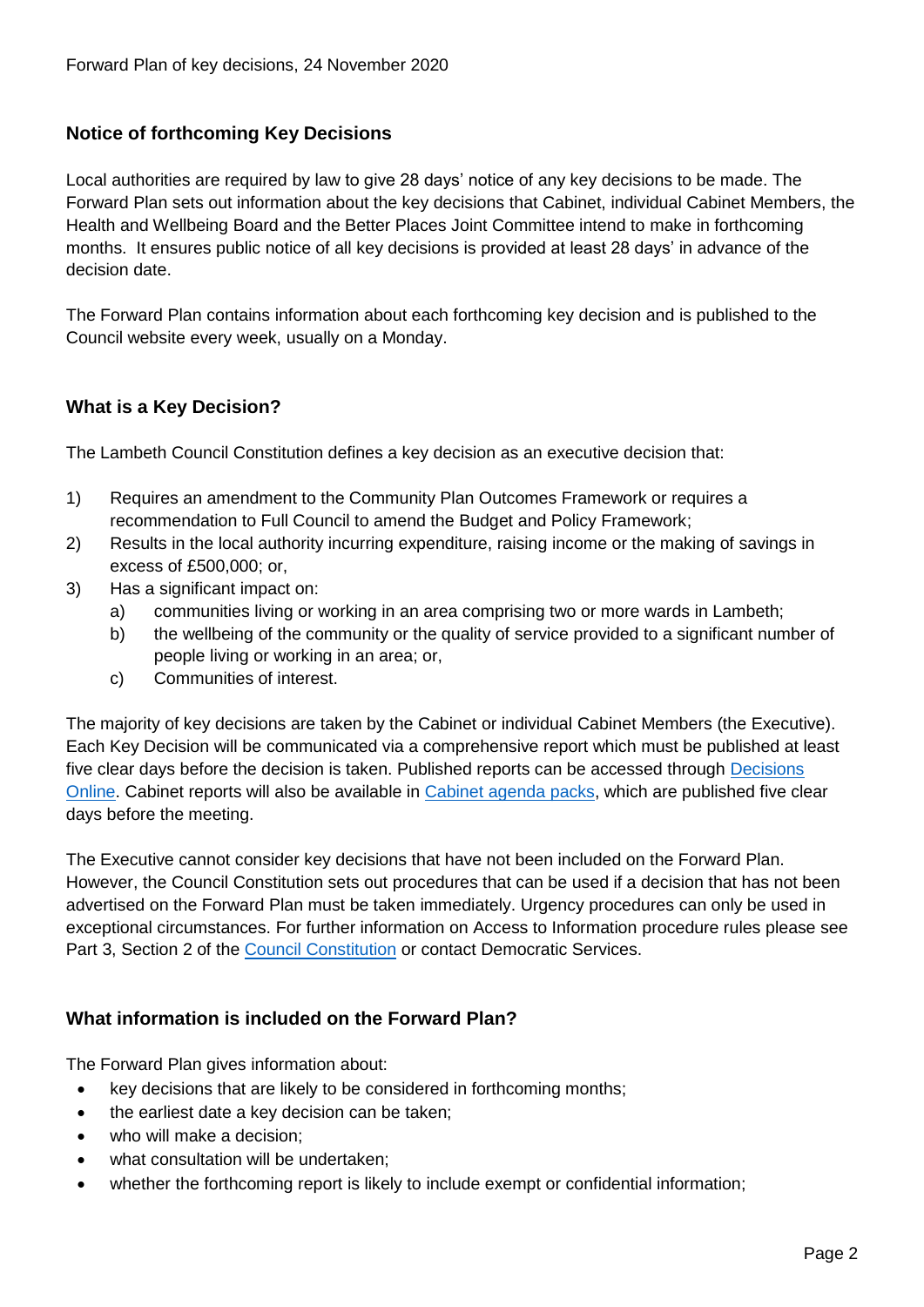- A list of background documents to be submitted to the decision maker for consideration in relation to the forthcoming decision; and,
- who you can contact for further information.

## **Public representations and further information**

Each Forward Plan entry gives the name of the relevant officer to contact about that particular decision. Where possible, a contact name, e-mail address and telephone number are provided.

Members of the public can make representations about forthcoming decisions by:

- Contacting the Lead Officer responsible for the report;
- Contacting the decision maker or relevant Cabinet Member (details can be found on the council [website\)](http://moderngov.lambeth.gov.uk/mgMemberIndex.aspx?bcr=1); and,
- Contacting Democratic Services.

Any document listed in the Forward Plan can be requested via the Lead Officer or by contacting Democratic Services. The reader is encouraged to access any such documents electronically, however copies or extracts may be made available at the following address on request: Lambeth Town Hall, Brixton Hill, SW2 1RW.

When making representations, members of the public may submit to the decision maker any further documents relevant to the decision.

All decision dates given in the Forward Plan are subject to change. Therefore, please ensure that you always consult the latest version of the Forward Plan for the most up to date information. Any further queries can be directed to Democratic Services.

## **Notice of decisions likely to contain confidential or exempt information**

Local authorities are required to specify 28 days in advance of a Cabinet meeting all the reports that are likely to contain confidential or exempt information. Should this be the case, a private 'Part 2' report will be produced to accompany the main report but will not be published. The public and press may also be asked to leave the Cabinet meeting for part of the proceedings. Any person is able to make representations if they believe the decision should instead be made in the open part of the meeting.

If you wish to make any such representation please contact Democratic Services. All representations will be documented in the relevant agenda a minimum of five clear days before the Cabinet meeting takes place. This will also include any response to the representations and a statement of the reasons why the meeting is be held in private.

For further information about exempt or confidential information please see the Access to Information Procedure Notes in Part 3, Section 2 of the [Council Constitution](http://moderngov.lambeth.gov.uk/ieListMeetings.aspx?CId=738&info=1&MD=Constitution) or contact Democratic Services.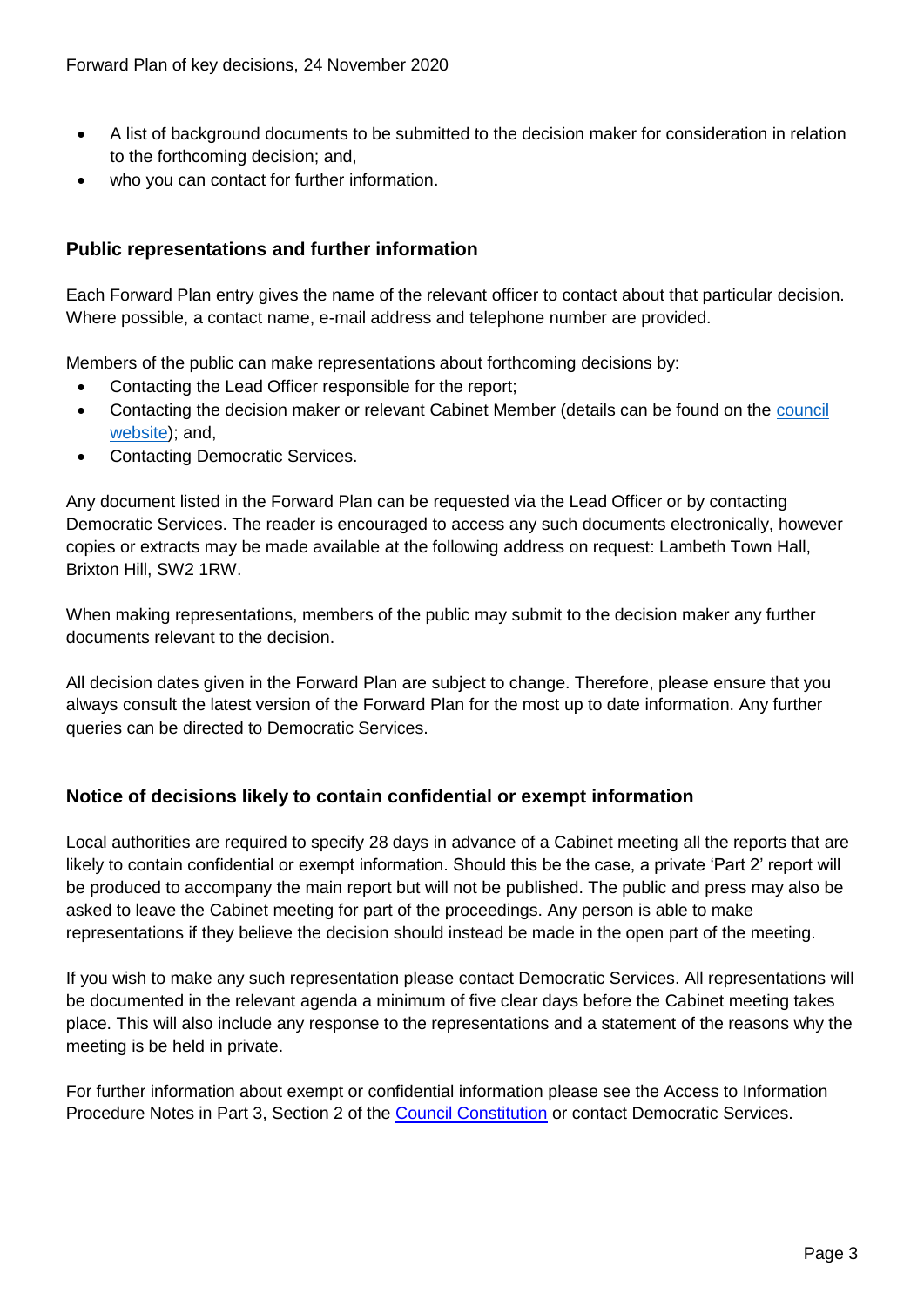| <b>Contents</b>                                                                                 |                |
|-------------------------------------------------------------------------------------------------|----------------|
| Lambeth Skills and Employment Strategy                                                          | 6              |
| Direct Labour Organisation (Housing Services)                                                   | 6              |
| Lambeth Made Safer Strategy                                                                     | $\overline{7}$ |
| Children Looked After and Care Leavers Sufficiency Strategy 2020-2023                           | 8              |
| December Finance Planning and Medium Term Strategy Report 2020 to 2025                          | 8              |
| Pupil Place Planning and resultant Capital Projects                                             | 9              |
| HRA Business Plan, Rent and Service Charge setting report                                       | 9              |
| Recycling, waste collection and street cleansing services contract                              | 10             |
| Revenue and Capital Budget 2021-22                                                              | 10             |
| Brixton Central Development Objectives and Development Partner Procurement<br>exercise          | 11             |
| Regulation 18 draft Site Allocations Development Plan Document                                  | 11             |
| Options Appraisal for In-borough Residential Children's Home                                    | 12             |
| <b>Tenancy Support Service</b>                                                                  | 13             |
| Scheme Approval for delivery of the Electric Vehicle Charging Strategy                          | 13             |
| Fire Safety works - In Sheltered Accommodation                                                  | 14             |
| Construction of Modular Units for Temporary Accommodation                                       | 14             |
| Delivery of Housing Contracts after 2020                                                        | 15             |
| Local Lettings Plan - Westbury Estate                                                           | 15             |
| <b>PLACE Housing Scheme</b>                                                                     | 16             |
| <b>MHCLG Rough Sleeping Initiative Funding</b>                                                  | 16             |
| Vehicle Leasing for the Direct Labour Organisation                                              | 17             |
| Direct Labour Organisation (DLO) - Procurement of Materials Supplier                            | 17             |
| Variation to the Professional Housing Procurement Services Contract                             | 18             |
| Regularising the Contract with Stannah Lifts Services Limited                                   | 18             |
| Consultation on Proposals to Introduce Additional Licensing of Houses in Multiple<br>Occupation | 19             |
| Board membership for PLACE and delegations of authority                                         | 19             |
| Rough Sleeping Accommodation Programme (RSAP)                                                   | 20             |
| Award of extension of a Highways Professional Services Contract                                 | 20             |
| Food and Green Waste Disposal Procurement                                                       | 21             |
| Retrofitting Lambeth Schools under the Public Sector Decarbonisation Scheme                     | 21             |
| Advertising and Sponsorship Procurement for 'Out of Home' Advertising in Lambeth                | 22             |
| <b>Upper Norwood Joint Library</b>                                                              | 22             |
| <b>London Counter Fraud Hub</b>                                                                 | 23             |
| <b>Facilities Management Procurement</b>                                                        | 23             |
| ICT Laptop and Desktop Refresh 2020                                                             | 24             |
| <b>Banking Services Contract</b>                                                                | 24             |
| <b>Unified Communications Contract Variation</b>                                                | 25             |
| Data Network Services - Extension                                                               | 25             |
| Capital Maintenance - Cuttle Construction Ltd Contract variation and extension                  | 26             |
| New contract and commissioning arrangements for Youth Services                                  | 26             |
| <b>Supervised Contact Service</b>                                                               | 27             |
| Local Safeguarding Arrangements: changes and key issues                                         | 28             |
| Semi-independent living for care leavers                                                        | 28             |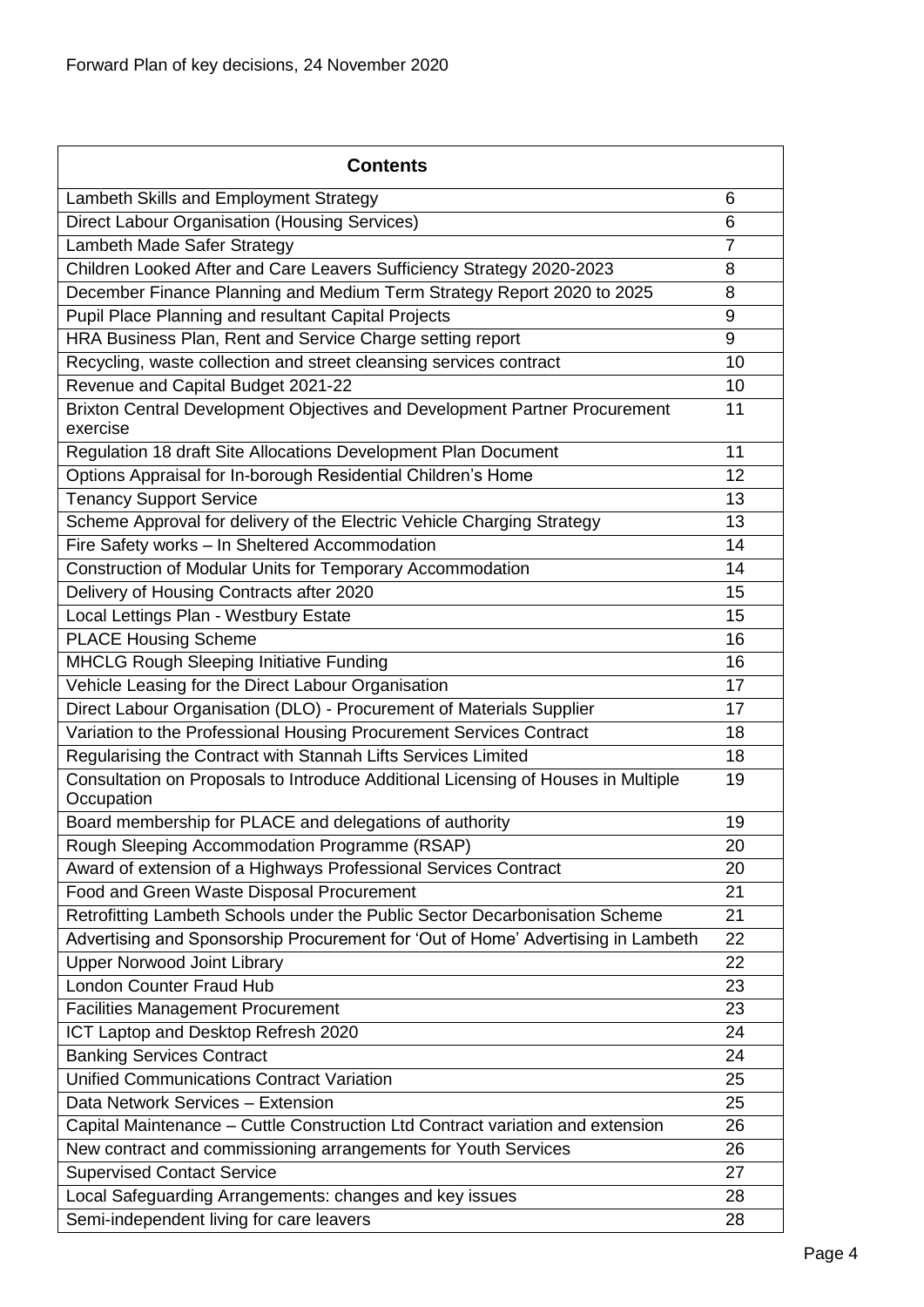| Capital Funding for field drainage and renovation of Stockport Road Playing fields,<br>Woodmansterne School                                                                                   |    |  |
|-----------------------------------------------------------------------------------------------------------------------------------------------------------------------------------------------|----|--|
| Passenger Transport Services for Adult Social Care (ASC), Children's Social Care<br>(CSC) and Special Educational Needs and Disabilities (SEND)                                               | 29 |  |
| The Nine Elms Vauxhall Development Business Case                                                                                                                                              | 30 |  |
| Re-procurement of community support services                                                                                                                                                  | 31 |  |
| <b>Excelcare Block Contact Variation</b>                                                                                                                                                      | 31 |  |
| Conversion of Brixton Recreation Centre storage space to work space                                                                                                                           | 32 |  |
| Oval and Prince's Co-operative Local Investment Plan                                                                                                                                          | 32 |  |
| Carmelita Centre and Orsett Street Lead Consultant Architect                                                                                                                                  | 33 |  |
| Knights Walk - Phase 1, Appropriation for Planning Purposes                                                                                                                                   | 33 |  |
| South Lambeth estate - Phase 1, Appropriation for Planning Purposes                                                                                                                           | 34 |  |
| Knights Walk - Building Contract                                                                                                                                                              | 34 |  |
| South Lambeth Estate - Enabling Works for the Phase 1 Development                                                                                                                             | 35 |  |
| Fenwick Estate, Site A, Appropriation for Planning Purposes                                                                                                                                   | 35 |  |
| Fenwick Estate, Site B, Appropriation for Planning Purposes                                                                                                                                   | 36 |  |
| Westbury estate - Making of Compulsory Purchase Order                                                                                                                                         | 36 |  |
| South Lambeth estate - Making of Compulsory Purchase Order                                                                                                                                    | 37 |  |
| Somerleyton Road - Phase 1 - Appropriation for Planning Purposes                                                                                                                              | 37 |  |
| Estate Regeneration - Early Buy Backs - Funding Request                                                                                                                                       | 38 |  |
| Funding Allocation for Completion of LJ Works                                                                                                                                                 | 38 |  |
| Somerleyton Road - Block D                                                                                                                                                                    | 39 |  |
| Representations on Draft Charging Schedule 2020                                                                                                                                               | 39 |  |
| Local Lettings Plan - Knight's Walk                                                                                                                                                           | 40 |  |
| Local Lettings Plan - Fenwick Estate                                                                                                                                                          | 40 |  |
| Local Lettings Plan - Westbury Estate                                                                                                                                                         | 41 |  |
| Local Lettings Plan - South Lambeth Estate                                                                                                                                                    | 41 |  |
| Fenwick South - Variation to the Development Agreement                                                                                                                                        | 42 |  |
| Estate Regeneration - Buyback Programme - Dispute Resolution                                                                                                                                  | 42 |  |
| Westbury - Phase 1 - Variation to the Development Agreement<br>43                                                                                                                             |    |  |
| Land at 53 Elliott Road - Appropriation for Planning Purposes<br>44                                                                                                                           |    |  |
| Re-designation of Kennington, Oval and Vauxhall Neighbourhood Forum<br>44                                                                                                                     |    |  |
| Introduction of eligibility criteria and fees to Self Build Register<br>45                                                                                                                    |    |  |
| Draft Local Views Supplementary Planning Document (SPD)                                                                                                                                       |    |  |
| Future Workspace Fund                                                                                                                                                                         |    |  |
| Revised Memorandum of Understanding between LBL and Oasis Community<br>Learning                                                                                                               | 46 |  |
| Annual Infrastructure Funding Statement 2019/20                                                                                                                                               | 47 |  |
| Proposal regarding the site at the former Clapham Old Library                                                                                                                                 | 47 |  |
| Transfer of the Greek Enclosure from the Greek Cathedral trust of St Stephen's<br><b>Chapel to the Council</b>                                                                                | 48 |  |
| <b>Events Strategy Review</b>                                                                                                                                                                 | 48 |  |
| Appointment of Consultants for Brockwell Hall Restoration                                                                                                                                     | 49 |  |
| Approval of purchase of two new cremators                                                                                                                                                     | 49 |  |
| ELEVATE Strategic Plan 2020-23                                                                                                                                                                | 50 |  |
| Resumption of birth registrations, taking of notices of marriage/civil partnership,<br>weddings and civil partnerships and citizenship ceremonies, all legally required to be<br>face to face | 51 |  |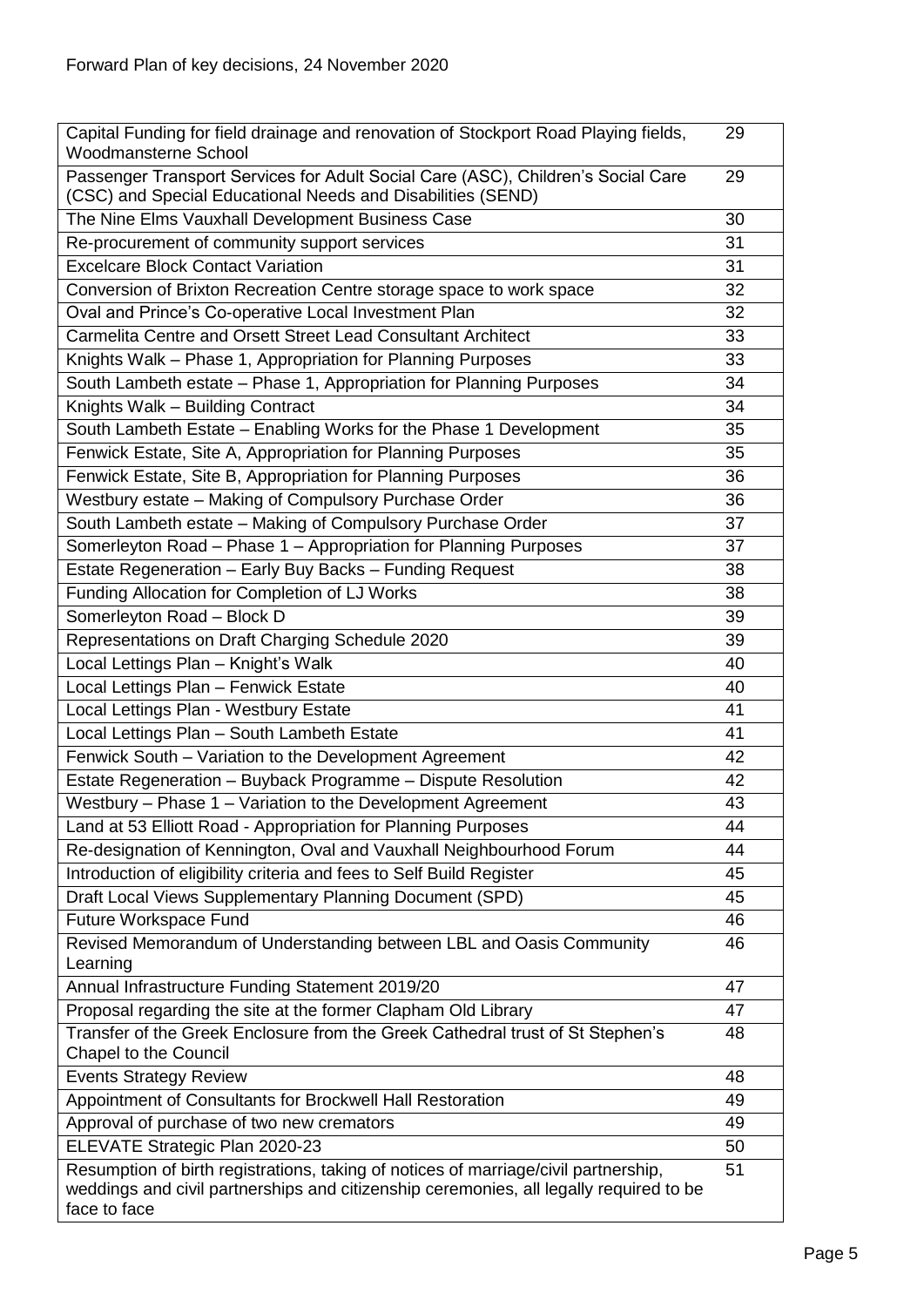| Expenditure Arising from London Eye Section 106 Receipts                    | 51 |
|-----------------------------------------------------------------------------|----|
| Extension of FMS contract - for Lambeth's cremators                         | 52 |
| Lambeth Country Show 2021 - 2024 - Procurement - Various Lots               | 52 |
| West Norwood Cemetery National Heritage Lottery (NLHF) Project              | 53 |
| Parks Capital Investment Plan 2020-25                                       | 53 |
| Kennington Park Funding Allocation                                          | 54 |
| We are Waterloo Business Improvement District (BID) Renewal Ballot Proposal | 54 |
| Leisure Services Provision                                                  | 55 |
| Allocation of NCIL to employment and skills                                 | 55 |
| Adult Learning Approved Provider List                                       | 56 |

<span id="page-5-0"></span>**Decision:** Lambeth Skills and Employment Strategy

To agree priorities and objectives relating to skills and employment and to approve the creation of a Lambeth Skills and Employment Board to oversee the strategy's implementation

## **Ward(s) affected:** All Wards

| <b>Exempt or confidential information:</b> | <b>Consultation details:</b> |
|--------------------------------------------|------------------------------|
| Decision to be taken by:                   | <b>Decision date:</b>        |
| Cabinet                                    | 30 Nov 2020                  |
| Basilian come de de come contro            |                              |

#### **Background documents:**

Lambeth Skills and Employment Strategy

**For further information about this key decision, please contact:** Nabeel Khan, Director: Enterprise, Jobs and Skills nkhan@lambeth.gov.uk

<span id="page-5-1"></span>**Decision:** Direct Labour Organisation (Housing Services)

An important decision needs to be taken agreeing to the creation of a Direct Labour Organisation ("DLO"), allowing Council's employees to undertake communal repairs in the community and carry out tailored property adaptations for some of the borough's most vulnerable residents in need of additional support and care.

Creating the DLO from scratch will offer residents efficiently managed services, which are financially viable and promote the use of digital systems to track and monitor services being delivered by the DLO.

Reaching this decision to create a bespoke internalisation and delivery of communal repairs and adaptations was in direct response to listening to residents' feedback as well as members' throughout. Our ability to proceed with the structural setting up of the DLO in terms of: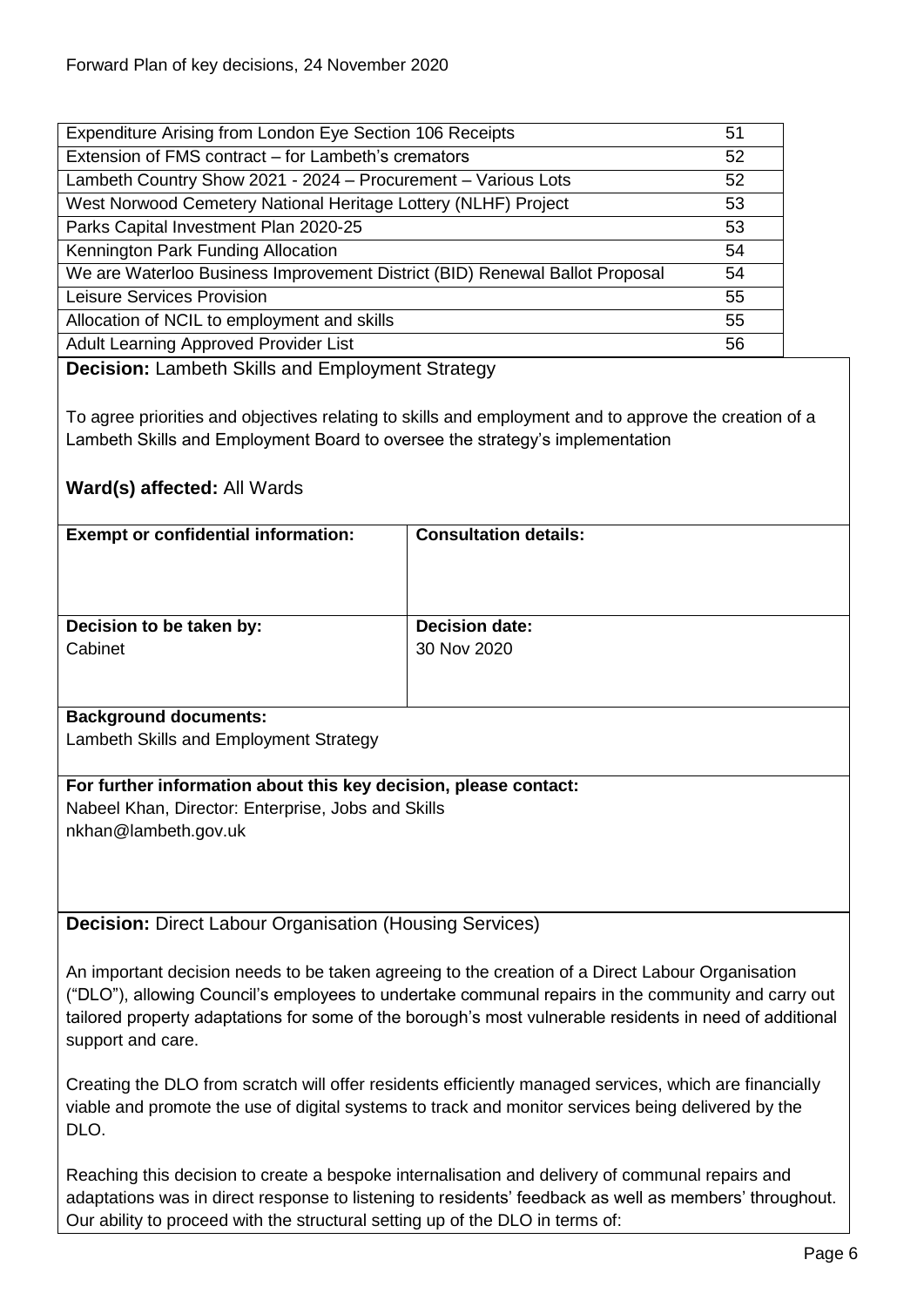## - Mobilisation

- Recruitment drive of competent staff (and apprenticeships)

- Absorption of Housing Services' technical property adaptation function into the DLO

- Lease necessary hybrid/electric vehicles and partner with digitally advanced builders' merchant and procure necessary dynamic ICT and resource management infrastructure

All the above key activity points depend upon approval of this Forward Plan decision. The decision needs to be taken by October 2020 to allow orderings and recruitment to commence. A go-live date for the DLO is January 2021.

## **Ward(s) affected:** All Wards

| <b>Exempt or confidential information:</b>                       | <b>Consultation details:</b> |
|------------------------------------------------------------------|------------------------------|
|                                                                  |                              |
| Decision to be taken by:                                         | <b>Decision date:</b>        |
| Cabinet                                                          | 30 Nov 2020                  |
|                                                                  |                              |
| <b>Background documents:</b>                                     |                              |
|                                                                  |                              |
|                                                                  |                              |
| For further information about this key decision, please contact: |                              |
| Andrew Jacques, Head of Contract Scrutiny and Cost Management    |                              |
| AJacques@lambeth.gov.uk                                          |                              |
|                                                                  |                              |
|                                                                  |                              |
|                                                                  |                              |

<span id="page-6-0"></span>

| <b>Decision: Lambeth Made Safer Strategy</b>                     |                              |
|------------------------------------------------------------------|------------------------------|
| Ward(s) affected: All Wards                                      |                              |
| <b>Exempt or confidential information:</b>                       | <b>Consultation details:</b> |
|                                                                  |                              |
|                                                                  |                              |
| Decision to be taken by:                                         | <b>Decision date:</b>        |
| Cabinet                                                          | 30 Nov 2020                  |
|                                                                  |                              |
|                                                                  |                              |
| <b>Background documents:</b>                                     |                              |
|                                                                  |                              |
|                                                                  |                              |
| For further information about this key decision, please contact: |                              |
| Kristian Aspinall, Strategic Lead, Crime and Disorder            |                              |
| kaspinall@lambeth.gov.uk                                         |                              |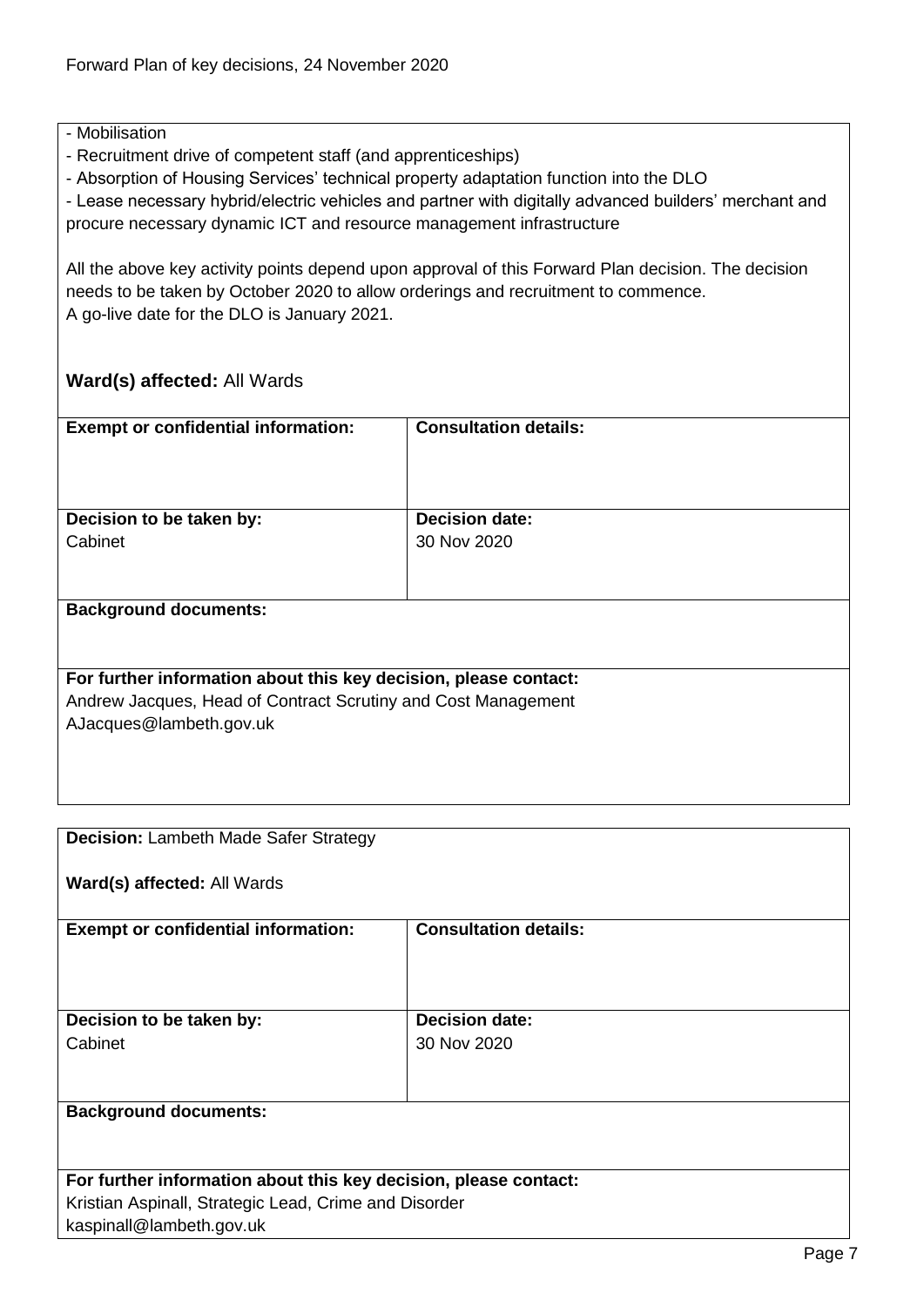## <span id="page-7-0"></span>**Decision:** Children Looked After and Care Leavers Sufficiency Strategy 2020-2023

Section 22G of the Children's Act (1989) requires local authorities to ensure sufficient accommodation within respective boroughs that meet the needs of children that are looked after ('the sufficiency duty'). Lambeth's Children Looked After Sufficiency Strategy 2017-2020 was approved by Cabinet in January 2017.

This Strategy sets out how Lambeth will meet it's responsibilities to commission and provide secure, safe and high quality placements and accomodation to children looked after and care leavers.

Cabinet will be asked to agree to the action plan created to meet out statutory requirements.

## **Ward(s) affected:** All Wards

<span id="page-7-1"></span>

| <b>Exempt or confidential information:</b>                            | <b>Consultation details:</b>                                                                         |
|-----------------------------------------------------------------------|------------------------------------------------------------------------------------------------------|
|                                                                       |                                                                                                      |
|                                                                       |                                                                                                      |
|                                                                       |                                                                                                      |
| Decision to be taken by:                                              | <b>Decision date:</b>                                                                                |
| Cabinet                                                               | 14 Dec 2020                                                                                          |
|                                                                       |                                                                                                      |
|                                                                       |                                                                                                      |
| <b>Background documents:</b>                                          |                                                                                                      |
| Children Looked After and Care Leavers Sufficiency Strategy 2020-2023 |                                                                                                      |
|                                                                       |                                                                                                      |
| For further information about this key decision, please contact:      |                                                                                                      |
| Abi Onaboye, Director: Children's Commissioning & Community Safety    |                                                                                                      |
| aonaboye@lambeth.gov.uk                                               |                                                                                                      |
|                                                                       |                                                                                                      |
|                                                                       |                                                                                                      |
|                                                                       |                                                                                                      |
|                                                                       | Decision: December Finance Planning and Medium Term Strategy Report 2020 to 2025                     |
|                                                                       |                                                                                                      |
|                                                                       | The December Financial Planning and Medium Term Strategy Report will provide an update on the        |
|                                                                       | economic outlook, pressures, risk areas and set out the revenue funding deficit for 2020-25 together |
| with proposals to close the funding gap.                              |                                                                                                      |
|                                                                       |                                                                                                      |
| Ward(s) affected: All Wards                                           |                                                                                                      |
|                                                                       |                                                                                                      |
| <b>Exempt or confidential information:</b>                            | <b>Consultation details:</b>                                                                         |
|                                                                       |                                                                                                      |
|                                                                       |                                                                                                      |
|                                                                       |                                                                                                      |
| Decision to be taken by:                                              | <b>Decision date:</b>                                                                                |
| Cabinet                                                               | 14 Dec 2020                                                                                          |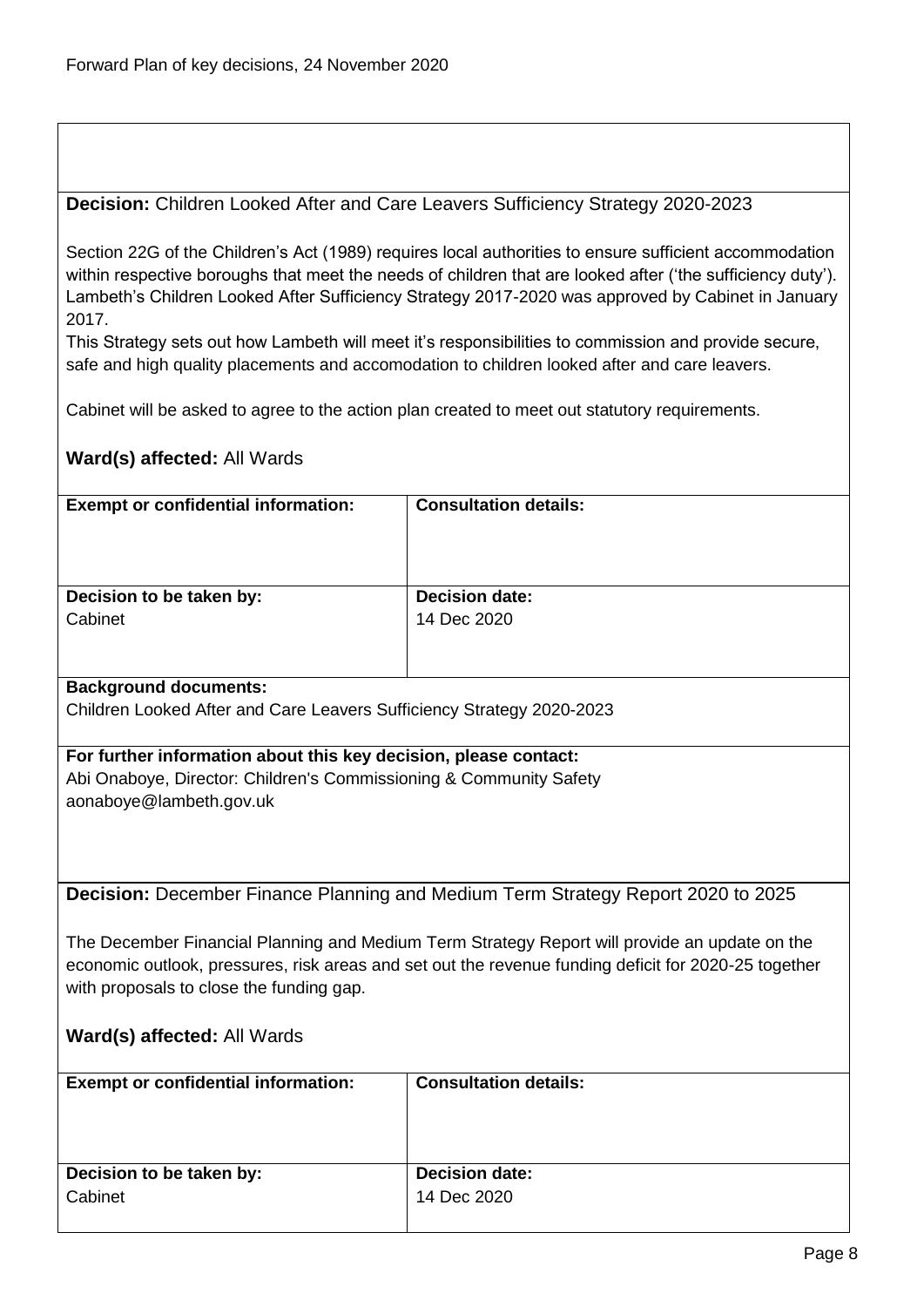<span id="page-8-1"></span><span id="page-8-0"></span>

| <b>Background documents:</b><br>December Finance Planning and Medium Term Strategy Report 2020 to 2025                                                                                                                                     |                              |  |
|--------------------------------------------------------------------------------------------------------------------------------------------------------------------------------------------------------------------------------------------|------------------------------|--|
| For further information about this key decision, please contact:<br>Amaris Wong, Group Manager Strategic Finance<br>awong@lambeth.gov.uk                                                                                                   |                              |  |
| <b>Decision:</b> Pupil Place Planning and resultant Capital Projects                                                                                                                                                                       |                              |  |
| To give an update on school places projections for primary and secondary schools and the resultant<br>impact on school capacities                                                                                                          |                              |  |
| Ward(s) affected: All Wards                                                                                                                                                                                                                |                              |  |
| <b>Exempt or confidential information:</b>                                                                                                                                                                                                 | <b>Consultation details:</b> |  |
| Decision to be taken by:                                                                                                                                                                                                                   | <b>Decision date:</b>        |  |
| Cabinet                                                                                                                                                                                                                                    | 18 Jan 2021                  |  |
|                                                                                                                                                                                                                                            |                              |  |
| <b>Background documents:</b>                                                                                                                                                                                                               |                              |  |
| For further information about this key decision, please contact:<br>Maggie Harriott, Education Strategy Manager<br>MHarriott@lambeth.gov.uk<br>10th Floor, International House, Canterbury Crescent, London, SW9 7QE<br>Tel: 020 7926 2108 |                              |  |
| <b>Decision: HRA Business Plan, Rent and Service Charge setting report</b>                                                                                                                                                                 |                              |  |
| Decision will be based on the proposals for the Housing Revenue Account (HRA) budget, rents and<br>service charges for the 2021-22 year                                                                                                    |                              |  |
| Ward(s) affected: All Wards                                                                                                                                                                                                                |                              |  |
| <b>Exempt or confidential information:</b>                                                                                                                                                                                                 | <b>Consultation details:</b> |  |
| Decision to be taken by:                                                                                                                                                                                                                   | <b>Decision date:</b>        |  |
| Cabinet                                                                                                                                                                                                                                    | 18 Jan 2021                  |  |
|                                                                                                                                                                                                                                            |                              |  |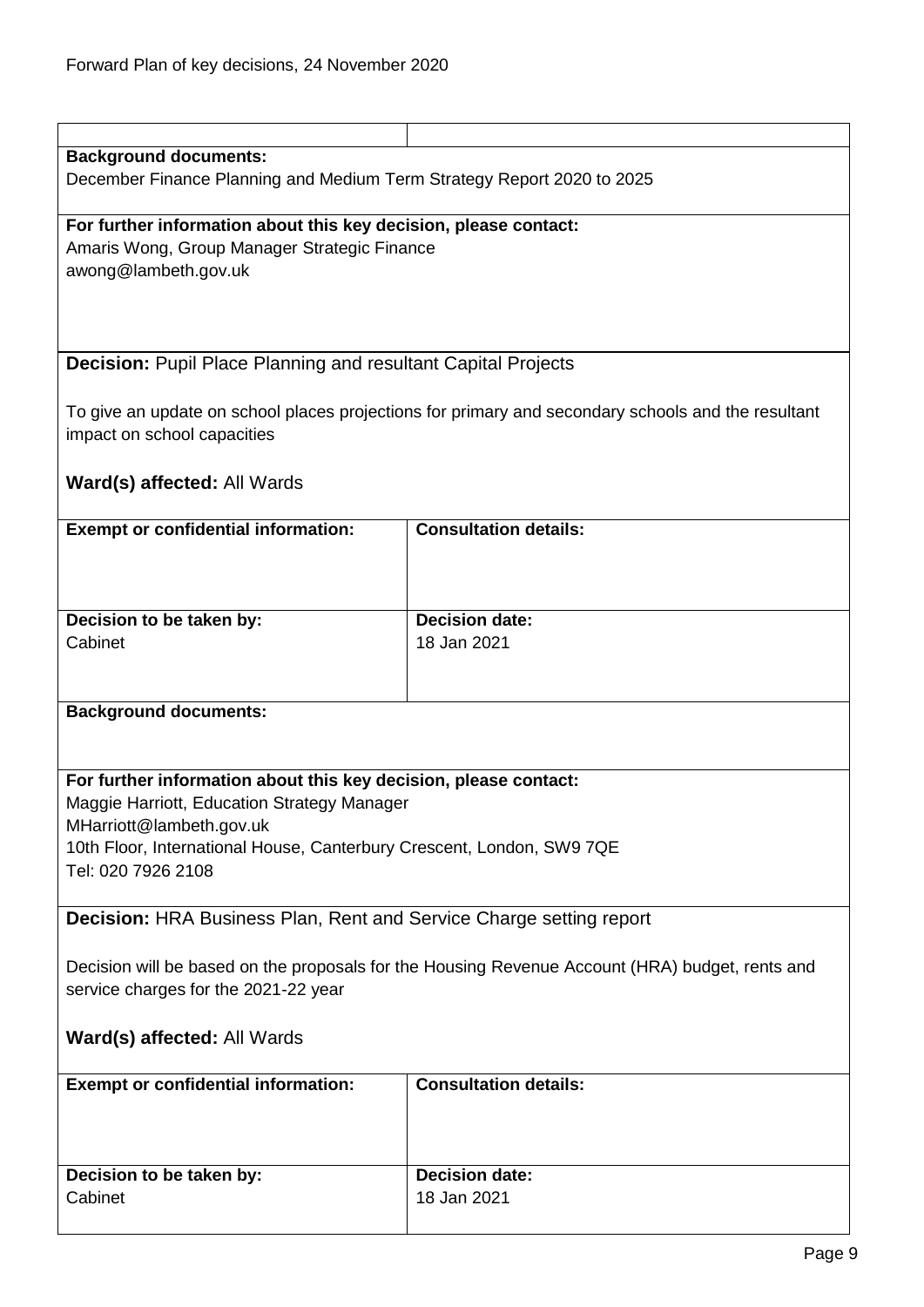<span id="page-9-1"></span><span id="page-9-0"></span>

| <b>Background documents:</b>                                                                           |                                                                                                     |
|--------------------------------------------------------------------------------------------------------|-----------------------------------------------------------------------------------------------------|
|                                                                                                        |                                                                                                     |
|                                                                                                        |                                                                                                     |
| For further information about this key decision, please contact:                                       |                                                                                                     |
| Shankar Siva Ananthan, Group Manager, Finance and Property                                             |                                                                                                     |
| ssivaananthan@lambeth.gov.uk                                                                           |                                                                                                     |
|                                                                                                        |                                                                                                     |
|                                                                                                        |                                                                                                     |
|                                                                                                        |                                                                                                     |
| <b>Decision:</b> Recycling, waste collection and street cleansing services contract                    |                                                                                                     |
|                                                                                                        |                                                                                                     |
|                                                                                                        |                                                                                                     |
|                                                                                                        | The current contract comes to an end on 31 March 2021 and cannot be extended. The Council's         |
|                                                                                                        | intends to issue an OJEU Notice a procure a new contract to commence on 1 April 2021. This decision |
|                                                                                                        | relates to the award of the contract following the procurement process that will be using the       |
| Competitive Dialogue procedure                                                                         |                                                                                                     |
|                                                                                                        |                                                                                                     |
| Ward(s) affected: All Wards                                                                            |                                                                                                     |
|                                                                                                        |                                                                                                     |
| <b>Exempt or confidential information:</b>                                                             | <b>Consultation details:</b>                                                                        |
|                                                                                                        |                                                                                                     |
|                                                                                                        |                                                                                                     |
|                                                                                                        |                                                                                                     |
| Decision to be taken by:                                                                               | <b>Decision date:</b>                                                                               |
| Cabinet                                                                                                | 8 Feb 2021                                                                                          |
|                                                                                                        |                                                                                                     |
|                                                                                                        |                                                                                                     |
| <b>Background documents:</b>                                                                           |                                                                                                     |
|                                                                                                        |                                                                                                     |
| Recycling, waste collection and street cleansing services contract                                     |                                                                                                     |
|                                                                                                        |                                                                                                     |
| For further information about this key decision, please contact:                                       |                                                                                                     |
| Doug Perry, Head of Environmental Services & Highways                                                  |                                                                                                     |
| dperry@lambeth.gov.uk                                                                                  |                                                                                                     |
| Service Team House, 185-205 Shakespeare Road, LONDON, SE24 0PZ                                         |                                                                                                     |
| Tel: 020 7926 1255                                                                                     |                                                                                                     |
|                                                                                                        |                                                                                                     |
| Decision: Revenue and Capital Budget 2021-22                                                           |                                                                                                     |
|                                                                                                        |                                                                                                     |
|                                                                                                        | The Revenue and Capital Budget report will set out the General Fund budget for 2021-22 and          |
| planning totals for the following four years together with a refreshed Medium Term Financial Strategy, |                                                                                                     |
| Financial Management Strategy and Treasury Management Strategy.                                        |                                                                                                     |
|                                                                                                        |                                                                                                     |
|                                                                                                        |                                                                                                     |
| Ward(s) affected: All Wards                                                                            |                                                                                                     |
|                                                                                                        |                                                                                                     |
| <b>Exempt or confidential information:</b>                                                             | <b>Consultation details:</b>                                                                        |
|                                                                                                        |                                                                                                     |
|                                                                                                        |                                                                                                     |
|                                                                                                        |                                                                                                     |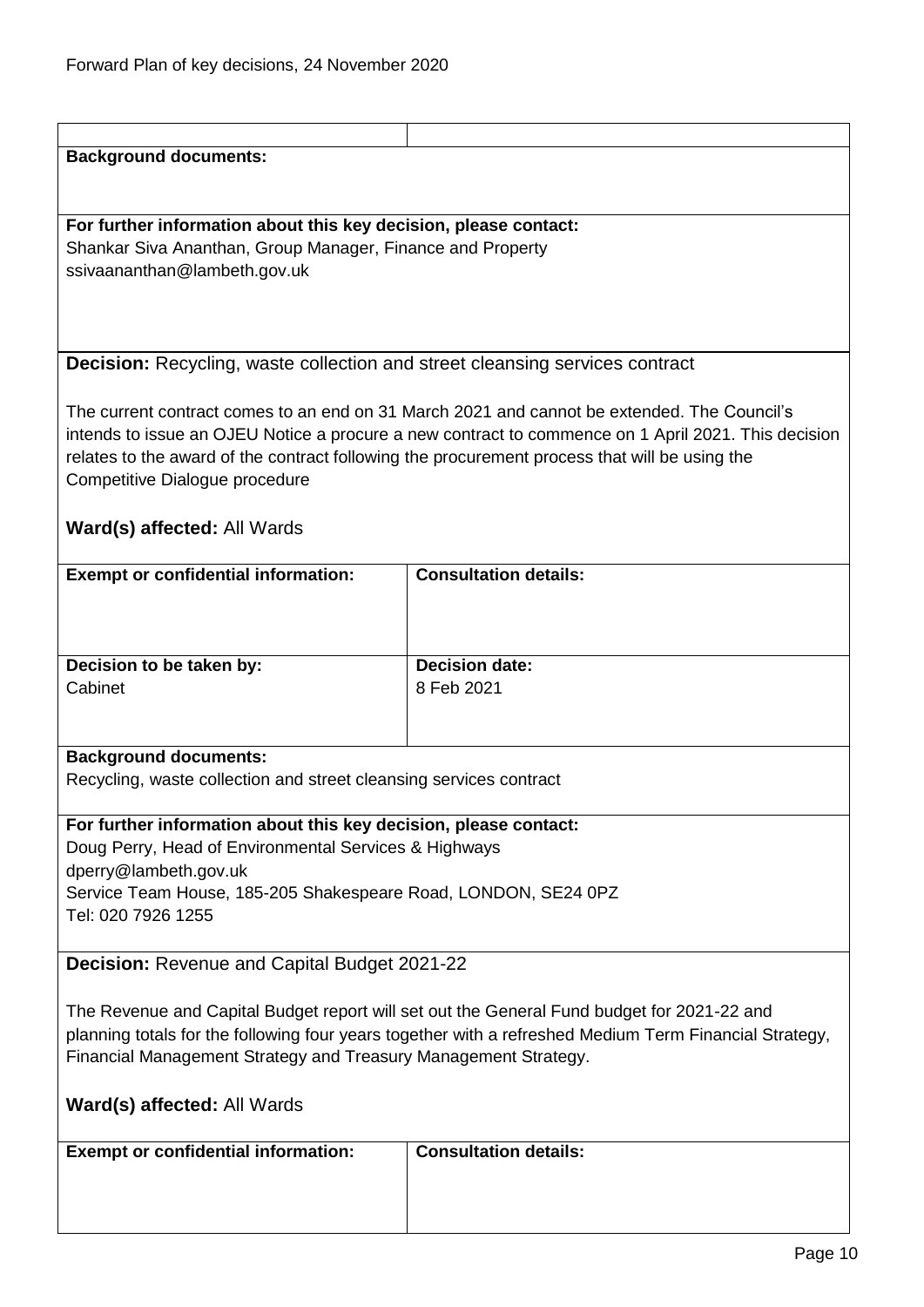<span id="page-10-1"></span><span id="page-10-0"></span>

| Decision to be taken by:                                                                            | <b>Decision date:</b>                                                                         |
|-----------------------------------------------------------------------------------------------------|-----------------------------------------------------------------------------------------------|
| Cabinet                                                                                             | 8 Feb 2021                                                                                    |
|                                                                                                     |                                                                                               |
|                                                                                                     |                                                                                               |
| <b>Background documents:</b>                                                                        |                                                                                               |
| Revenue and Capital Budget 2021-22                                                                  |                                                                                               |
|                                                                                                     |                                                                                               |
| For further information about this key decision, please contact:                                    |                                                                                               |
| Amaris Wong, Group Manager Strategic Finance                                                        |                                                                                               |
| awong@lambeth.gov.uk                                                                                |                                                                                               |
|                                                                                                     |                                                                                               |
|                                                                                                     |                                                                                               |
|                                                                                                     |                                                                                               |
|                                                                                                     |                                                                                               |
|                                                                                                     |                                                                                               |
|                                                                                                     | Decision: Brixton Central Development Objectives and Development Partner Procurement exercise |
|                                                                                                     |                                                                                               |
| Ward(s) affected: Coldharbour                                                                       |                                                                                               |
|                                                                                                     |                                                                                               |
| <b>Exempt or confidential information:</b>                                                          | <b>Consultation details:</b>                                                                  |
|                                                                                                     |                                                                                               |
|                                                                                                     |                                                                                               |
|                                                                                                     |                                                                                               |
| Decision to be taken by:                                                                            | <b>Decision date:</b>                                                                         |
| Cabinet                                                                                             | 8 Feb 2021                                                                                    |
|                                                                                                     |                                                                                               |
|                                                                                                     |                                                                                               |
| <b>Background documents:</b>                                                                        |                                                                                               |
| Brixton Central Development Objectives and Development Partner Procurement exercise                 |                                                                                               |
|                                                                                                     |                                                                                               |
| For further information about this key decision, please contact:                                    |                                                                                               |
|                                                                                                     |                                                                                               |
| Will Steadman, Head of Area Regeneration (Brixton and Clapham),                                     |                                                                                               |
| wsteadman@lambeth.gov.uk                                                                            |                                                                                               |
|                                                                                                     |                                                                                               |
|                                                                                                     |                                                                                               |
|                                                                                                     |                                                                                               |
| <b>Decision: Regulation 18 draft Site Allocations Development Plan Document</b>                     |                                                                                               |
|                                                                                                     |                                                                                               |
| To agree to commence consultation on the Regulation 18 draft of the Site Allocations DPD which will |                                                                                               |
| eventually, on adoption, form part of the statutory Development Plan for the borough.               |                                                                                               |
|                                                                                                     |                                                                                               |
| Ward(s) affected: All Wards                                                                         |                                                                                               |
|                                                                                                     |                                                                                               |
| <b>Exempt or confidential information:</b>                                                          | <b>Consultation details:</b>                                                                  |
|                                                                                                     |                                                                                               |
|                                                                                                     |                                                                                               |
|                                                                                                     |                                                                                               |
|                                                                                                     |                                                                                               |
| Decision to be taken by:                                                                            | <b>Decision date:</b>                                                                         |
| Cabinet                                                                                             | 15 Mar 2021                                                                                   |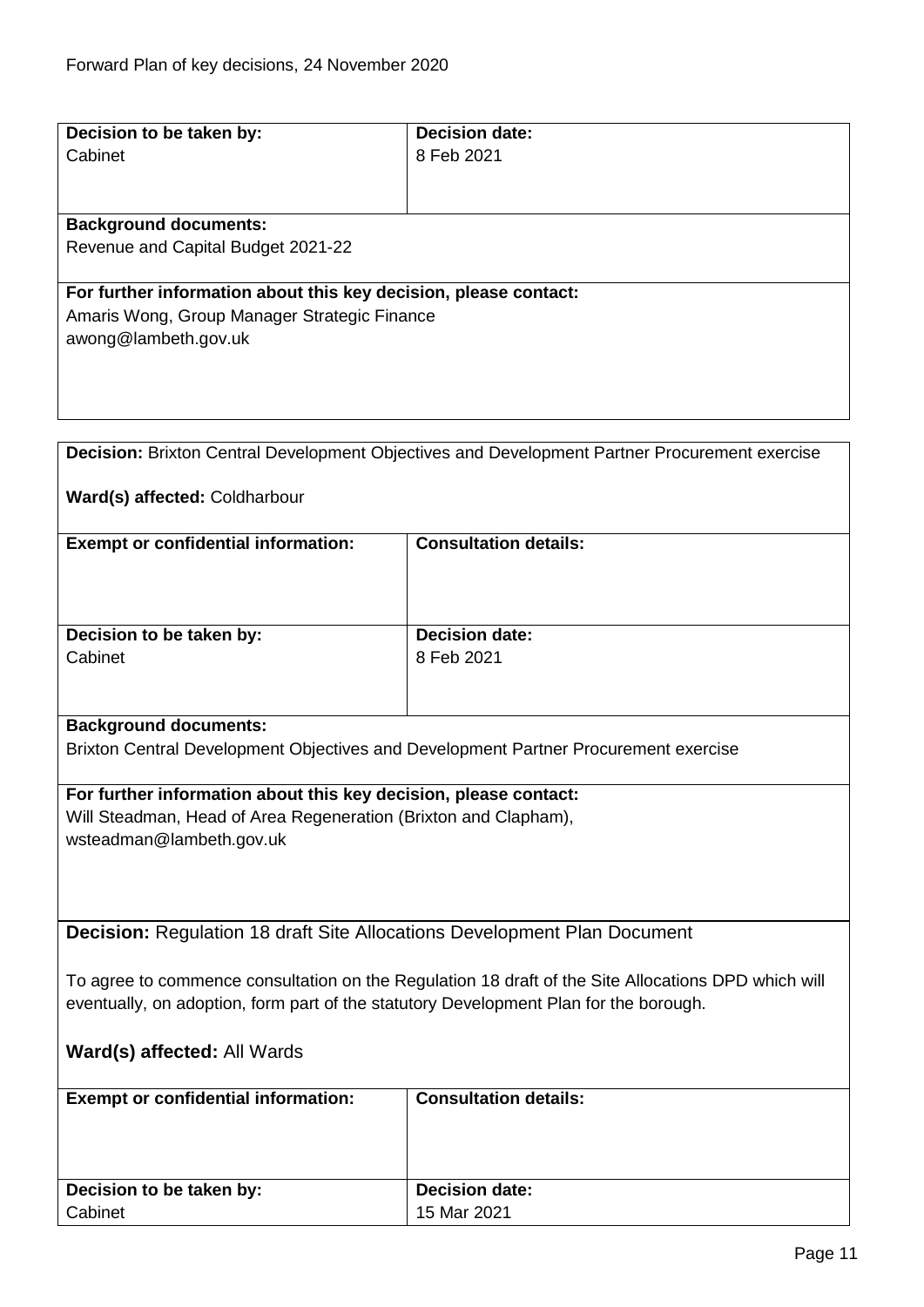| <b>Background documents:</b>                                                                                                                                                                                                                                                                                                                                                                  |                                                                                                     |  |
|-----------------------------------------------------------------------------------------------------------------------------------------------------------------------------------------------------------------------------------------------------------------------------------------------------------------------------------------------------------------------------------------------|-----------------------------------------------------------------------------------------------------|--|
| Regulation 18 draft Site Allocations Development Plan Document                                                                                                                                                                                                                                                                                                                                |                                                                                                     |  |
| For further information about this key decision, please contact:                                                                                                                                                                                                                                                                                                                              |                                                                                                     |  |
| Gudrun Andrews, Planning Policy and Strategy Manager<br>gandrews@lambeth.gov.uk                                                                                                                                                                                                                                                                                                               |                                                                                                     |  |
|                                                                                                                                                                                                                                                                                                                                                                                               |                                                                                                     |  |
|                                                                                                                                                                                                                                                                                                                                                                                               |                                                                                                     |  |
| Decision: Options Appraisal for In-borough Residential Children's Home                                                                                                                                                                                                                                                                                                                        |                                                                                                     |  |
| needs of the borough's looked after children.                                                                                                                                                                                                                                                                                                                                                 | The Children Act 1989 requires local authorities to provide sufficient accommodation that meets the |  |
| The report will consider options that aim to:<br>a) reduce the current spend for accommodating looked after children in residential children's homes.<br>b) Improve the health, education and social care outcomes for Lambeth's looked after children,<br>c) Reduce the number of children that are placed 20 miles or further away<br>d) Improve in-borough sufficiency of residential care |                                                                                                     |  |
| A decision will be required as to which option, if any, Cabinet will support to provide in-borough<br>residential care services.                                                                                                                                                                                                                                                              |                                                                                                     |  |
| Capital investment is likely to be required following identification of suitable property/properties in the<br>housing stock that will require modifications to make them fit for purpose.                                                                                                                                                                                                    |                                                                                                     |  |
| Ward(s) affected: All Wards                                                                                                                                                                                                                                                                                                                                                                   |                                                                                                     |  |
| <b>Exempt or confidential information:</b>                                                                                                                                                                                                                                                                                                                                                    | <b>Consultation details:</b>                                                                        |  |
|                                                                                                                                                                                                                                                                                                                                                                                               |                                                                                                     |  |
| Decision to be taken by:                                                                                                                                                                                                                                                                                                                                                                      | <b>Decision date:</b>                                                                               |  |
| Cabinet                                                                                                                                                                                                                                                                                                                                                                                       | Not before 3 Sep 2019                                                                               |  |
| <b>Background documents:</b>                                                                                                                                                                                                                                                                                                                                                                  |                                                                                                     |  |
|                                                                                                                                                                                                                                                                                                                                                                                               |                                                                                                     |  |
| For further information about this key decision, please contact:                                                                                                                                                                                                                                                                                                                              |                                                                                                     |  |
| Emma Selby, Placement Budget Transformation Project Manager<br>eselby@lambeth.gov.uk                                                                                                                                                                                                                                                                                                          |                                                                                                     |  |
|                                                                                                                                                                                                                                                                                                                                                                                               |                                                                                                     |  |
|                                                                                                                                                                                                                                                                                                                                                                                               |                                                                                                     |  |

<span id="page-11-0"></span>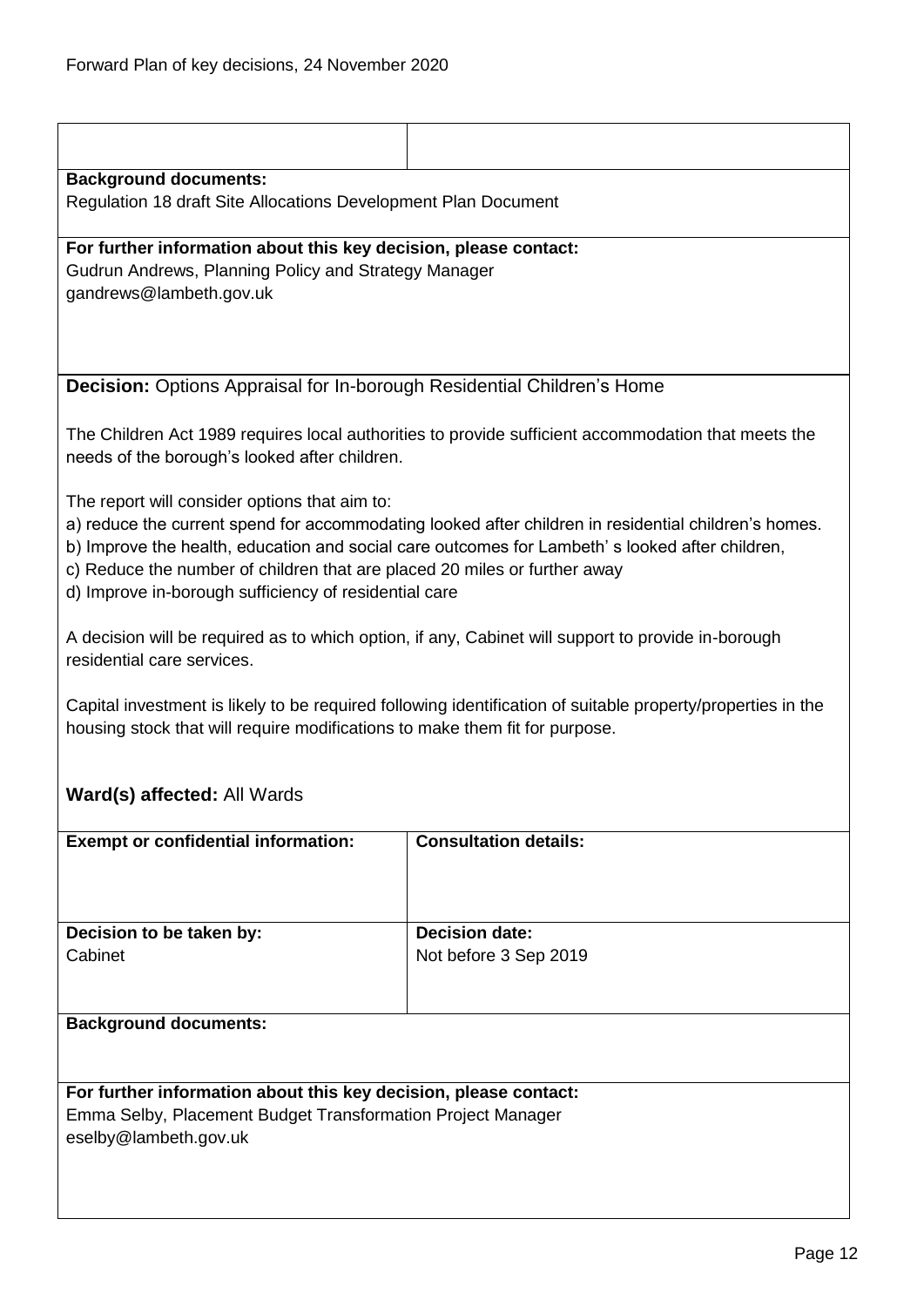## <span id="page-12-0"></span>**Decision:** Tenancy Support Service

The decision to extend the current contract will enable the Council to continue to provide tenancy support to residents while Housing colleagues plan the future structure of the service.

## **Ward(s) affected:** All Wards

| <b>Exempt or confidential information:</b>                                             | <b>Consultation details:</b>                    |
|----------------------------------------------------------------------------------------|-------------------------------------------------|
| Decision to be taken by:<br>Deputy Leader of the Council (Housing and<br>Homelessness) | <b>Decision date:</b><br>Not before 19 Feb 2018 |

#### **Background documents:**

#### **For further information about this key decision, please contact:**

Andy Radice, Social Housing Liaison Manager aradice@lambeth.gov.uk Hambrook House Tel: 020 7926 3611

## <span id="page-12-1"></span>**Decision:** Scheme Approval for delivery of the Electric Vehicle Charging Strategy

Approval to deliver Electric Vehicle Infrastructure to meet Council commitments to Air Quality and Transport polices

#### **Ward(s) affected:** All Wards

| <b>Exempt or confidential information:</b> | <b>Consultation details:</b> |
|--------------------------------------------|------------------------------|
| Decision to be taken by:                   | <b>Decision date:</b>        |
| Deputy Leader of the Council (Sustainable  | Not before 28 Jan 2019       |
| Transport, Environment and Clean Air)      |                              |
|                                            |                              |
| <b>Background documents:</b>               |                              |

## **For further information about this key decision, please contact:**

Dan Thomas, Programme Manager (Parks & Special Projects) dthomas4@lambeth.gov.uk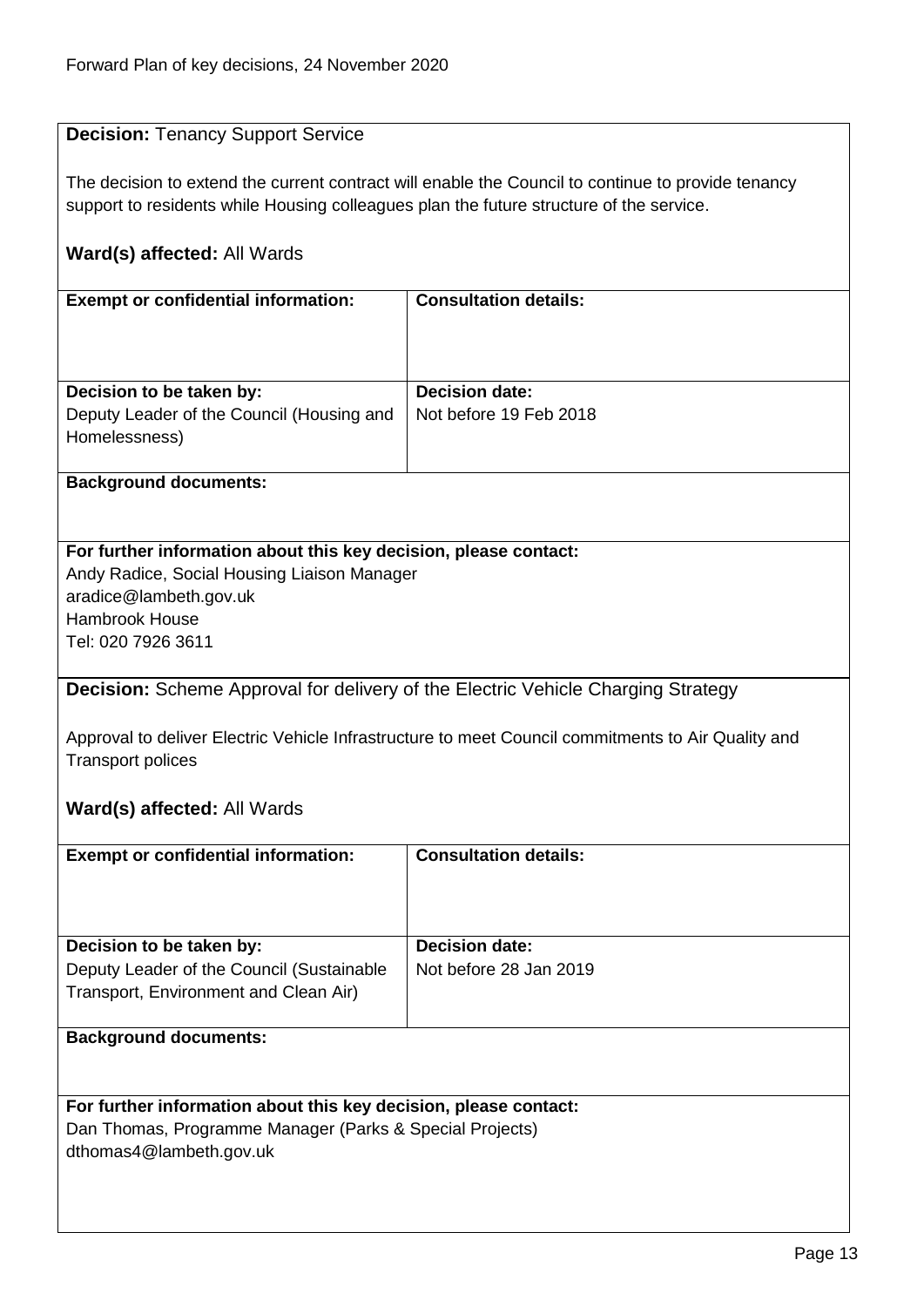## <span id="page-13-0"></span>**Decision:** Fire Safety works – In Sheltered Accommodation

To undertake post-Fire Risk Assessment (FRA) actions to older persons sheltered accommodation across the borough to the sum of £1,446,241.

## **Ward(s) affected:** All Wards

| <b>Exempt or confidential information:</b> | <b>Consultation details:</b> |
|--------------------------------------------|------------------------------|
|                                            |                              |
|                                            |                              |
| Decision to be taken by:                   | <b>Decision date:</b>        |
| Deputy Leader of the Council (Housing and  | Not before 3 Sep 2019        |
| Homelessness)                              |                              |
|                                            |                              |

#### **Background documents:**

## **For further information about this key decision, please contact:**

Paul Ingram, Capital Works Manager PIngram1@lambeth.gov.uk

<span id="page-13-1"></span>**Decision:** Construction of Modular Units for Temporary Accommodation

To approve capital funding for the construction of modular units for use as Temporary Accommodation for homeless households.

## **Ward(s) affected:** Streatham Hill

| <b>Exempt or confidential information:</b> | <b>Consultation details:</b> |
|--------------------------------------------|------------------------------|
| Decision to be taken by:                   | <b>Decision date:</b>        |
| Deputy Leader of the Council (Housing and  | Not before 12 Nov 2019       |
| Homelessness)                              |                              |
|                                            |                              |

#### **Background documents:**

#### **For further information about this key decision, please contact:**

Andy Radice, Social Housing Liaison Manager aradice@lambeth.gov.uk Hambrook House Tel: 020 7926 3611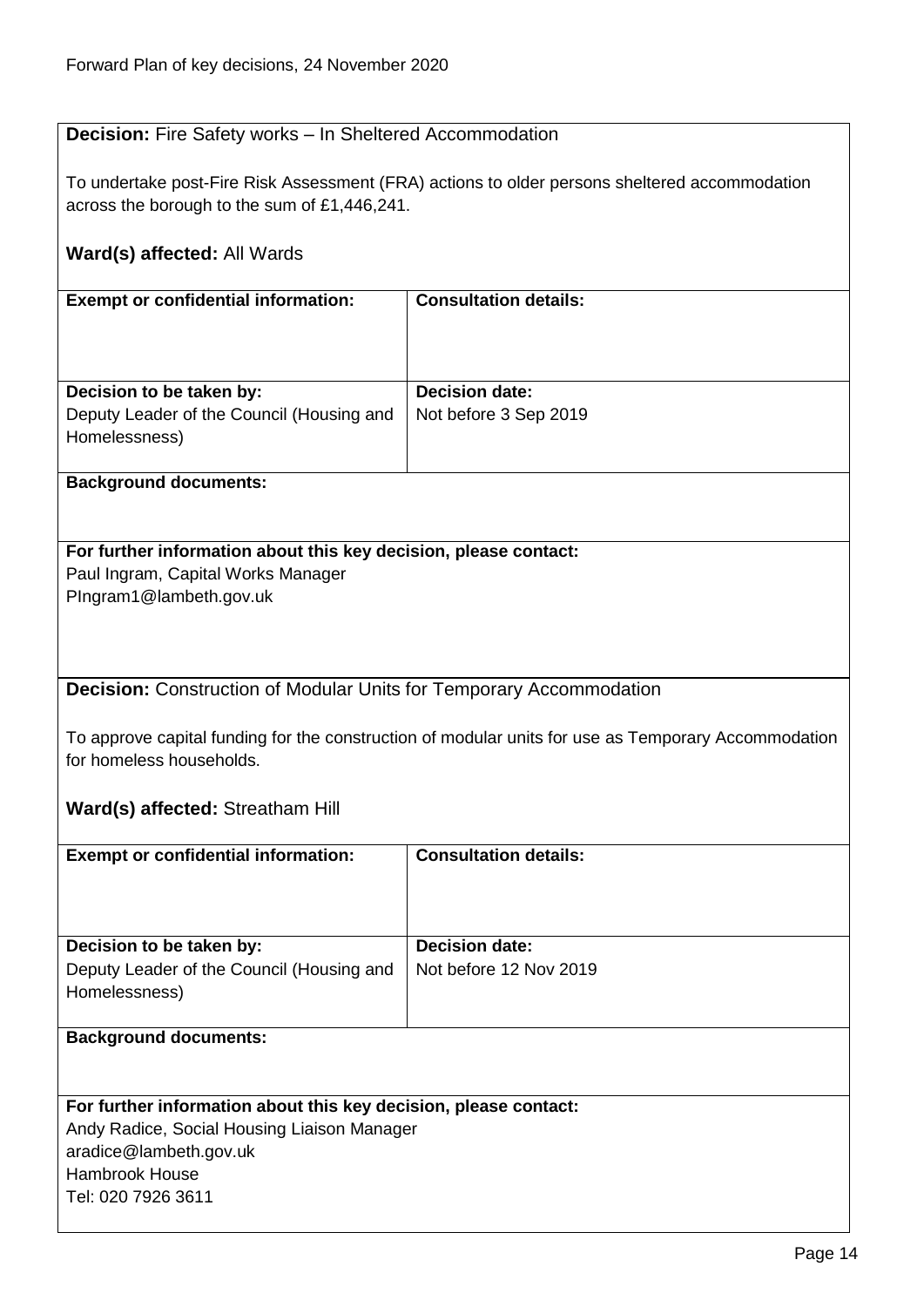## <span id="page-14-0"></span>**Decision:** Delivery of Housing Contracts after 2020

To commence the redesign and reprocurement of all of the current housing repair, maintenance and capital work contracts which all expire towards the end of 2020.

These soon-to-expire contracts include: major works, housing repairs, estate and grounds maintenance, estate block cleaning, voids, gas servicing, electrical/water supplies, door entry systems and other housing based services.

## **Ward(s) affected:** All Wards

| <b>Exempt or confidential information:</b>                 | <b>Consultation details:</b> |
|------------------------------------------------------------|------------------------------|
| Decision to be taken by:                                   | <b>Decision date:</b>        |
| Deputy Leader of the Council (Housing and<br>Homelessness) | Not before 13 Dec 2019       |

#### **Background documents:**

**For further information about this key decision, please contact:** Andrew Jacques, Head of Contract Scrutiny and Cost Management AJacques@lambeth.gov.uk

## <span id="page-14-1"></span>**Decision:** Local Lettings Plan - Westbury Estate

To approve a Local Lettings plan for the new homes that will provided at the Westbury Estate as part of the council's estate regeneration programme

## **Ward(s) affected:** Clapham Town

| <b>Exempt or confidential information:</b>                                             | <b>Consultation details:</b>                   |
|----------------------------------------------------------------------------------------|------------------------------------------------|
| Decision to be taken by:<br>Deputy Leader of the Council (Housing and<br>Homelessness) | <b>Decision date:</b><br>Not before 1 Dec 2019 |
| <b>Background documents:</b>                                                           |                                                |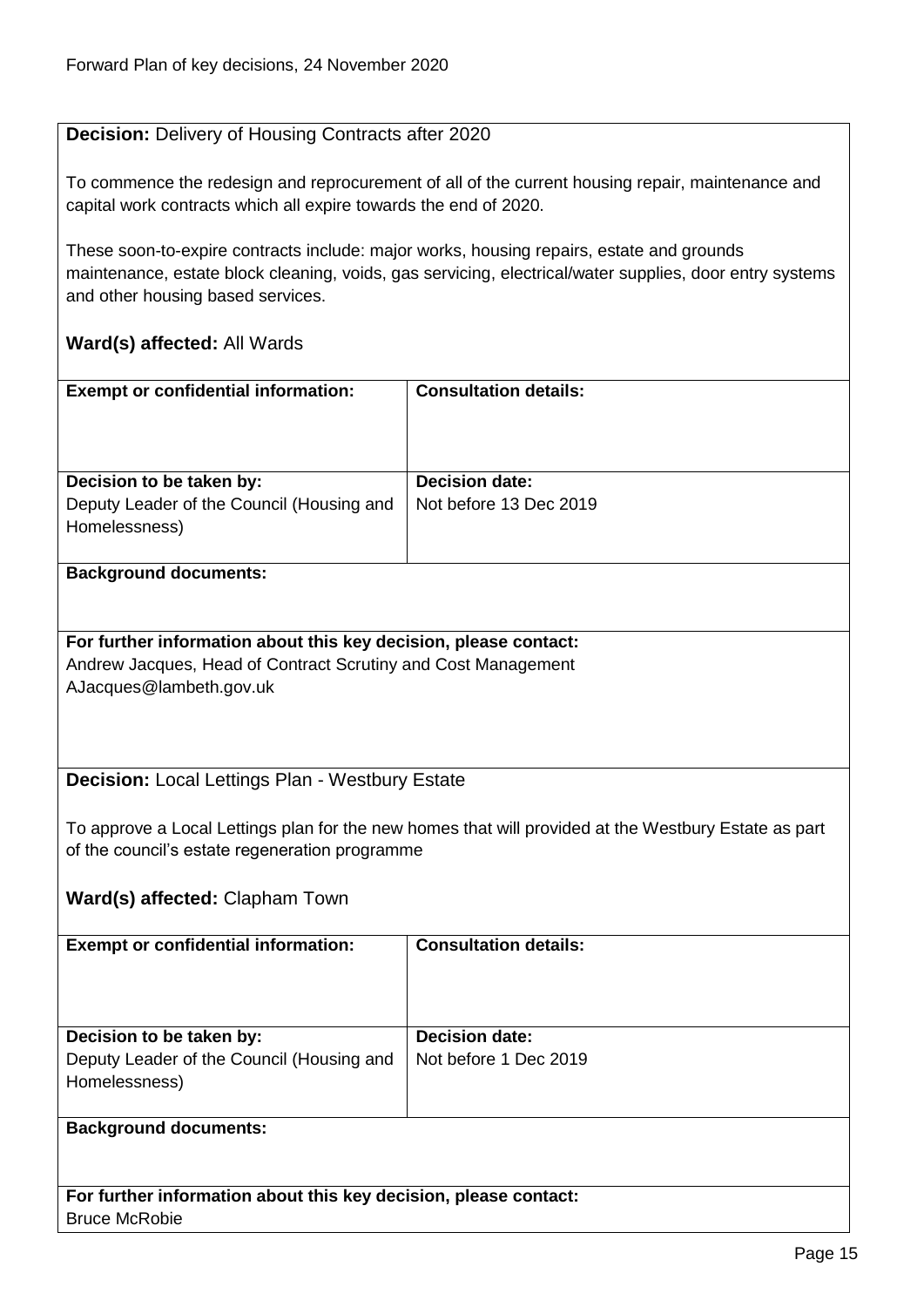bmcrobie@lambeth.gov.uk

### <span id="page-15-0"></span>**Decision:** PLACE Housing Scheme

To seek approval for the Capital Delivery of the PLACE Housing Scheme. To seek approval for submitting the planning application for this project.

#### **Ward(s) affected:** Streatham Hill

| <b>Exempt or confidential information:</b>                 | <b>Consultation details:</b> |
|------------------------------------------------------------|------------------------------|
| Decision to be taken by:                                   | <b>Decision date:</b>        |
| Deputy Leader of the Council (Housing and<br>Homelessness) | Not before 17 Mar 2020       |

#### **Background documents:**

#### **For further information about this key decision, please contact:**

Preeti Chatwal Kauffman, Senior Capital Project Manager PChatwalKauffman@lambeth.gov.uk

## <span id="page-15-1"></span>**Decision:** MHCLG Rough Sleeping Initiative Funding

To award contacts to Thames Reach and Single Homeless Project to deliver interventions as part of the Rough Sleeping Initiative.

## **Ward(s) affected:** All Wards

| <b>Exempt or confidential information:</b>                                             | <b>Consultation details:</b>                    |
|----------------------------------------------------------------------------------------|-------------------------------------------------|
| Decision to be taken by:<br>Deputy Leader of the Council (Housing and<br>Homelessness) | <b>Decision date:</b><br>Not before 25 Aug 2020 |
| <b>Background documents:</b>                                                           |                                                 |

**For further information about this key decision, please contact:**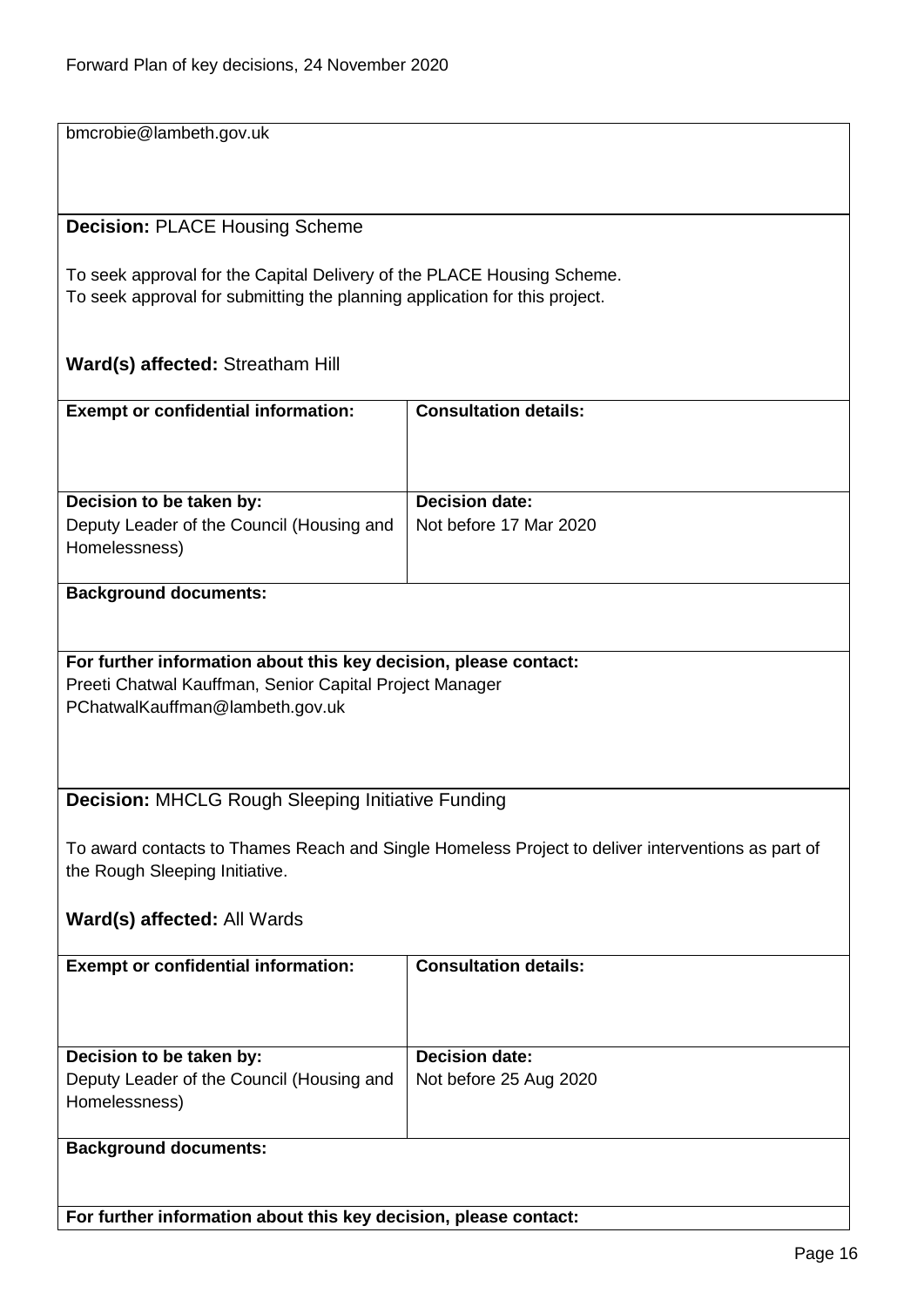Emma Casey, Commissioning Officer ecasey@lambeth.gov.uk

Tel: 0207 9267539

<span id="page-16-0"></span>**Decision:** Vehicle Leasing for the Direct Labour Organisation

Agree to the procurement of the vehicle leasing of 35 vehicles via the councils existing Fleet Management Framework for the necessary hybrid/electric vehicles

DLO staff will require vehicles to move around the borough to transport materials and tools to carry out their repairing or inspecting duties. The vehicles will be consistent with the Council's commitment to being Zero Carbon by 2030. All vehicles leased from the leasing company will be Cat 6 compliant(EU Standard) the hybrid vehicles will emit less than 75g/km CO2, or will be ultra-low emission. This is ensuring the DLO only leases vehicle which are meeting the Lambeth carbon reduction standard.

## **Ward(s) affected:** All Wards

| <b>Exempt or confidential information:</b>                       | <b>Consultation details:</b> |  |
|------------------------------------------------------------------|------------------------------|--|
|                                                                  |                              |  |
| Decision to be taken by:                                         | <b>Decision date:</b>        |  |
| Deputy Leader of the Council (Housing and                        | Not before 1 Sep 2020        |  |
| Homelessness)                                                    |                              |  |
| <b>Background documents:</b>                                     |                              |  |
| For further information about this key decision, please contact: |                              |  |
| Andrew Jacques, Head of Contract Scrutiny and Cost Management    |                              |  |
| AJacques@lambeth.gov.uk                                          |                              |  |

<span id="page-16-1"></span>**Decision:** Direct Labour Organisation (DLO) - Procurement of Materials Supplier

Decision to allow the DLO to call-off from the Procurement for Housing Framework by Direct Award, an established builders merchant (Travis Perkins) for the supply and management of materials for the DLO.

A new scheduling system, which is being implemented separate to this procurement will enable the DLO to provide levels of service that our customers demand and expect. We can deliver 'right first time' fixes leading to a more streamlined operation. Materials usage will be tracked and delivery will be directly to the operatives van, or other agreed location this also eliminates the need for a depot and or a large storage space.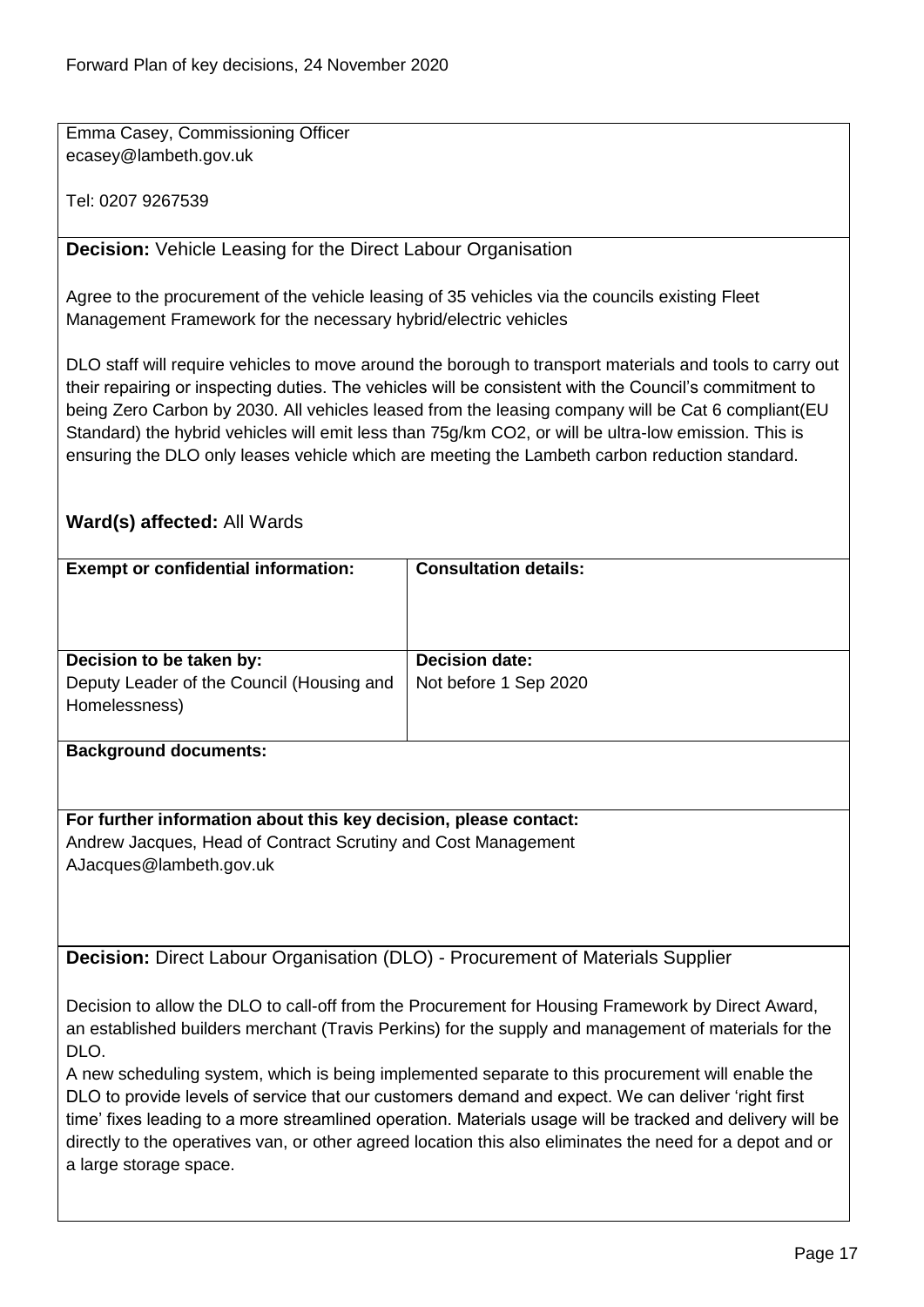| Ward(s) affected: All Wards                                                   |                              |  |
|-------------------------------------------------------------------------------|------------------------------|--|
|                                                                               |                              |  |
| <b>Exempt or confidential information:</b>                                    | <b>Consultation details:</b> |  |
|                                                                               |                              |  |
|                                                                               |                              |  |
|                                                                               |                              |  |
| Decision to be taken by:                                                      | <b>Decision date:</b>        |  |
| Deputy Leader of the Council (Housing and<br>Homelessness)                    | Not before 1 Sep 2020        |  |
|                                                                               |                              |  |
| <b>Background documents:</b>                                                  |                              |  |
|                                                                               |                              |  |
|                                                                               |                              |  |
| For further information about this key decision, please contact:              |                              |  |
| Andrew Jacques, Head of Contract Scrutiny and Cost Management                 |                              |  |
| AJacques@lambeth.gov.uk                                                       |                              |  |
|                                                                               |                              |  |
|                                                                               |                              |  |
|                                                                               |                              |  |
| Decision: Variation to the Professional Housing Procurement Services Contract |                              |  |
|                                                                               |                              |  |
| Ward(s) affected: All Wards                                                   |                              |  |
|                                                                               |                              |  |
| <b>Exempt or confidential information:</b>                                    | <b>Consultation details:</b> |  |
|                                                                               |                              |  |
|                                                                               |                              |  |
|                                                                               |                              |  |
| Decision to be taken by:                                                      | <b>Decision date:</b>        |  |
| Deputy Leader of the Council (Housing and                                     | Not before 25 Nov 2020       |  |
| Homelessness)                                                                 |                              |  |
| <b>Background documents:</b>                                                  |                              |  |
|                                                                               |                              |  |
|                                                                               |                              |  |
| For further information about this key decision, please contact:              |                              |  |

Andrew Jacques, Head of Contract Scrutiny and Cost Management AJacques@lambeth.gov.uk

| <b>Decision:</b> Regularising the Contract with Stannah Lifts Services Limited |  |
|--------------------------------------------------------------------------------|--|
| Ward(s) affected: All Wards                                                    |  |

**Exempt or confidential information:** Consultation details:

<span id="page-17-1"></span><span id="page-17-0"></span>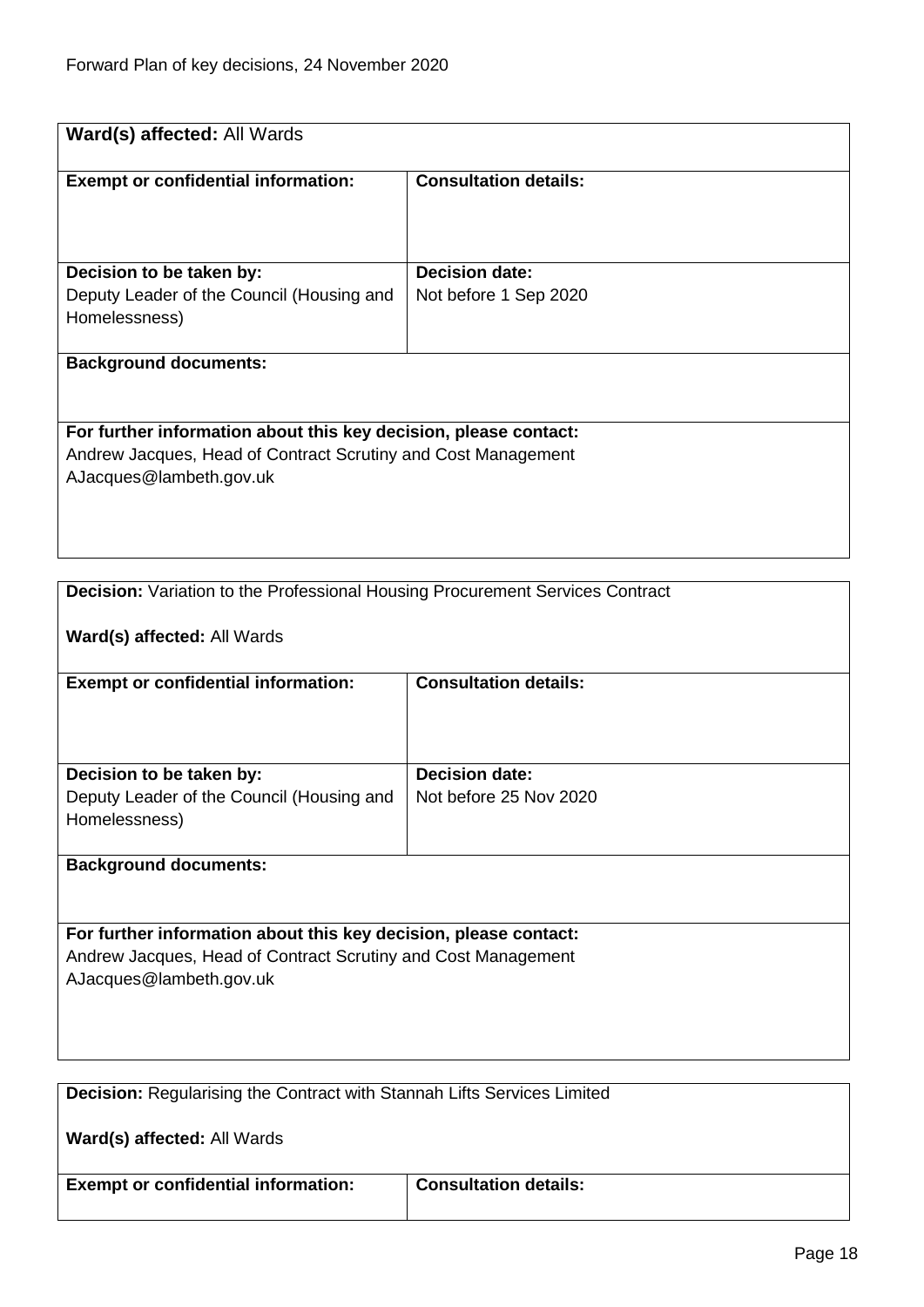<span id="page-18-1"></span><span id="page-18-0"></span>

| Decision to be taken by:<br>Deputy Leader of the Council (Housing and<br>Homelessness)                                                                                      | <b>Decision date:</b><br>25 Nov 2020                                                               |  |
|-----------------------------------------------------------------------------------------------------------------------------------------------------------------------------|----------------------------------------------------------------------------------------------------|--|
| <b>Background documents:</b>                                                                                                                                                |                                                                                                    |  |
| For further information about this key decision, please contact:<br>Andrew Jacques, Head of Contract Scrutiny and Cost Management<br>AJacques@lambeth.gov.uk                |                                                                                                    |  |
| <b>Decision:</b> Consultation on Proposals to Introduce Additional Licensing of Houses in Multiple<br>Occupation                                                            |                                                                                                    |  |
| Scheme                                                                                                                                                                      | Consent sought for a formal public consultation of a proposal to adopt an Additional HMO Licensing |  |
| Ward(s) affected: All Wards                                                                                                                                                 |                                                                                                    |  |
| <b>Exempt or confidential information:</b>                                                                                                                                  | <b>Consultation details:</b>                                                                       |  |
| Decision to be taken by:<br>Deputy Leader of the Council (Housing and<br>Homelessness)                                                                                      | <b>Decision date:</b><br>Not before 26 Nov 2020                                                    |  |
| <b>Background documents:</b><br>Consultation on Proposals to Introduce Additional Licensing of Houses in Multiple Occupation                                                |                                                                                                    |  |
| For further information about this key decision, please contact:<br>Mark Preston, Interim Private Sector Enforcement and Regulation Team Manager<br>mpreston@lambeth.gov.uk |                                                                                                    |  |
| <b>Decision:</b> Board membership for PLACE and delegations of authority                                                                                                    |                                                                                                    |  |
| Ward(s) affected: All Wards                                                                                                                                                 |                                                                                                    |  |
| <b>Exempt or confidential information:</b>                                                                                                                                  | <b>Consultation details:</b>                                                                       |  |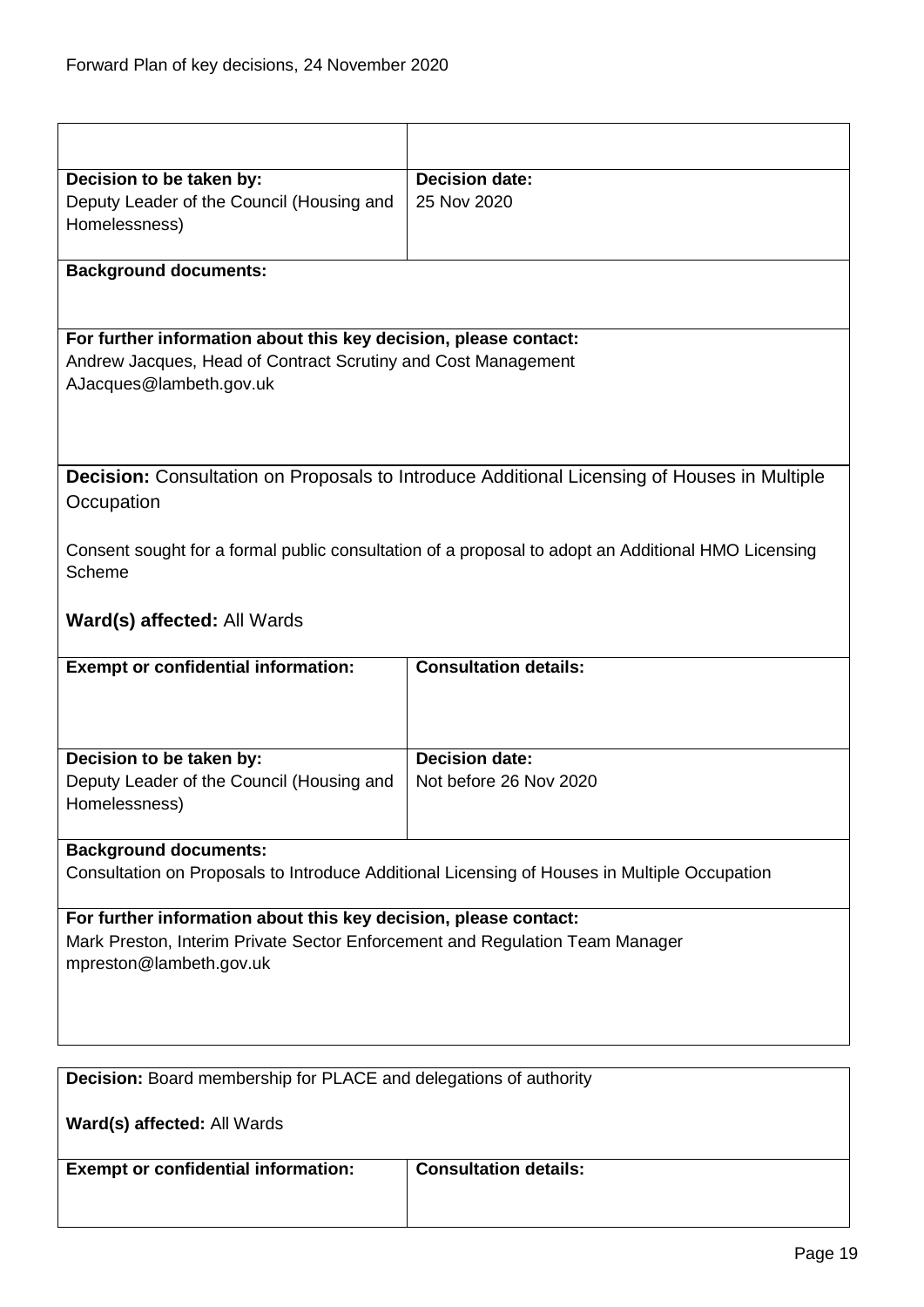<span id="page-19-1"></span><span id="page-19-0"></span>

| Decision to be taken by:                                                                              | <b>Decision date:</b>                                                                               |
|-------------------------------------------------------------------------------------------------------|-----------------------------------------------------------------------------------------------------|
| Deputy Leader of the Council (Housing and                                                             | Not before 1 Dec 2020                                                                               |
| Homelessness)                                                                                         |                                                                                                     |
|                                                                                                       |                                                                                                     |
| <b>Background documents:</b>                                                                          |                                                                                                     |
|                                                                                                       |                                                                                                     |
|                                                                                                       |                                                                                                     |
| For further information about this key decision, please contact:                                      |                                                                                                     |
|                                                                                                       |                                                                                                     |
| Preeti Chatwal Kauffman, Senior Capital Project Manager                                               |                                                                                                     |
| PChatwalKauffman@lambeth.gov.uk                                                                       |                                                                                                     |
|                                                                                                       |                                                                                                     |
|                                                                                                       |                                                                                                     |
|                                                                                                       |                                                                                                     |
|                                                                                                       |                                                                                                     |
| <b>Decision:</b> Rough Sleeping Accommodation Programme (RSAP)                                        |                                                                                                     |
|                                                                                                       |                                                                                                     |
|                                                                                                       |                                                                                                     |
| Ward(s) affected: All Wards                                                                           |                                                                                                     |
|                                                                                                       |                                                                                                     |
| <b>Exempt or confidential information:</b>                                                            | <b>Consultation details:</b>                                                                        |
|                                                                                                       |                                                                                                     |
|                                                                                                       |                                                                                                     |
|                                                                                                       |                                                                                                     |
| Decision to be taken by:                                                                              | <b>Decision date:</b>                                                                               |
|                                                                                                       |                                                                                                     |
| Deputy Leader of the Council (Housing and                                                             | Not before 15 Dec 2020                                                                              |
| Homelessness)                                                                                         |                                                                                                     |
|                                                                                                       |                                                                                                     |
| <b>Background documents:</b>                                                                          |                                                                                                     |
|                                                                                                       |                                                                                                     |
|                                                                                                       |                                                                                                     |
| For further information about this key decision, please contact:                                      |                                                                                                     |
| Emma Casey, Commissioning Officer                                                                     |                                                                                                     |
|                                                                                                       |                                                                                                     |
| ecasey@lambeth.gov.uk                                                                                 |                                                                                                     |
|                                                                                                       |                                                                                                     |
| Tel: 0207 9267539                                                                                     |                                                                                                     |
|                                                                                                       |                                                                                                     |
| <b>Decision:</b> Award of extension of a Highways Professional Services Contract                      |                                                                                                     |
|                                                                                                       |                                                                                                     |
|                                                                                                       |                                                                                                     |
| In February 2020 a call-off contract, through the Ealing Framework, was awarded to Project Centre     |                                                                                                     |
| Limited to cover programmed project work. This contract had a threshold of £450,000 which             |                                                                                                     |
|                                                                                                       | represented the maximum value of work to cover the service until November 2020. Since this contract |
| was awarded further requirements have become apparent to respond to the Covid epidemic. This          |                                                                                                     |
| contract covers an additional requirement of £475,000 of professional services capacity, based on the |                                                                                                     |
| maximum value of grant funding which may be made available to the Council.                            |                                                                                                     |
|                                                                                                       |                                                                                                     |
|                                                                                                       |                                                                                                     |
| Ward(s) affected: All Wards                                                                           |                                                                                                     |
|                                                                                                       |                                                                                                     |
| <b>Exempt or confidential information:</b>                                                            | <b>Consultation details:</b>                                                                        |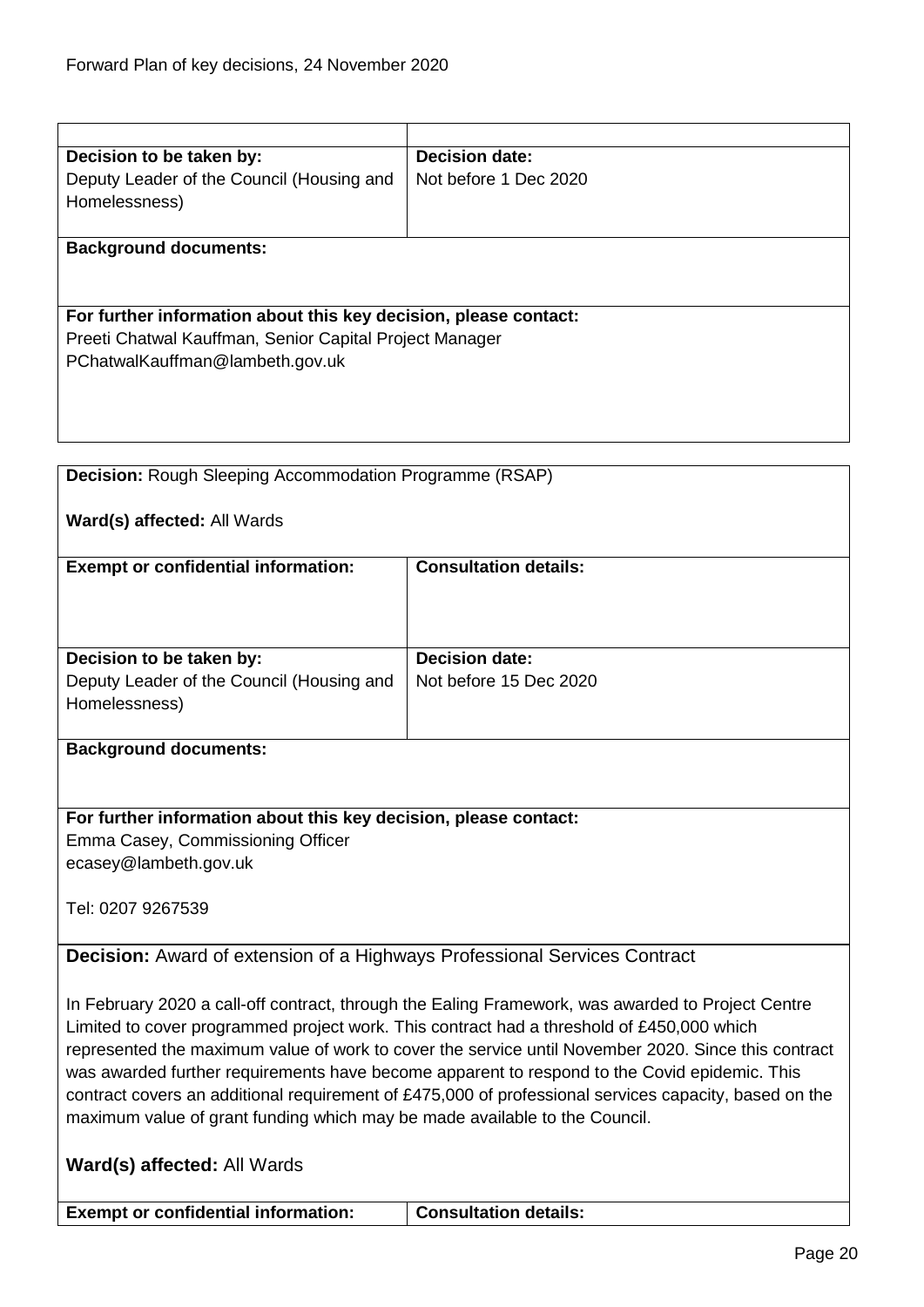| Decision to be taken by:                                         | <b>Decision date:</b> |
|------------------------------------------------------------------|-----------------------|
| Deputy Leader of the Council (Sustainable                        | 16 Nov 2020           |
| Transport, Environment and Clean Air)                            |                       |
|                                                                  |                       |
| <b>Background documents:</b>                                     |                       |
|                                                                  |                       |
| For further information about this key decision, please contact: |                       |
| Dan Thomas, Programme Manager (Parks & Special Projects)         |                       |
| dthomas4@lambeth.gov.uk                                          |                       |
|                                                                  |                       |
|                                                                  |                       |
|                                                                  |                       |

<span id="page-20-0"></span>

| <b>Decision:</b> Food and Green Waste Disposal Procurement       |                              |  |
|------------------------------------------------------------------|------------------------------|--|
| Ward(s) affected: All Wards                                      |                              |  |
| <b>Exempt or confidential information:</b>                       | <b>Consultation details:</b> |  |
|                                                                  |                              |  |
| Decision to be taken by:                                         | <b>Decision date:</b>        |  |
| Deputy Leader of the Council (Sustainable                        | Not before 15 Dec 2020       |  |
| Transport, Environment and Clean Air)                            |                              |  |
|                                                                  |                              |  |
| <b>Background documents:</b>                                     |                              |  |
|                                                                  |                              |  |
| For further information about this key decision, please contact: |                              |  |
| Kelly Williams, Senior Contract Officer                          |                              |  |
| kwilliams11@lambeth.gov.uk                                       |                              |  |
|                                                                  |                              |  |
|                                                                  |                              |  |
|                                                                  |                              |  |

<span id="page-20-1"></span>

| <b>Decision: Retrofitting Lambeth Schools under the Public Sector Decarbonisation Scheme</b> |                              |
|----------------------------------------------------------------------------------------------|------------------------------|
| Ward(s) affected: All Wards                                                                  |                              |
| <b>Exempt or confidential information:</b>                                                   | <b>Consultation details:</b> |
| Decision to be taken by:                                                                     | <b>Decision date:</b>        |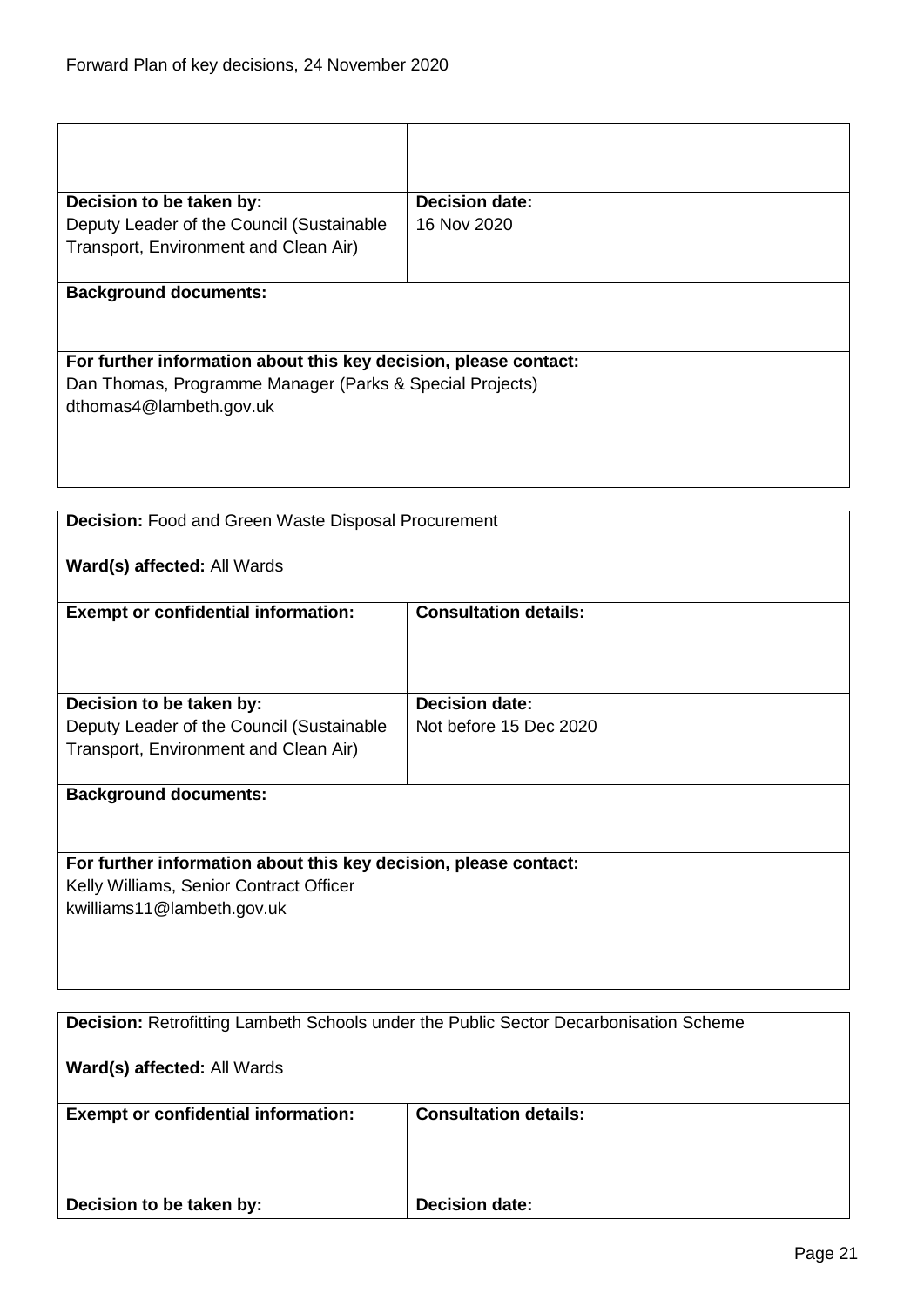<span id="page-21-1"></span><span id="page-21-0"></span>

| Deputy Leader of the Council (Sustainable                                    | Not before 15 Dec 2020                                                                               |
|------------------------------------------------------------------------------|------------------------------------------------------------------------------------------------------|
| Transport, Environment and Clean Air)                                        |                                                                                                      |
|                                                                              |                                                                                                      |
| <b>Background documents:</b>                                                 |                                                                                                      |
|                                                                              |                                                                                                      |
|                                                                              |                                                                                                      |
| For further information about this key decision, please contact:             |                                                                                                      |
| Paul Keenlyside, Climate Change and Sustainability Technical Lead            |                                                                                                      |
| pkeenlyside@lambeth.gov.uk                                                   |                                                                                                      |
|                                                                              |                                                                                                      |
|                                                                              |                                                                                                      |
|                                                                              |                                                                                                      |
|                                                                              | Decision: Advertising and Sponsorship Procurement for 'Out of Home' Advertising in                   |
| Lambeth                                                                      |                                                                                                      |
|                                                                              |                                                                                                      |
|                                                                              |                                                                                                      |
|                                                                              | This decision relates to the procurement of providers for the advertising and sponsorship concession |
|                                                                              | on all Lambeth controlled highways and other Lambeth owned assets used by Resident Services.         |
|                                                                              |                                                                                                      |
| Ward(s) affected: All Wards                                                  |                                                                                                      |
|                                                                              |                                                                                                      |
| <b>Exempt or confidential information:</b>                                   | <b>Consultation details:</b>                                                                         |
|                                                                              |                                                                                                      |
|                                                                              |                                                                                                      |
|                                                                              |                                                                                                      |
| Decision to be taken by:                                                     | Decision date:                                                                                       |
| Deputy Leader of the Council (Sustainable                                    | Not before 23 Dec 2020                                                                               |
| Transport, Environment and Clean Air)                                        |                                                                                                      |
|                                                                              |                                                                                                      |
| <b>Background documents:</b>                                                 |                                                                                                      |
|                                                                              |                                                                                                      |
|                                                                              |                                                                                                      |
| For further information about this key decision, please contact:             |                                                                                                      |
| Gillian Smith, Commercial Development Manager                                |                                                                                                      |
| gsmith1@lambeth.gov.uk                                                       |                                                                                                      |
|                                                                              |                                                                                                      |
|                                                                              |                                                                                                      |
|                                                                              |                                                                                                      |
| <b>Decision: Upper Norwood Joint Library</b>                                 |                                                                                                      |
|                                                                              |                                                                                                      |
| To grant a 25 year lease to Upper Norwood Library Trust at a peppercorn rent |                                                                                                      |
|                                                                              |                                                                                                      |
| Ward(s) affected: Gipsy Hill                                                 |                                                                                                      |
|                                                                              |                                                                                                      |
| <b>Exempt or confidential information:</b>                                   | <b>Consultation details:</b>                                                                         |
|                                                                              |                                                                                                      |
|                                                                              |                                                                                                      |
|                                                                              |                                                                                                      |
| Decision to be taken by:                                                     | <b>Decision date:</b>                                                                                |
|                                                                              |                                                                                                      |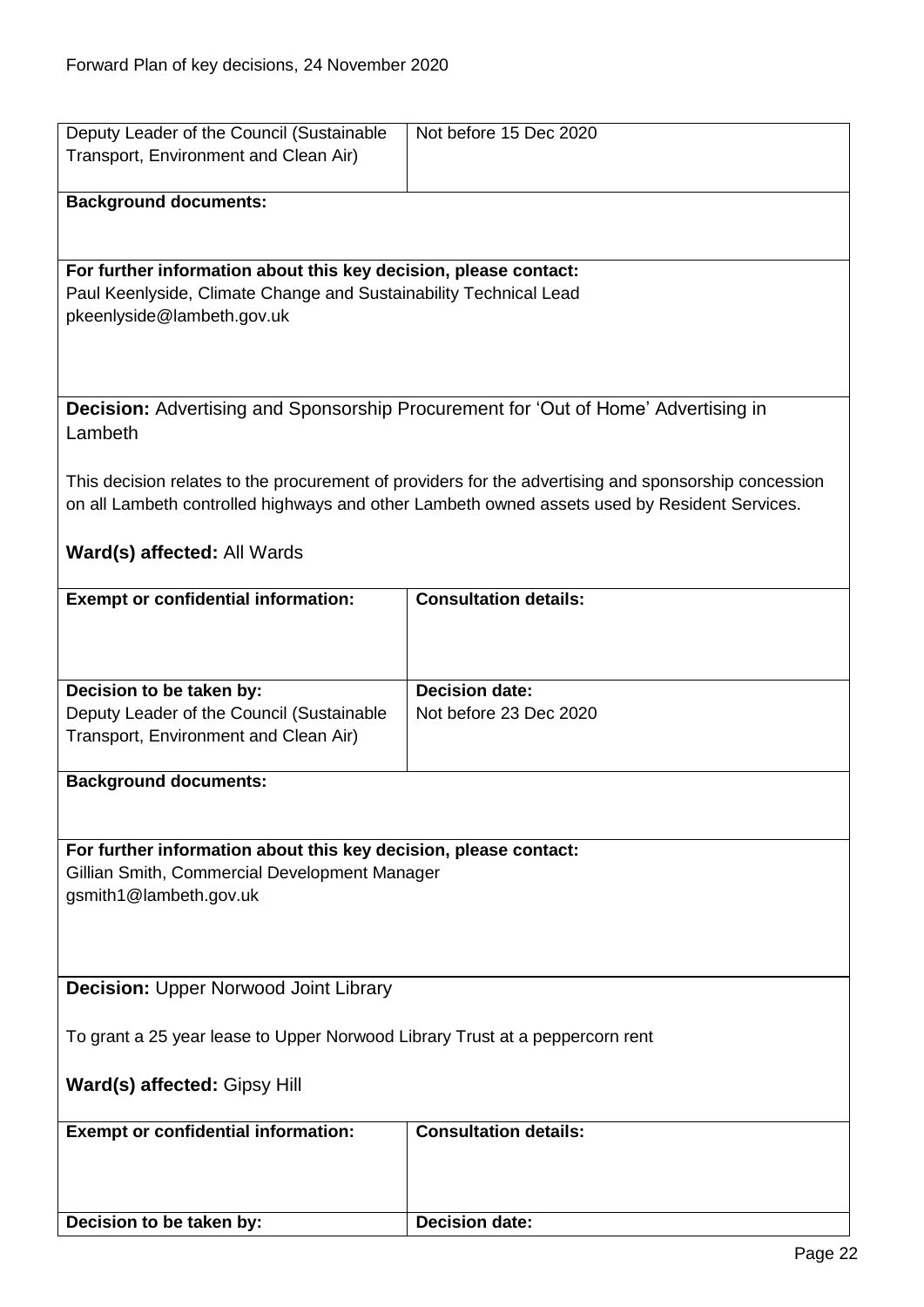<span id="page-22-1"></span><span id="page-22-0"></span>

| Cabinet Member for Finance and                                                                       | Not before 17 Jul 2017                                                                          |
|------------------------------------------------------------------------------------------------------|-------------------------------------------------------------------------------------------------|
| Performance                                                                                          |                                                                                                 |
| <b>Background documents:</b>                                                                         |                                                                                                 |
|                                                                                                      |                                                                                                 |
|                                                                                                      |                                                                                                 |
| For further information about this key decision, please contact:                                     |                                                                                                 |
| Yvonne Hardy, Assistant Head - Directorates, Valuation and Strategic Assets<br>yhardy@lambeth.gov.uk |                                                                                                 |
|                                                                                                      |                                                                                                 |
| Tel: 0207 926 2984                                                                                   |                                                                                                 |
| <b>Decision: London Counter Fraud Hub</b>                                                            |                                                                                                 |
|                                                                                                      |                                                                                                 |
|                                                                                                      | To procure the services of the London Counter Fraud Hub which allows the sharing of data across |
| London in order to find fraud.                                                                       |                                                                                                 |
|                                                                                                      |                                                                                                 |
| Ward(s) affected: All Wards                                                                          |                                                                                                 |
| <b>Exempt or confidential information:</b>                                                           | <b>Consultation details:</b>                                                                    |
|                                                                                                      |                                                                                                 |
|                                                                                                      |                                                                                                 |
| Decision to be taken by:                                                                             | <b>Decision date:</b>                                                                           |
| Cabinet Member for Finance and                                                                       | Not before 2 Jul 2019                                                                           |
| Performance                                                                                          |                                                                                                 |
| <b>Background documents:</b>                                                                         |                                                                                                 |
|                                                                                                      |                                                                                                 |
|                                                                                                      |                                                                                                 |
| For further information about this key decision, please contact:                                     |                                                                                                 |
| Michael O'Reilly<br>moreilly2@lambeth.gov.uk                                                         |                                                                                                 |
|                                                                                                      |                                                                                                 |
|                                                                                                      |                                                                                                 |
| <b>Decision: Facilities Management Procurement</b>                                                   |                                                                                                 |
|                                                                                                      |                                                                                                 |
| To procure 2 new Facilities Management contracts for Project Management and Technical Services       |                                                                                                 |
| and Fire Safety Services using the NHS Shared Business Services Framework                            |                                                                                                 |
| Ward(s) affected: All Wards                                                                          |                                                                                                 |
|                                                                                                      |                                                                                                 |
| <b>Exempt or confidential information:</b>                                                           | <b>Consultation details:</b>                                                                    |
|                                                                                                      |                                                                                                 |
|                                                                                                      |                                                                                                 |
| Decision to be taken by:                                                                             | <b>Decision date:</b>                                                                           |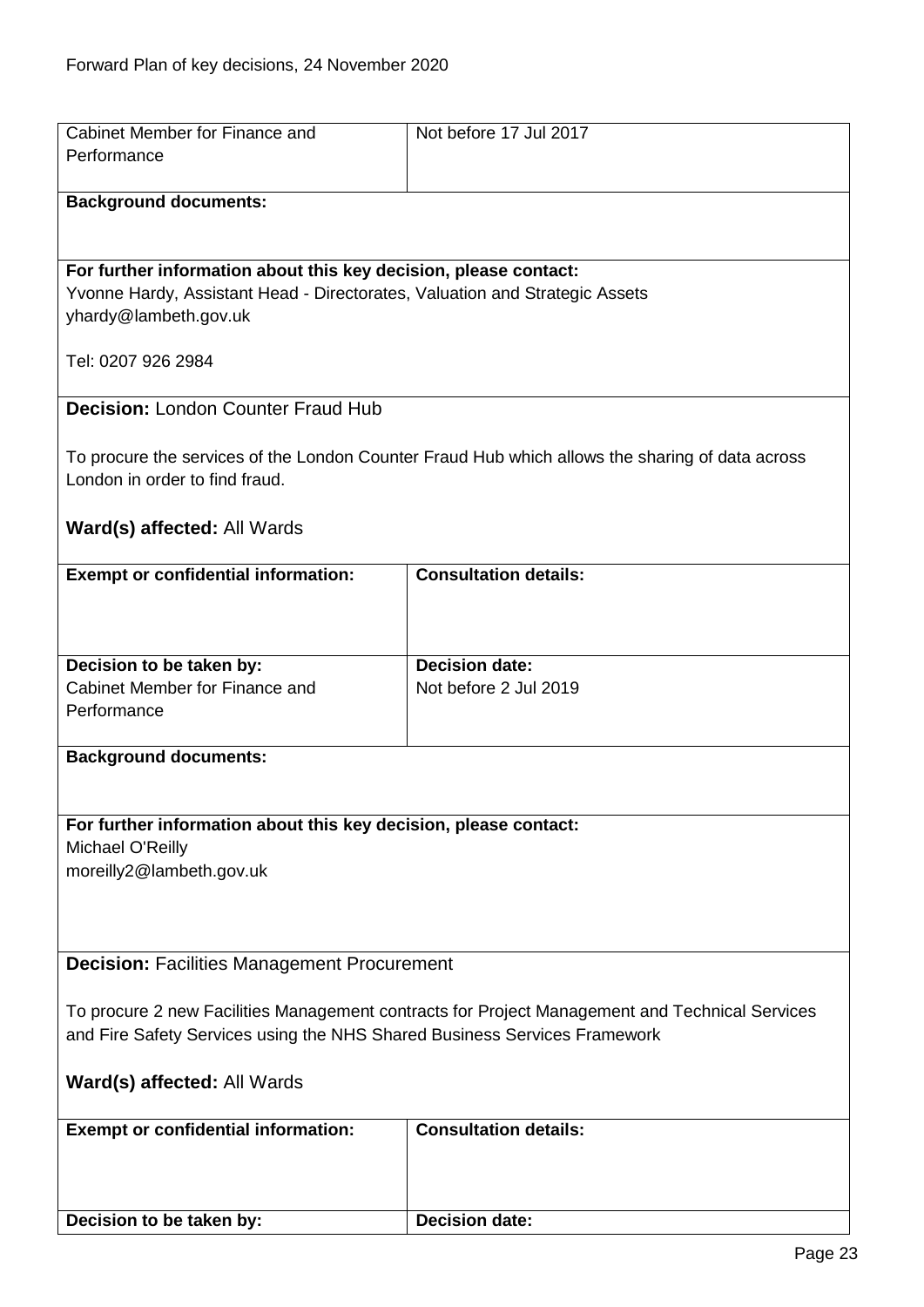<span id="page-23-1"></span>

| Cabinet Member for Finance and                                                 | Not before 3 Mar 2020                                                                                        |
|--------------------------------------------------------------------------------|--------------------------------------------------------------------------------------------------------------|
| Performance                                                                    |                                                                                                              |
|                                                                                |                                                                                                              |
| <b>Background documents:</b>                                                   |                                                                                                              |
|                                                                                |                                                                                                              |
|                                                                                |                                                                                                              |
| For further information about this key decision, please contact:               |                                                                                                              |
| Patricia Anamoah, Head of Property & Finance Transaction Services              |                                                                                                              |
| PAnamoah@lambeth.gov.uk                                                        |                                                                                                              |
|                                                                                |                                                                                                              |
| 1st Floor, Olive Morris House, 18 Brixton Hill, London, SW2 1RL                |                                                                                                              |
|                                                                                |                                                                                                              |
|                                                                                |                                                                                                              |
| Decision: ICT Laptop and Desktop Refresh 2020                                  |                                                                                                              |
|                                                                                |                                                                                                              |
|                                                                                | This decision is about the proposed additional spend of £1m on an existing procurement contract to           |
|                                                                                | procure Laptops and associated products and services. There is a huge demand in the world for                |
|                                                                                | laptops as organisations prepare for staff working from home due to COVID 19. This exposes the               |
|                                                                                | council to multiple risks of availability and pricing in the supply chain. This is being proposed as current |
|                                                                                | COVID 19 situation is not ideal for getting good value through a new procurement due to economic             |
| and supply chain uncertainty.                                                  |                                                                                                              |
|                                                                                |                                                                                                              |
|                                                                                |                                                                                                              |
| Ward(s) affected: All Wards                                                    |                                                                                                              |
|                                                                                |                                                                                                              |
| <b>Exempt or confidential information:</b>                                     | <b>Consultation details:</b>                                                                                 |
|                                                                                |                                                                                                              |
|                                                                                |                                                                                                              |
|                                                                                |                                                                                                              |
| Decision to be taken by:                                                       | <b>Decision date:</b>                                                                                        |
| Cabinet Member for Finance and                                                 | Not before 2 Jun 2020                                                                                        |
| Performance                                                                    |                                                                                                              |
|                                                                                |                                                                                                              |
| <b>Background documents:</b>                                                   |                                                                                                              |
|                                                                                |                                                                                                              |
|                                                                                |                                                                                                              |
| For further information about this key decision, please contact:               |                                                                                                              |
|                                                                                |                                                                                                              |
| Neeraj Mittra, Senior ICT Officer Contract Management, Business Transformation |                                                                                                              |
| NMittra@lambeth.gov.uk                                                         |                                                                                                              |
|                                                                                |                                                                                                              |
| Tel: 020 7926 9274                                                             |                                                                                                              |
|                                                                                |                                                                                                              |
| <b>Decision: Banking Services Contract</b>                                     |                                                                                                              |
|                                                                                |                                                                                                              |
| Contractual arrangements for Corporate Banking Services                        |                                                                                                              |
|                                                                                |                                                                                                              |
|                                                                                |                                                                                                              |
| Ward(s) affected: All Wards                                                    |                                                                                                              |
|                                                                                |                                                                                                              |
| <b>Exempt or confidential information:</b>                                     | <b>Consultation details:</b>                                                                                 |
|                                                                                |                                                                                                              |

<span id="page-23-0"></span> $\overline{\phantom{a}}$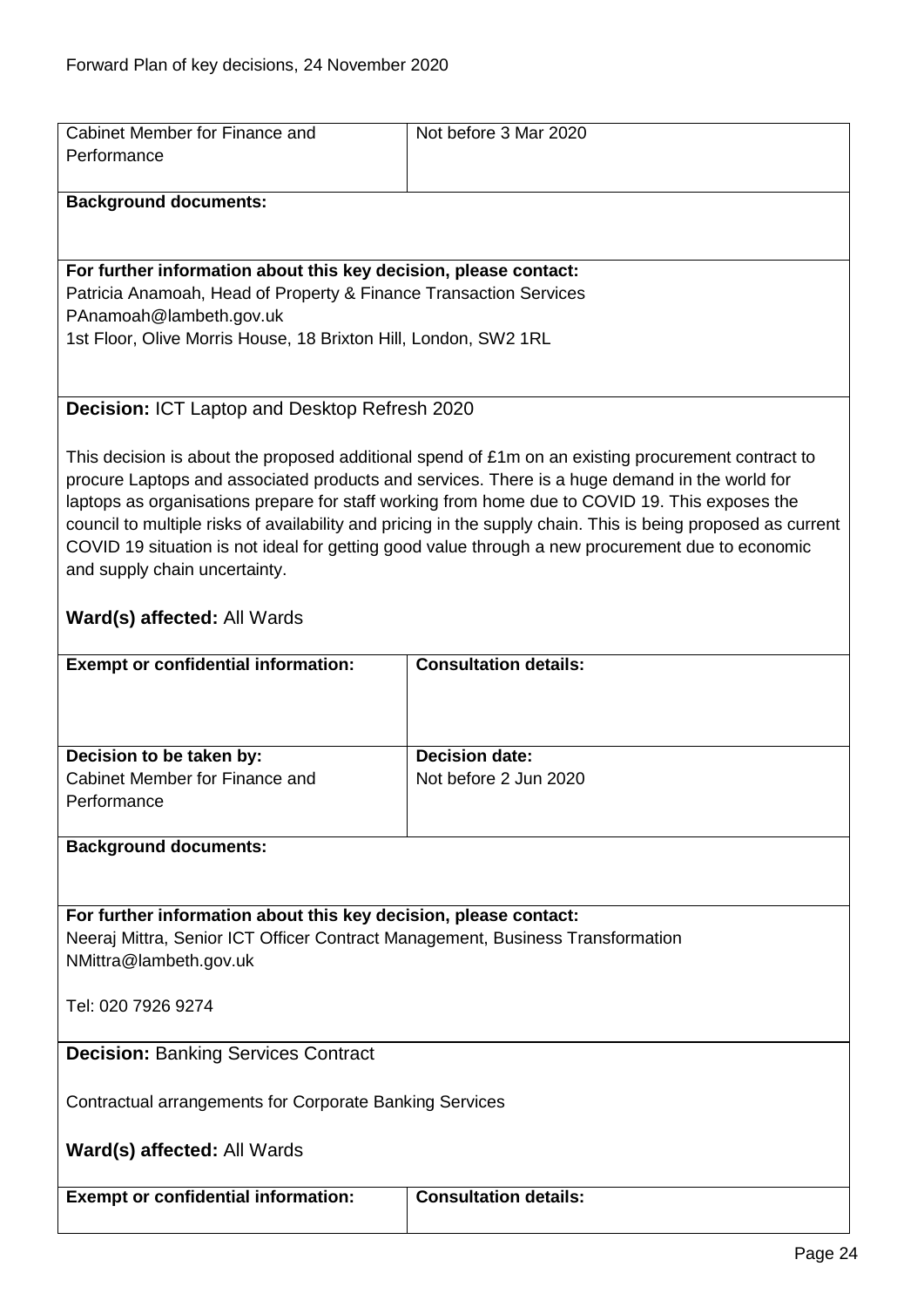<span id="page-24-1"></span><span id="page-24-0"></span>

| Decision to be taken by:                                                               | <b>Decision date:</b>                                                                                  |
|----------------------------------------------------------------------------------------|--------------------------------------------------------------------------------------------------------|
| Cabinet Member for Finance and                                                         | Not before 8 Sep 2020                                                                                  |
| Performance                                                                            |                                                                                                        |
|                                                                                        |                                                                                                        |
| <b>Background documents:</b>                                                           |                                                                                                        |
|                                                                                        |                                                                                                        |
| For further information about this key decision, please contact:                       |                                                                                                        |
| Nisar Visram, Assistant Director - Corporate Finance                                   |                                                                                                        |
| NVisram@lambeth.gov.uk                                                                 |                                                                                                        |
| 9th Floor, Phoenix House, 10 Wandsworth Road, Vauxhall, SW8 2LL                        |                                                                                                        |
|                                                                                        |                                                                                                        |
| <b>Decision: Unified Communications Contract Variation</b>                             |                                                                                                        |
|                                                                                        |                                                                                                        |
|                                                                                        | Approval is being sought to increase the estimated contract value for the council's telephony services |
| as additional funds are required for the council to continue receiving these services. |                                                                                                        |
| Ward(s) affected: All Wards                                                            |                                                                                                        |
|                                                                                        | <b>Consultation details:</b>                                                                           |
| <b>Exempt or confidential information:</b>                                             |                                                                                                        |
|                                                                                        |                                                                                                        |
|                                                                                        |                                                                                                        |
| Decision to be taken by:                                                               | <b>Decision date:</b>                                                                                  |
| Cabinet Member for Finance and                                                         | Not before 3 Nov 2020                                                                                  |
| Performance                                                                            |                                                                                                        |
|                                                                                        |                                                                                                        |
| <b>Background documents:</b>                                                           |                                                                                                        |
|                                                                                        |                                                                                                        |
|                                                                                        |                                                                                                        |
| For further information about this key decision, please contact:                       |                                                                                                        |
| <b>Andrew Butler</b>                                                                   |                                                                                                        |
| abutler@lambeth.gov.uk                                                                 |                                                                                                        |
|                                                                                        |                                                                                                        |
|                                                                                        |                                                                                                        |
|                                                                                        |                                                                                                        |
| <b>Decision: Data Network Services - Extension</b>                                     |                                                                                                        |
| Ward(s) affected: All Wards                                                            |                                                                                                        |
|                                                                                        |                                                                                                        |
| <b>Exempt or confidential information:</b>                                             | <b>Consultation details:</b>                                                                           |
|                                                                                        |                                                                                                        |
|                                                                                        |                                                                                                        |
|                                                                                        |                                                                                                        |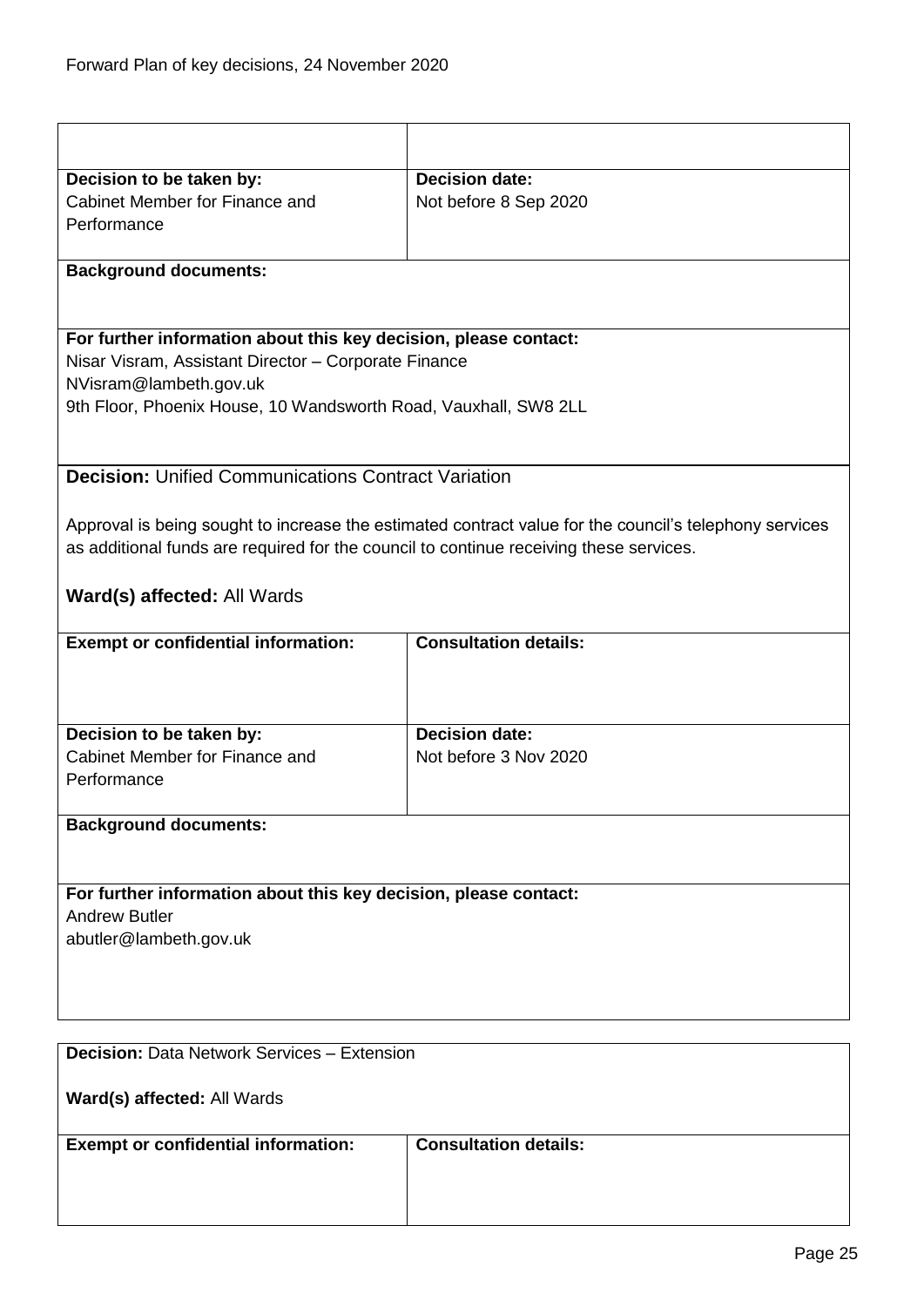<span id="page-25-1"></span><span id="page-25-0"></span>

| Decision to be taken by:                                                                           | <b>Decision date:</b>                                                                              |
|----------------------------------------------------------------------------------------------------|----------------------------------------------------------------------------------------------------|
| Cabinet Member for Finance and                                                                     | Not before 25 Nov 2020                                                                             |
| Performance                                                                                        |                                                                                                    |
|                                                                                                    |                                                                                                    |
| <b>Background documents:</b>                                                                       |                                                                                                    |
|                                                                                                    |                                                                                                    |
|                                                                                                    |                                                                                                    |
| For further information about this key decision, please contact:                                   |                                                                                                    |
| Clive Redington, ICT Manager Contract Management, Business Transformation                          |                                                                                                    |
| credington@lambeth.gov.uk                                                                          |                                                                                                    |
| Olive Morris House (2nd Floor)                                                                     |                                                                                                    |
| Tel: 020 7926 4021                                                                                 |                                                                                                    |
|                                                                                                    |                                                                                                    |
|                                                                                                    | <b>Decision:</b> Capital Maintenance – Cuttle Construction Ltd Contract variation and extension    |
|                                                                                                    |                                                                                                    |
|                                                                                                    | Variation and extension of the existing contract with Cuttle Construction Ltd to carry out further |
|                                                                                                    | essential and urgent Capital Maintenance and Safety works to avoid potential closure of schools    |
|                                                                                                    |                                                                                                    |
| Ward(s) affected: All Wards                                                                        |                                                                                                    |
| <b>Exempt or confidential information:</b>                                                         | <b>Consultation details:</b>                                                                       |
|                                                                                                    |                                                                                                    |
|                                                                                                    |                                                                                                    |
|                                                                                                    |                                                                                                    |
| Decision to be taken by:                                                                           | <b>Decision date:</b>                                                                              |
| Cabinet Member for Children and Young                                                              | Not before 31 Aug 2018                                                                             |
| People                                                                                             |                                                                                                    |
|                                                                                                    |                                                                                                    |
| <b>Background documents:</b>                                                                       |                                                                                                    |
|                                                                                                    |                                                                                                    |
|                                                                                                    |                                                                                                    |
| For further information about this key decision, please contact:                                   |                                                                                                    |
| Rachel Sharpe, Commissioning Director                                                              |                                                                                                    |
| RSharpe@lambeth.gov.uk<br><b>Lambeth Town Hall</b>                                                 |                                                                                                    |
|                                                                                                    |                                                                                                    |
| Tel: 020 7926 3463                                                                                 |                                                                                                    |
| <b>Decision:</b> New contract and commissioning arrangements for Youth Services                    |                                                                                                    |
|                                                                                                    |                                                                                                    |
| A decision is sought to change the current model for commissioning youth services in Lambeth as of |                                                                                                    |
| September 30th 2019 and implement the new commissioning arrangements and services in line with     |                                                                                                    |
| Lambeth priorities and local direction.                                                            |                                                                                                    |
|                                                                                                    |                                                                                                    |
| Ward(s) affected:                                                                                  |                                                                                                    |
|                                                                                                    |                                                                                                    |
| <b>Exempt or confidential information:</b>                                                         | <b>Consultation details:</b>                                                                       |
|                                                                                                    |                                                                                                    |
|                                                                                                    |                                                                                                    |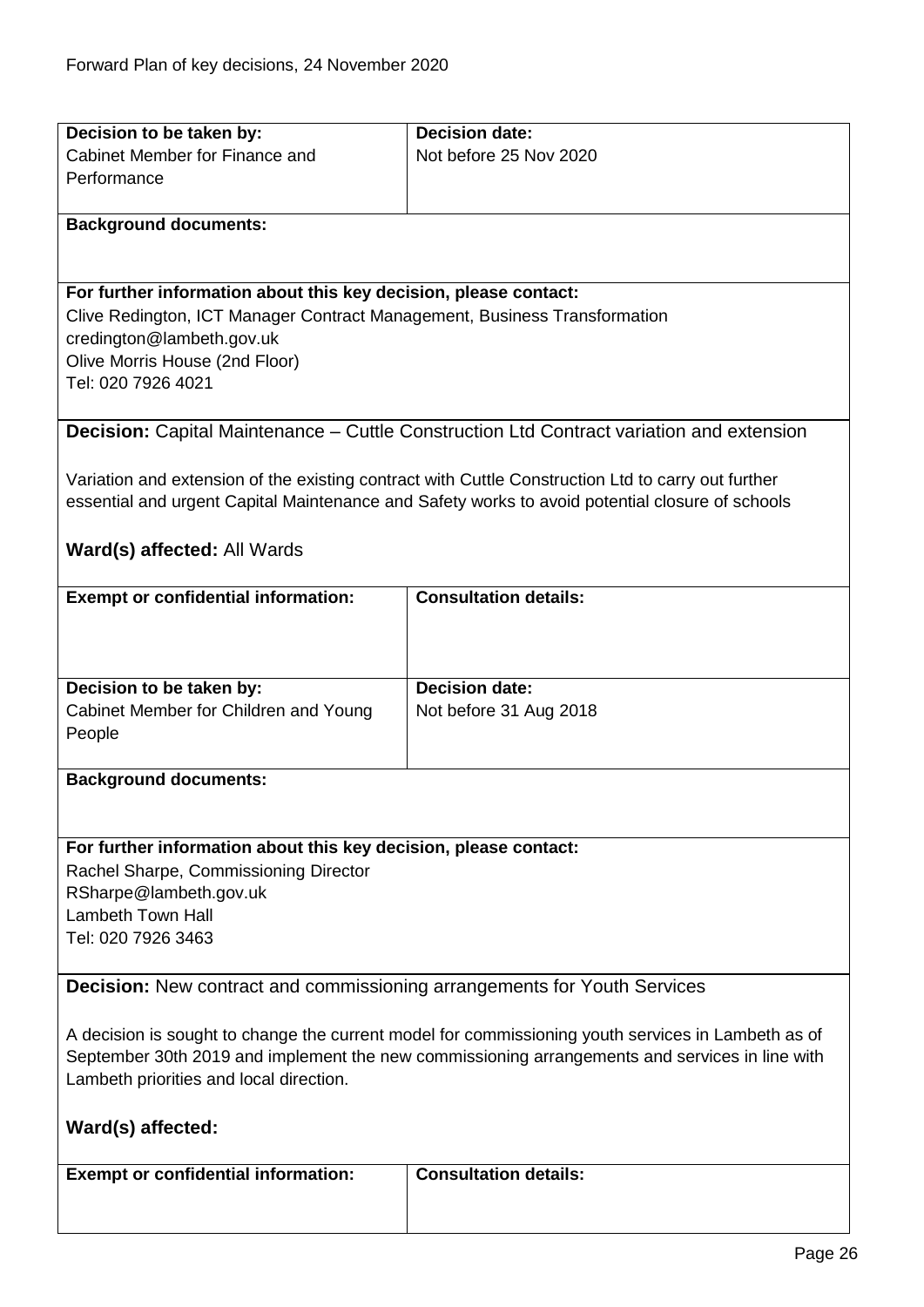<span id="page-26-0"></span>

| Decision to be taken by:                                                                                | <b>Decision date:</b>                                                                                    |  |
|---------------------------------------------------------------------------------------------------------|----------------------------------------------------------------------------------------------------------|--|
| Cabinet Member for Children and Young                                                                   | Not before 2 Jul 2019                                                                                    |  |
| People                                                                                                  |                                                                                                          |  |
|                                                                                                         |                                                                                                          |  |
| <b>Background documents:</b>                                                                            |                                                                                                          |  |
|                                                                                                         |                                                                                                          |  |
|                                                                                                         |                                                                                                          |  |
| For further information about this key decision, please contact:                                        |                                                                                                          |  |
| Paul Davies, Strategic Commissioning Officer                                                            |                                                                                                          |  |
| PDavies5@lambeth.gov.uk                                                                                 |                                                                                                          |  |
|                                                                                                         |                                                                                                          |  |
| Tel: 07720 827496                                                                                       |                                                                                                          |  |
|                                                                                                         |                                                                                                          |  |
| <b>Decision: Supervised Contact Service</b>                                                             |                                                                                                          |  |
|                                                                                                         |                                                                                                          |  |
|                                                                                                         | Supervised Contact is a statutory service provided by the local authorities where the child/young        |  |
|                                                                                                         | person has been accommodated by the local authority and a need has been identified for the               |  |
|                                                                                                         | child/young person to have contact with their birth parents and other relatives. These are usually under |  |
| orders as specified by the court (under section 8 of the Children's Act 1989).                          |                                                                                                          |  |
|                                                                                                         |                                                                                                          |  |
|                                                                                                         | The supervised contact service that will offer a menu of services on a part block, part spot contract    |  |
|                                                                                                         | basis. The contract will consist of - a block contract for Supervised Contact Service, this is the total |  |
| service of contact supervisors and venue combined,                                                      |                                                                                                          |  |
|                                                                                                         |                                                                                                          |  |
|                                                                                                         |                                                                                                          |  |
|                                                                                                         | This pro-forma seeks member approval to add the procurement and retender of a new Supervised             |  |
|                                                                                                         | Contact service to the Forward Plan for a four year term $(2+1+1)$ , which will be a two year contract   |  |
| with an option to extend for a further two years on a one plus one basis, effective from 01 April 2020. |                                                                                                          |  |
|                                                                                                         |                                                                                                          |  |
|                                                                                                         |                                                                                                          |  |
| Ward(s) affected: All Wards                                                                             |                                                                                                          |  |
| <b>Exempt or confidential information:</b>                                                              | <b>Consultation details:</b>                                                                             |  |
|                                                                                                         |                                                                                                          |  |
|                                                                                                         |                                                                                                          |  |
|                                                                                                         |                                                                                                          |  |
| Decision to be taken by:                                                                                | <b>Decision date:</b>                                                                                    |  |
| Cabinet Member for Children and Young                                                                   | Not before 10 Dec 2019                                                                                   |  |
| People                                                                                                  |                                                                                                          |  |
|                                                                                                         |                                                                                                          |  |
| <b>Background documents:</b>                                                                            |                                                                                                          |  |
|                                                                                                         |                                                                                                          |  |
|                                                                                                         |                                                                                                          |  |
| For further information about this key decision, please contact:                                        |                                                                                                          |  |
| Yvette Knight, Strategic Commissioning Officer                                                          |                                                                                                          |  |
| yknight@lambeth.gov.uk                                                                                  |                                                                                                          |  |
| 10th Floor, International House                                                                         |                                                                                                          |  |
|                                                                                                         |                                                                                                          |  |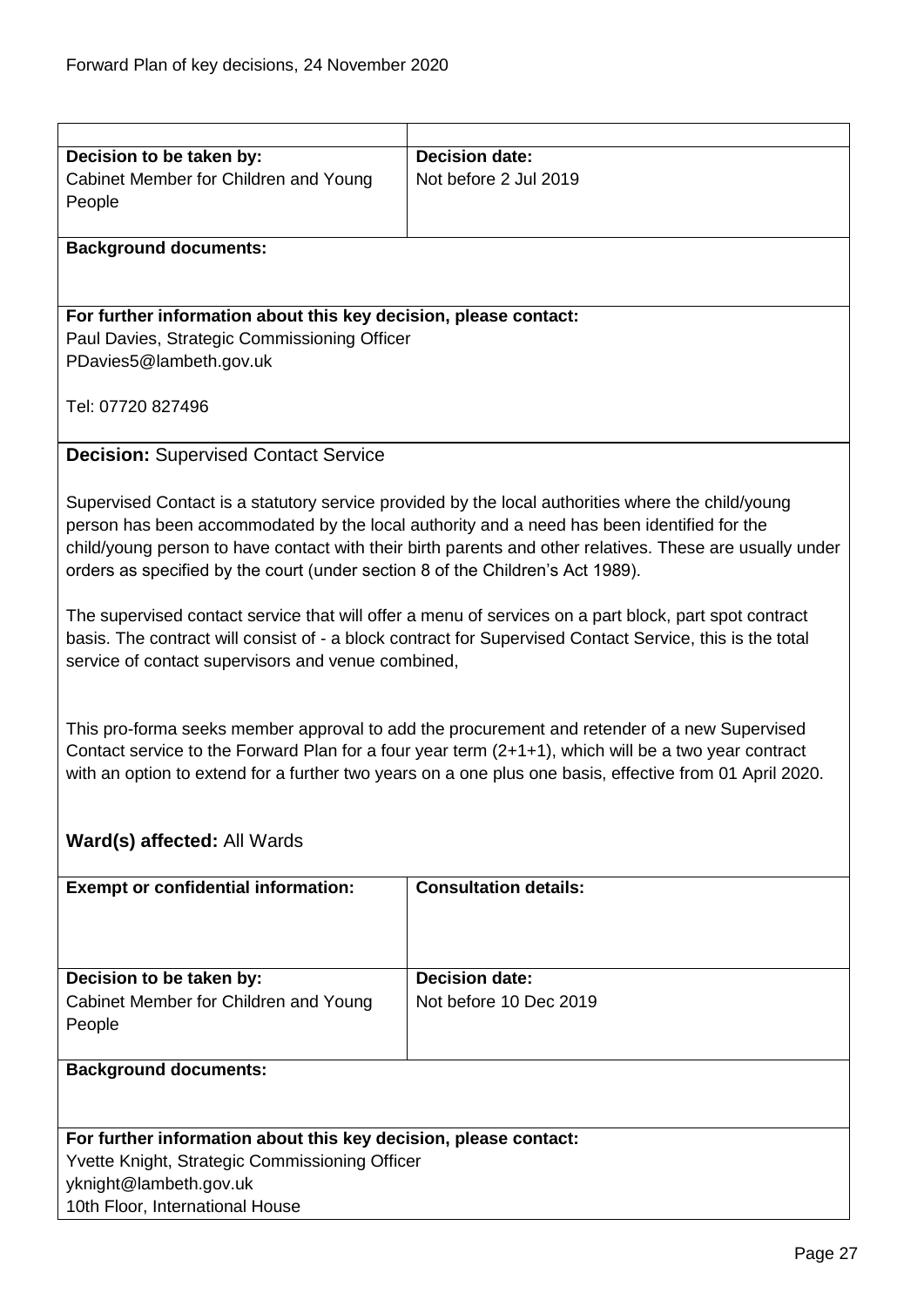## Tel: 020 7926 5141

## <span id="page-27-0"></span>**Decision:** Local Safeguarding Arrangements: changes and key issues

The report will set out:

- New local multi agency safeguarding arrangements established in September 2019
- Current performance issues: strengths and areas for development
- Priorities and key challenges

## **Ward(s) affected:** All Wards

<span id="page-27-1"></span>

| <b>Exempt or confidential information:</b>                       | <b>Consultation details:</b>                                                                     |  |
|------------------------------------------------------------------|--------------------------------------------------------------------------------------------------|--|
|                                                                  |                                                                                                  |  |
|                                                                  |                                                                                                  |  |
|                                                                  |                                                                                                  |  |
| Decision to be taken by:                                         | <b>Decision date:</b>                                                                            |  |
| Cabinet Member for Children and Young                            | Not before 30 Mar 2020                                                                           |  |
| People                                                           |                                                                                                  |  |
|                                                                  |                                                                                                  |  |
| <b>Background documents:</b>                                     |                                                                                                  |  |
| Local Safeguarding Arrangements: changes and key issues          |                                                                                                  |  |
|                                                                  |                                                                                                  |  |
| For further information about this key decision, please contact: |                                                                                                  |  |
| Naeema Sarkar                                                    |                                                                                                  |  |
| nsarkar@lambeth.gov.uk                                           |                                                                                                  |  |
|                                                                  |                                                                                                  |  |
|                                                                  |                                                                                                  |  |
|                                                                  |                                                                                                  |  |
| <b>Decision:</b> Semi-independent living for care leavers        |                                                                                                  |  |
|                                                                  |                                                                                                  |  |
|                                                                  | To waive Contract Standing Order 8.2 to award a contract to Ekaya Housing Association to provide |  |
|                                                                  | semi-independent living (SIL) accommodation to care leavers in Lambeth. The award will allow     |  |
|                                                                  | Children's Social Care to provide twenty-two in-borough placements with a well-established local |  |
| <b>Housing Association</b>                                       |                                                                                                  |  |
|                                                                  |                                                                                                  |  |
| <b>Ward(s) affected: All Wards</b>                               |                                                                                                  |  |
|                                                                  |                                                                                                  |  |
| <b>Exempt or confidential information:</b>                       | <b>Consultation details:</b>                                                                     |  |
|                                                                  |                                                                                                  |  |
|                                                                  |                                                                                                  |  |
|                                                                  |                                                                                                  |  |
| Decision to be taken by:                                         | <b>Decision date:</b>                                                                            |  |
| Cabinet Member for Children and Young                            | Not before 31 Mar 2020                                                                           |  |
| People                                                           |                                                                                                  |  |
|                                                                  |                                                                                                  |  |
| <b>Background documents:</b>                                     |                                                                                                  |  |
|                                                                  |                                                                                                  |  |
|                                                                  |                                                                                                  |  |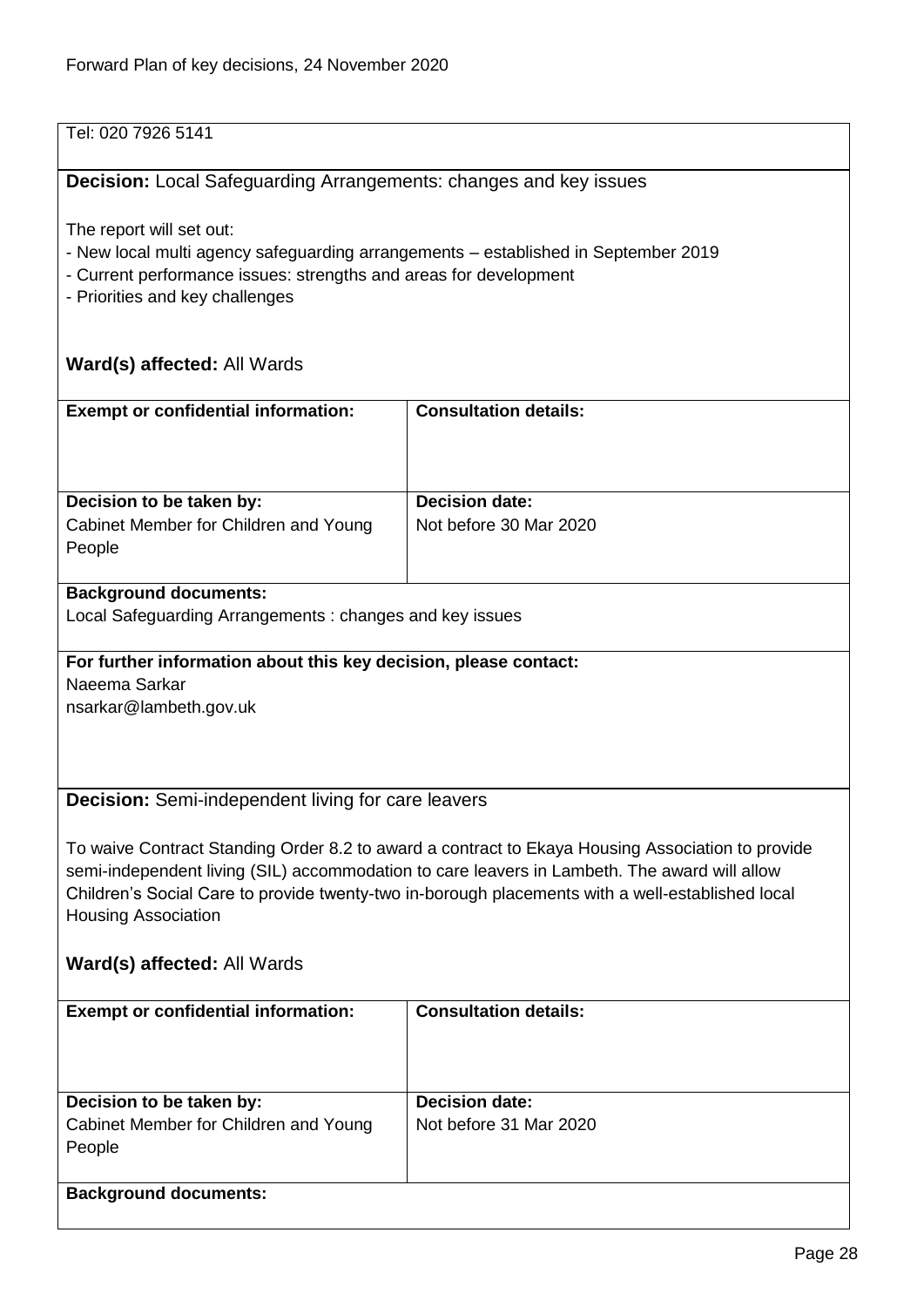**For further information about this key decision, please contact:** Sophie Konradsen, Strategic Commissioning Manager SKonradsen@lambeth.gov.uk

<span id="page-28-0"></span>**Decision:** Capital Funding for field drainage and renovation of Stockport Road Playing fields, Woodmansterne School

The Council is the asset owner of the Stockport Road playing fields. As part of the of the planning permission for Woodmansterne School development, the Council and Woodmansterne School agrees to provision of community access to the Sports Facilities and playing fields making them available for Community Use in accordance with the hours noted in the Community Use Management Plan.

The School will manage and operate the Facility and playing fields on behalf of the Council. The playing fields have historic drainage issues and this Cabinet Member delegated decision report (CMDDR) is being written to arrange the necessary funds and procure the suppliers to improve the field drainage and renovation of the Playing fields.

## **Ward(s) affected:** Streatham South

| <b>Exempt or confidential information:</b> | <b>Consultation details:</b> |
|--------------------------------------------|------------------------------|
| Decision to be taken by:                   | <b>Decision date:</b>        |
| Cabinet Member for Children and Young      | Not before 27 Oct 2020       |
| People                                     |                              |
|                                            |                              |
|                                            |                              |

**Background documents:**

**For further information about this key decision, please contact:** Preeti Chatwal Kauffman, Senior Capital Project Manager PChatwalKauffman@lambeth.gov.uk

<span id="page-28-1"></span>**Decision:** Passenger Transport Services for Adult Social Care (ASC), Children's Social Care (CSC) and Special Educational Needs and Disabilities (SEND)

Lambeth Council provides passenger transport services to a wide range of Lambeth residents, across services within adult social care, children's social care and Special Educational Needs and Disabilities (SEND). The Council has a duty under the Education Act 1996 Chronically Sick and Disabled Persons Act 1970?(in respect of children) and the Care Act 2014 (in respect of adults) to provide transport to those assessed in need. Provision may be made by taxi, among other means.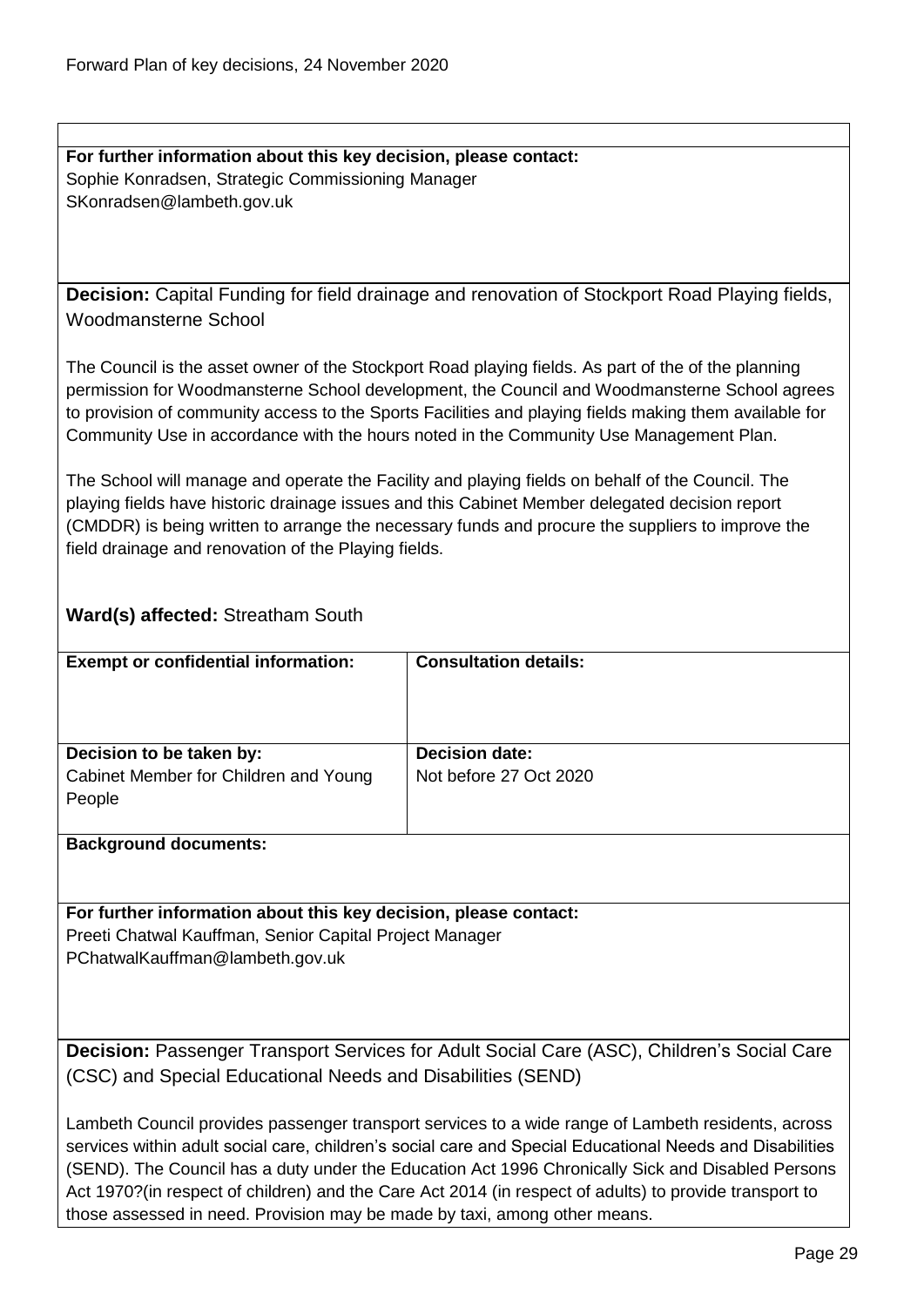Lambeth Council currently administers a framework for Passenger Transport Services, which is due to expire on 30 November 2020.

The proposal is to:

1) Vary the Passenger Transport Services (Taxi) Framework Agreement to increase the Framework value by £4.728m in to cover overspend as of 29 April 2020 of £2.228m and request an additional £2.500m to cover potential increase spend for the duration of the contract.

2) Award contracts to nine active providers for a period of eight months from 1 December 2020 to 31 July 2021. The direct award of contracts will support continuity of services and provider sustainability, whilst enabling the council sufficient time for service redesign and to undertake a full competitive tender for a new Approved Provider List contract, set to commence 1 August 2020.

3) Retender the Passenger Transport Services contract. The proposed model is an Approved Provider List for a four-year term (1 August 2020 to 31 July 2024) with an option to extend twice for one year (1+1) up to 31 July 2026.

## **Ward(s) affected:** All Wards

<span id="page-29-0"></span>

| <b>Exempt or confidential information:</b>                        | <b>Consultation details:</b>                                                                       |
|-------------------------------------------------------------------|----------------------------------------------------------------------------------------------------|
|                                                                   |                                                                                                    |
|                                                                   |                                                                                                    |
|                                                                   |                                                                                                    |
| Decision to be taken by:                                          | <b>Decision date:</b>                                                                              |
| Cabinet Member for Children and Young                             | 16 Nov 2020                                                                                        |
| People                                                            |                                                                                                    |
|                                                                   |                                                                                                    |
| <b>Background documents:</b>                                      |                                                                                                    |
|                                                                   |                                                                                                    |
|                                                                   |                                                                                                    |
| For further information about this key decision, please contact:  |                                                                                                    |
| Asha Winifred, Commissioning Officer                              |                                                                                                    |
| awinifred@lambeth.gov.uk                                          |                                                                                                    |
|                                                                   |                                                                                                    |
|                                                                   |                                                                                                    |
|                                                                   |                                                                                                    |
| <b>Decision:</b> The Nine Elms Vauxhall Development Business Case |                                                                                                    |
|                                                                   |                                                                                                    |
|                                                                   | The approval of £1.986m from s106/Community Infrastructure Levy in Nine Elms Vauxhall for 2017/18. |
|                                                                   |                                                                                                    |
| Ward(s) affected: Oval; Stockwell                                 |                                                                                                    |
|                                                                   |                                                                                                    |
| <b>Exempt or confidential information:</b>                        | <b>Consultation details:</b>                                                                       |
|                                                                   |                                                                                                    |
|                                                                   |                                                                                                    |
|                                                                   |                                                                                                    |
| Decision to be taken by:                                          | <b>Decision date:</b>                                                                              |
|                                                                   |                                                                                                    |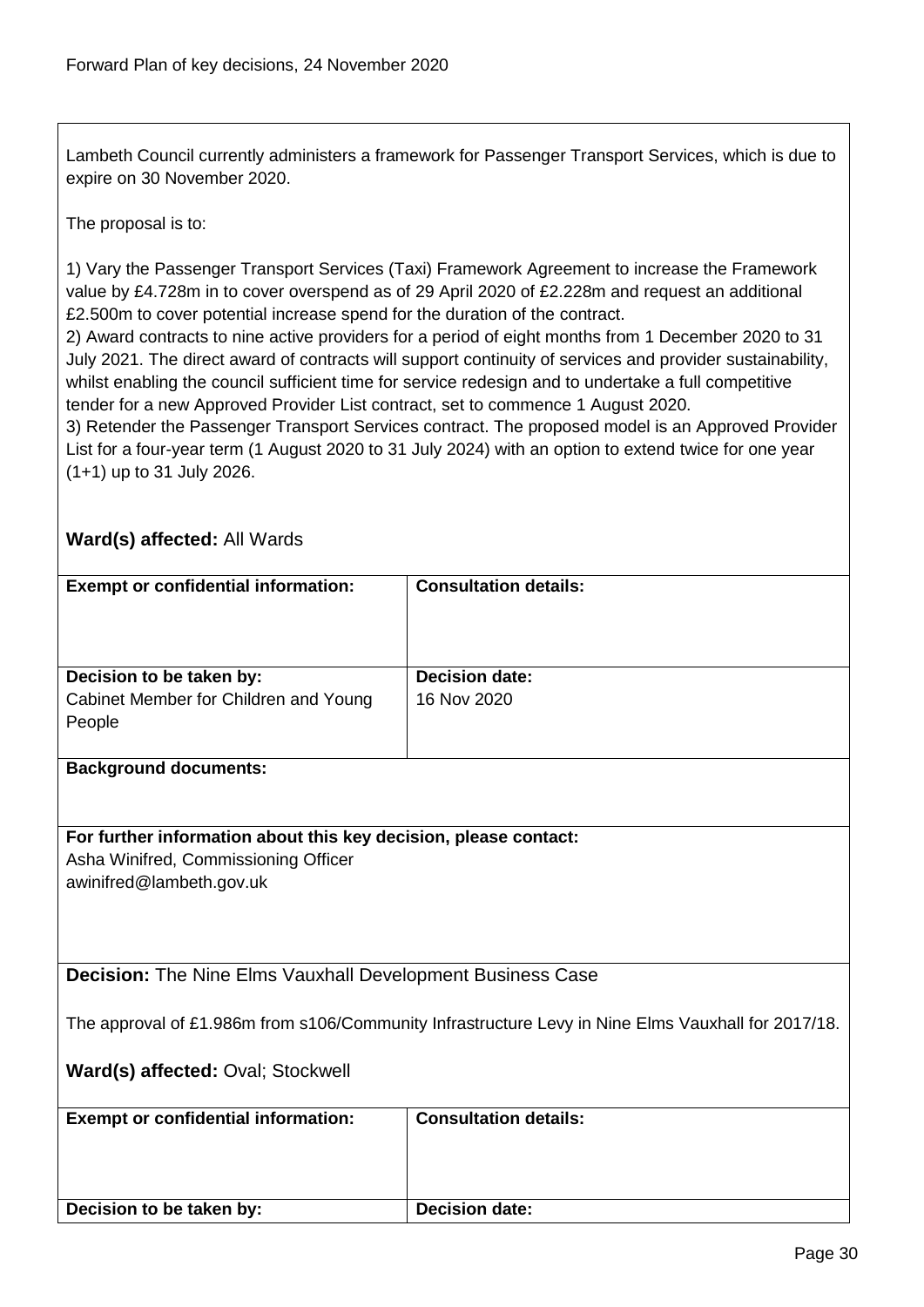<span id="page-30-0"></span>Cabinet Member for Health and Social Care | Not before 12 Dec 2016

<span id="page-30-1"></span>

| (job-share)                                                      |                                                                                                        |
|------------------------------------------------------------------|--------------------------------------------------------------------------------------------------------|
| <b>Background documents:</b>                                     |                                                                                                        |
|                                                                  |                                                                                                        |
| For further information about this key decision, please contact: |                                                                                                        |
| Moira McGrath, Director of Strategy and Commissioning Adults     |                                                                                                        |
| moira.mcgrath@nhs.net                                            |                                                                                                        |
|                                                                  |                                                                                                        |
| Tel: 0203 049 4481                                               |                                                                                                        |
|                                                                  |                                                                                                        |
| <b>Decision:</b> Re-procurement of community support services    |                                                                                                        |
|                                                                  | The current approved provider framework agreement for the provision of community support               |
|                                                                  | (homecare) services will end in January 2020. The council will be re-procuring these services aligning |
| to the development of local neighbourhoods.                      |                                                                                                        |
| https://lambethtogether.net                                      |                                                                                                        |
|                                                                  |                                                                                                        |
|                                                                  |                                                                                                        |
| Ward(s) affected: All Wards                                      |                                                                                                        |
| <b>Exempt or confidential information:</b>                       | <b>Consultation details:</b>                                                                           |
|                                                                  |                                                                                                        |
|                                                                  |                                                                                                        |
|                                                                  |                                                                                                        |
| Decision to be taken by:                                         | <b>Decision date:</b>                                                                                  |
| Cabinet Member for Health and Social Care                        | Not before 13 Aug 2019                                                                                 |
| (job-share)                                                      |                                                                                                        |
| <b>Background documents:</b>                                     |                                                                                                        |
|                                                                  |                                                                                                        |
|                                                                  |                                                                                                        |
| For further information about this key decision, please contact: |                                                                                                        |
| Ginny Hume, Commissioning Lead- Domiciliary Care                 |                                                                                                        |
| GHume@lambeth.gov.uk                                             |                                                                                                        |
| <b>Phoenix House</b>                                             |                                                                                                        |
| Tel: 020 7926 5178                                               |                                                                                                        |
|                                                                  |                                                                                                        |
| <b>Decision: Excelcare Block Contact Variation</b>               |                                                                                                        |
|                                                                  |                                                                                                        |
| Ward(s) affected: All Wards                                      |                                                                                                        |
| <b>Exempt or confidential information:</b>                       | <b>Consultation details:</b>                                                                           |
|                                                                  |                                                                                                        |
|                                                                  |                                                                                                        |
|                                                                  |                                                                                                        |
|                                                                  |                                                                                                        |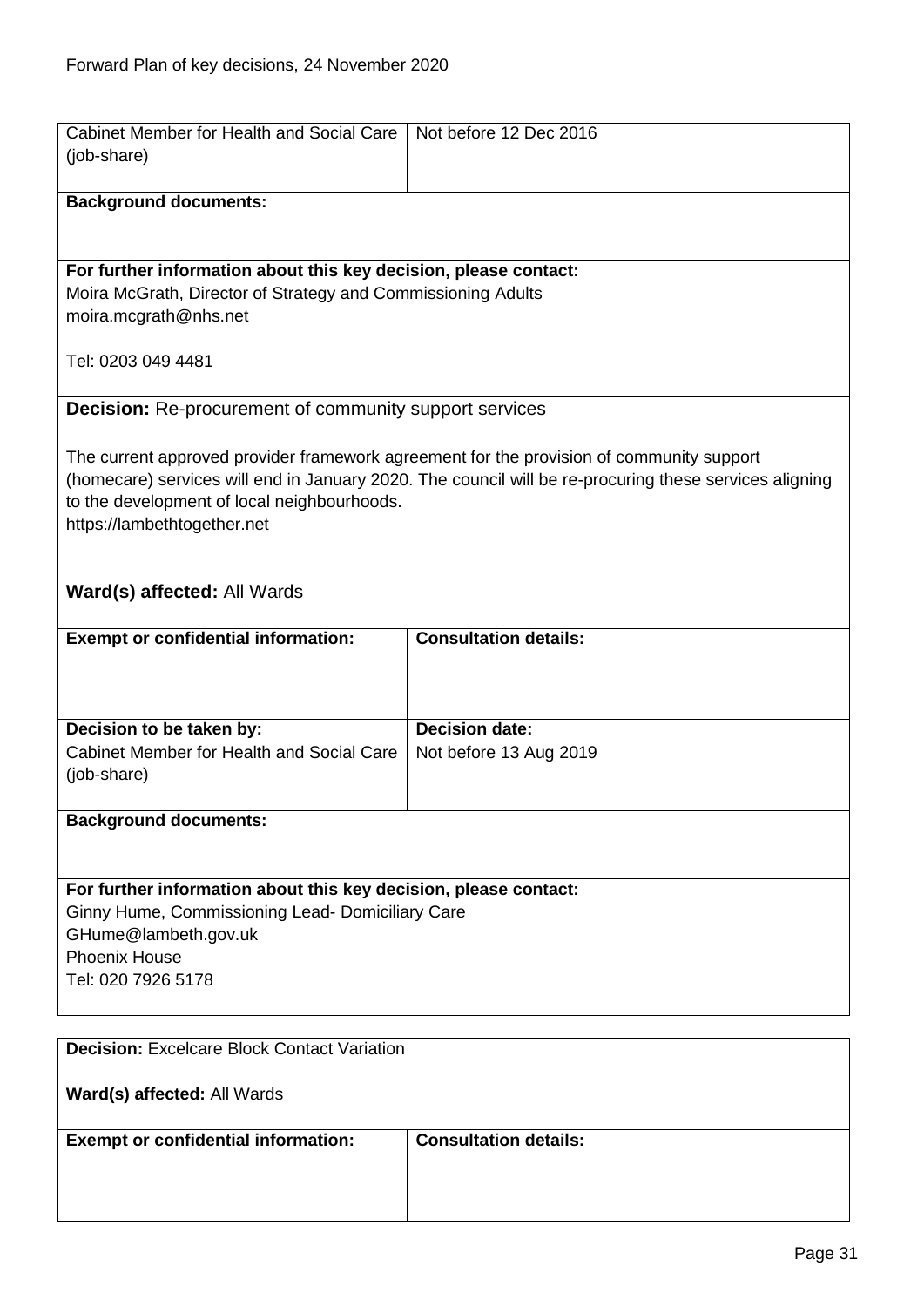<span id="page-31-1"></span><span id="page-31-0"></span>

| Decision to be taken by:                                                                              | <b>Decision date:</b>                                                                                  |  |
|-------------------------------------------------------------------------------------------------------|--------------------------------------------------------------------------------------------------------|--|
| Cabinet Member for Health and Social Care                                                             | Not before 8 Dec 2020                                                                                  |  |
| (job-share)                                                                                           |                                                                                                        |  |
|                                                                                                       |                                                                                                        |  |
| <b>Background documents:</b>                                                                          |                                                                                                        |  |
|                                                                                                       |                                                                                                        |  |
|                                                                                                       |                                                                                                        |  |
| For further information about this key decision, please contact:                                      |                                                                                                        |  |
| Laval Lebon, Senior Strategic Commissioning Manager                                                   |                                                                                                        |  |
| LLebon2@lambeth.gov.uk                                                                                |                                                                                                        |  |
| <b>Phoenix House</b>                                                                                  |                                                                                                        |  |
| Tel: 020 7926 4654                                                                                    |                                                                                                        |  |
|                                                                                                       |                                                                                                        |  |
| <b>Decision:</b> Conversion of Brixton Recreation Centre storage space to work space                  |                                                                                                        |  |
|                                                                                                       |                                                                                                        |  |
|                                                                                                       | To approve the reuse and letting of the storage space at Brixton Recreation Centre (off Beehive Place) |  |
|                                                                                                       | and delegate authority to the Head of Strategic Property & Valuation Services to enter into an         |  |
|                                                                                                       | Agreement to Lease in the best interest of the council, subject to planning and listed building being  |  |
| grant for change of use and physical alterations.                                                     |                                                                                                        |  |
|                                                                                                       |                                                                                                        |  |
| Ward(s) affected: Coldharbour                                                                         |                                                                                                        |  |
|                                                                                                       |                                                                                                        |  |
| <b>Exempt or confidential information:</b>                                                            | <b>Consultation details:</b>                                                                           |  |
|                                                                                                       |                                                                                                        |  |
|                                                                                                       |                                                                                                        |  |
| Decision to be taken by:                                                                              | <b>Decision date:</b>                                                                                  |  |
| Cabinet Member for Planning, Investment                                                               | Not before 9 Oct 2017                                                                                  |  |
| and New Homes                                                                                         |                                                                                                        |  |
|                                                                                                       |                                                                                                        |  |
| <b>Background documents:</b>                                                                          |                                                                                                        |  |
|                                                                                                       |                                                                                                        |  |
|                                                                                                       |                                                                                                        |  |
| For further information about this key decision, please contact:                                      |                                                                                                        |  |
| Tom Bridgman                                                                                          |                                                                                                        |  |
| tbridgman@lambeth.gov.uk                                                                              |                                                                                                        |  |
|                                                                                                       |                                                                                                        |  |
|                                                                                                       |                                                                                                        |  |
|                                                                                                       |                                                                                                        |  |
| <b>Decision:</b> Oval and Prince's Co-operative Local Investment Plan                                 |                                                                                                        |  |
|                                                                                                       |                                                                                                        |  |
| To agree priorities for infrastructure investment in Oval and Prince's wards for the next five years. |                                                                                                        |  |
| Priorities have been informed by public consultation from January to March 2017.                      |                                                                                                        |  |
|                                                                                                       |                                                                                                        |  |
| <b>Ward(s) affected: Oval; Prince's</b>                                                               |                                                                                                        |  |
|                                                                                                       |                                                                                                        |  |
| <b>Exempt or confidential information:</b>                                                            | <b>Consultation details:</b>                                                                           |  |
|                                                                                                       |                                                                                                        |  |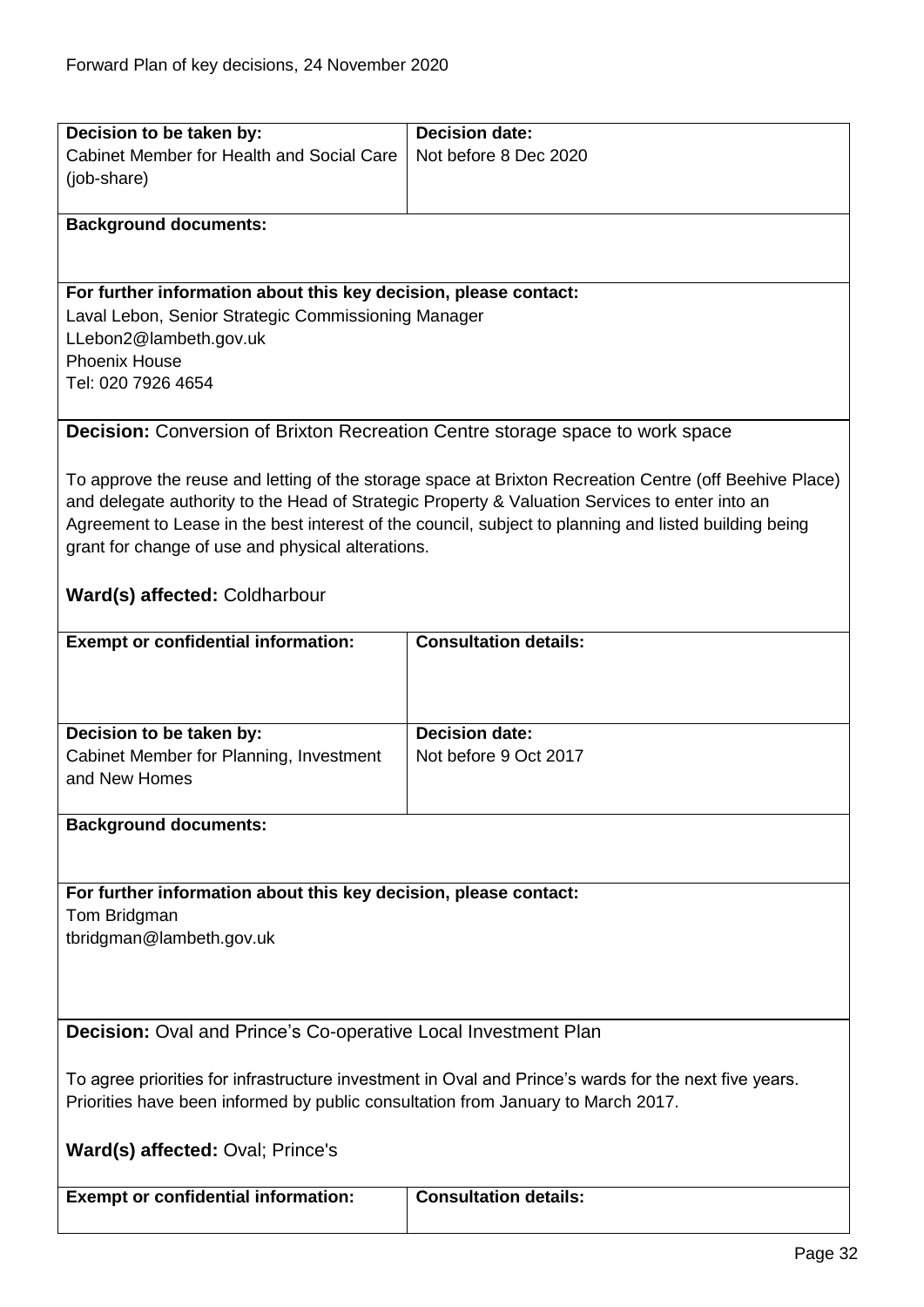<span id="page-32-1"></span><span id="page-32-0"></span>

| Decision to be taken by:                                                          | <b>Decision date:</b>                                                                                     |
|-----------------------------------------------------------------------------------|-----------------------------------------------------------------------------------------------------------|
| Cabinet Member for Planning, Investment                                           | Not before 9 Oct 2017                                                                                     |
| and New Homes                                                                     |                                                                                                           |
|                                                                                   |                                                                                                           |
| <b>Background documents:</b>                                                      |                                                                                                           |
|                                                                                   |                                                                                                           |
|                                                                                   |                                                                                                           |
| For further information about this key decision, please contact:                  |                                                                                                           |
| Conor McDonagh, Head of Area Regeneration for Vauxhall, Stockwell and Norwood     |                                                                                                           |
| cmcdonagh@lambeth.gov.uk                                                          |                                                                                                           |
| 1st Floor, Phoenix House, 10 Wandsworth Road, London, SW8 2LL                     |                                                                                                           |
| Tel: 020 7926 5980                                                                |                                                                                                           |
|                                                                                   |                                                                                                           |
| <b>Decision: Carmelita Centre and Orsett Street Lead Consultant Architect</b>     |                                                                                                           |
|                                                                                   |                                                                                                           |
|                                                                                   | To appoint a Lead Consultant Architect for the Carmelita Centre and Orsett Street projects. This          |
|                                                                                   | appointment will allow the progression of these projects – the architect will present several options for |
| the developments, and after a decision is made will work on their further design. |                                                                                                           |
| Ward(s) affected: Prince's                                                        |                                                                                                           |
|                                                                                   |                                                                                                           |
| <b>Exempt or confidential information:</b>                                        | <b>Consultation details:</b>                                                                              |
| Part exempt                                                                       |                                                                                                           |
| Information relating to the financial or                                          |                                                                                                           |
| business affairs of any particular person                                         |                                                                                                           |
| (including the authority holding that                                             |                                                                                                           |
| information)                                                                      |                                                                                                           |
|                                                                                   |                                                                                                           |
| Decision to be taken by:                                                          | <b>Decision date:</b>                                                                                     |
| Cabinet Member for Planning, Investment                                           | Not before 15 Jan 2018                                                                                    |
| and New Homes                                                                     |                                                                                                           |
|                                                                                   |                                                                                                           |
| <b>Background documents:</b>                                                      |                                                                                                           |
|                                                                                   |                                                                                                           |
| For further information about this key decision, please contact:                  |                                                                                                           |
| Annabel Gray, Consultant Project Manager                                          |                                                                                                           |
| AGray@lambeth.gov.uk                                                              |                                                                                                           |
|                                                                                   |                                                                                                           |
|                                                                                   |                                                                                                           |
|                                                                                   |                                                                                                           |
| Decision: Knights Walk - Phase 1, Appropriation for Planning Purposes             |                                                                                                           |
|                                                                                   |                                                                                                           |
|                                                                                   |                                                                                                           |
|                                                                                   | To exercise the Council's powers to appropriate the Phase 1 site at Knights Walk for planning             |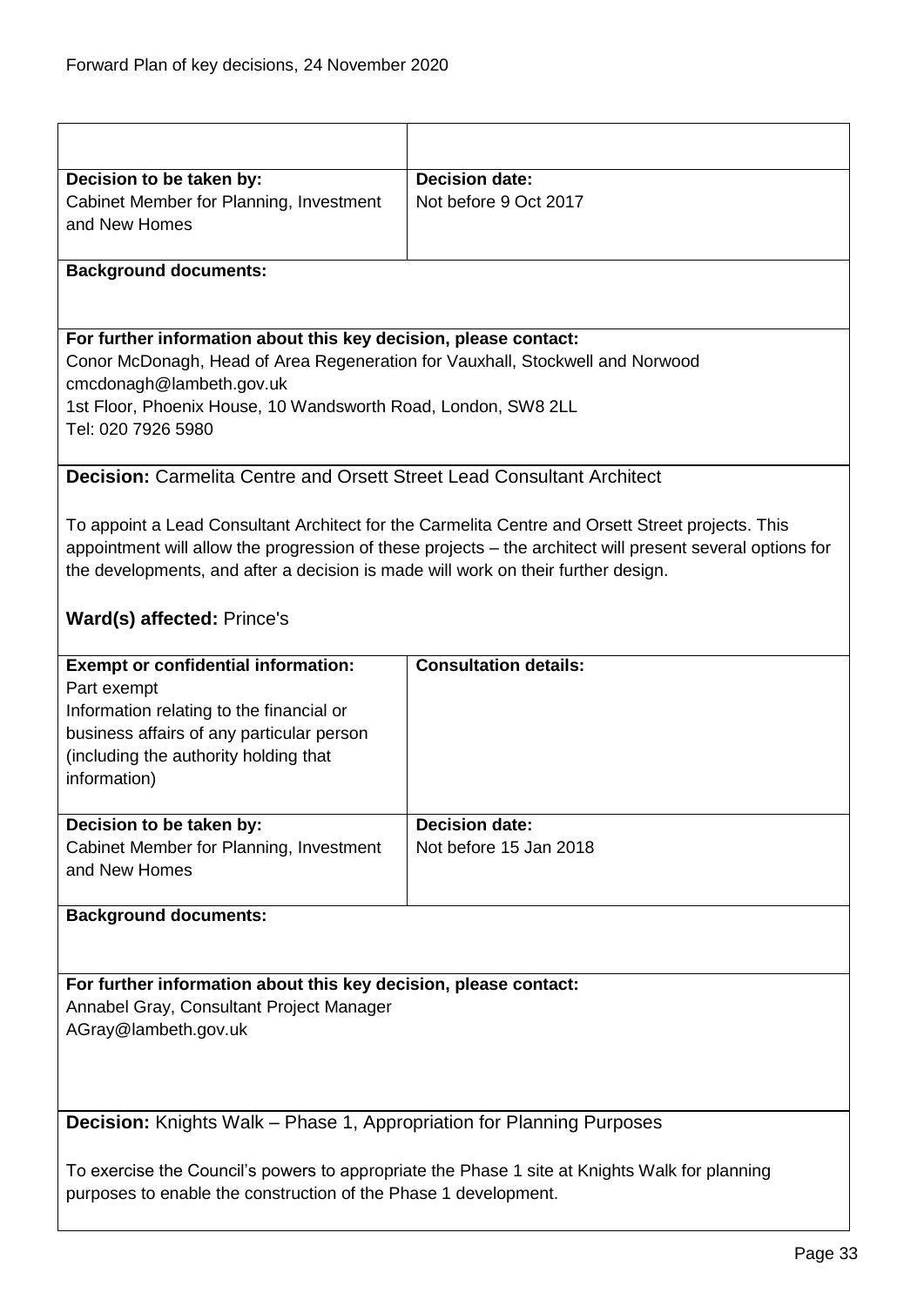<span id="page-33-1"></span><span id="page-33-0"></span>

| Ward(s) affected: Prince's                                                                              |                                                                                                |
|---------------------------------------------------------------------------------------------------------|------------------------------------------------------------------------------------------------|
|                                                                                                         |                                                                                                |
| <b>Exempt or confidential information:</b>                                                              | <b>Consultation details:</b>                                                                   |
|                                                                                                         |                                                                                                |
|                                                                                                         |                                                                                                |
|                                                                                                         |                                                                                                |
| Decision to be taken by:                                                                                | <b>Decision date:</b>                                                                          |
| Cabinet Member for Planning, Investment                                                                 | Not before 15 Apr 2019                                                                         |
| and New Homes                                                                                           |                                                                                                |
|                                                                                                         |                                                                                                |
| <b>Background documents:</b>                                                                            |                                                                                                |
|                                                                                                         |                                                                                                |
|                                                                                                         |                                                                                                |
| For further information about this key decision, please contact:                                        |                                                                                                |
| Mandy Green, Assistant Director, Homes and Communities                                                  |                                                                                                |
| mgreen3@lambeth.gov.uk                                                                                  |                                                                                                |
|                                                                                                         |                                                                                                |
| Tel: 02079267020                                                                                        |                                                                                                |
|                                                                                                         |                                                                                                |
| <b>Decision:</b> South Lambeth estate - Phase 1, Appropriation for Planning Purposes                    |                                                                                                |
|                                                                                                         |                                                                                                |
|                                                                                                         | To exercise the Council's powers to appropriate the Phase 1 site at South Lambeth for planning |
| purposes to enable the construction of the Phase 1 development.                                         |                                                                                                |
|                                                                                                         |                                                                                                |
|                                                                                                         |                                                                                                |
| Ward(s) affected: Stockwell                                                                             |                                                                                                |
| <b>Exempt or confidential information:</b>                                                              | <b>Consultation details:</b>                                                                   |
|                                                                                                         |                                                                                                |
|                                                                                                         |                                                                                                |
|                                                                                                         |                                                                                                |
| Decision to be taken by:                                                                                | <b>Decision date:</b>                                                                          |
| Cabinet Member for Planning, Investment                                                                 | Not before 15 Apr 2019                                                                         |
| and New Homes                                                                                           |                                                                                                |
|                                                                                                         |                                                                                                |
| <b>Background documents:</b>                                                                            |                                                                                                |
|                                                                                                         |                                                                                                |
|                                                                                                         |                                                                                                |
|                                                                                                         |                                                                                                |
| For further information about this key decision, please contact:                                        |                                                                                                |
| Mandy Green, Assistant Director, Homes and Communities<br>mgreen3@lambeth.gov.uk                        |                                                                                                |
|                                                                                                         |                                                                                                |
| Tel: 02079267020                                                                                        |                                                                                                |
|                                                                                                         |                                                                                                |
|                                                                                                         |                                                                                                |
| <b>Decision: Knights Walk - Building Contract</b>                                                       |                                                                                                |
|                                                                                                         |                                                                                                |
| To authorise the Council to enter into a building contract and other associated agreements to construct |                                                                                                |
| Phase 1 of the Knights Walk development.                                                                |                                                                                                |
|                                                                                                         |                                                                                                |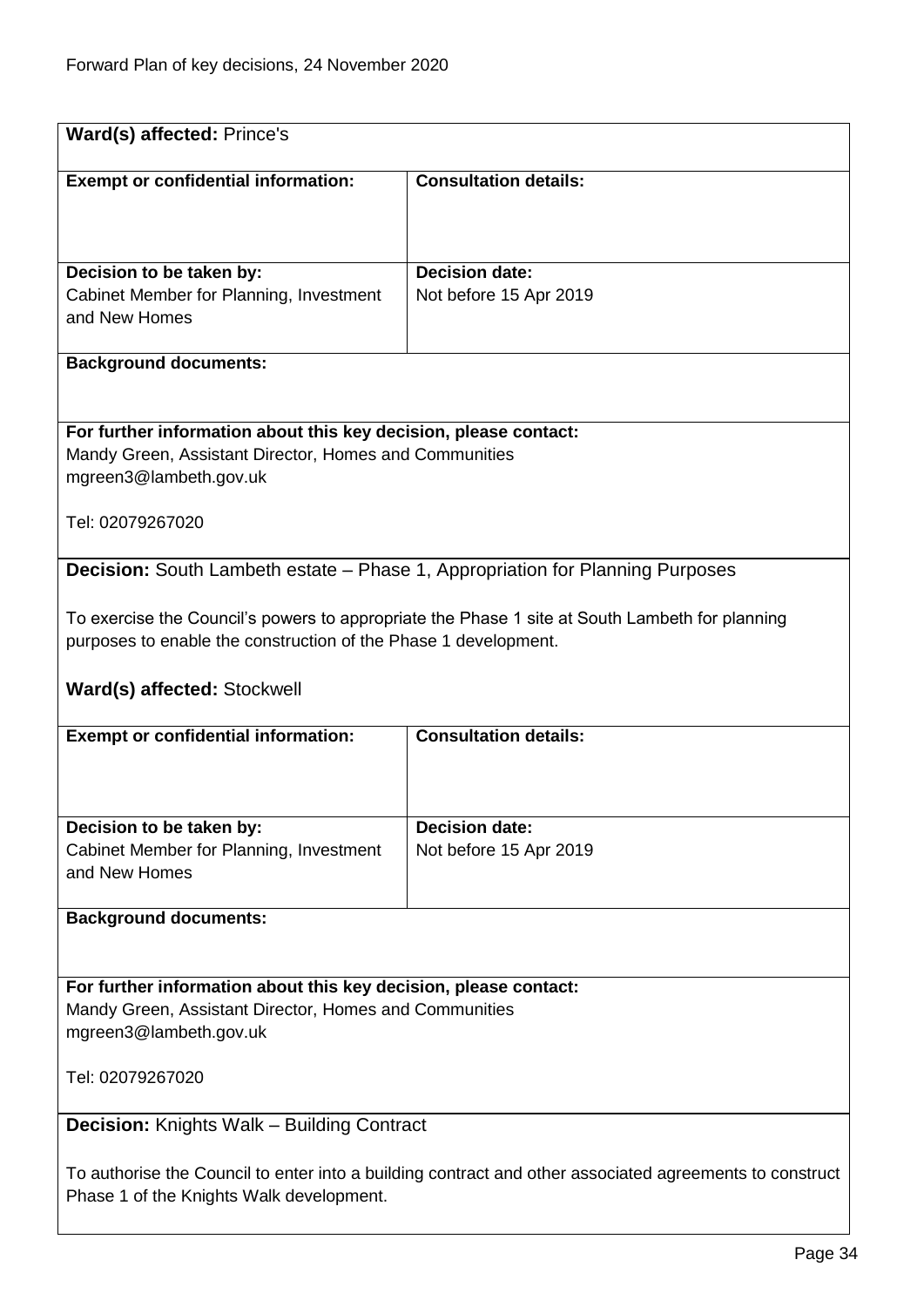<span id="page-34-1"></span><span id="page-34-0"></span>

| Ward(s) affected: Prince's                                                   |                                                                                                      |  |
|------------------------------------------------------------------------------|------------------------------------------------------------------------------------------------------|--|
| <b>Exempt or confidential information:</b>                                   | <b>Consultation details:</b>                                                                         |  |
|                                                                              |                                                                                                      |  |
|                                                                              |                                                                                                      |  |
| Decision to be taken by:                                                     | <b>Decision date:</b>                                                                                |  |
| Cabinet Member for Planning, Investment<br>and New Homes                     | Not before 27 Aug 2019                                                                               |  |
|                                                                              |                                                                                                      |  |
| <b>Background documents:</b>                                                 |                                                                                                      |  |
|                                                                              |                                                                                                      |  |
| For further information about this key decision, please contact:             |                                                                                                      |  |
| <b>Bruce McRobie</b>                                                         |                                                                                                      |  |
| bmcrobie@lambeth.gov.uk                                                      |                                                                                                      |  |
|                                                                              |                                                                                                      |  |
|                                                                              |                                                                                                      |  |
|                                                                              | <b>Decision:</b> South Lambeth Estate – Enabling Works for the Phase 1 Development                   |  |
|                                                                              |                                                                                                      |  |
|                                                                              | To authorise the expenditure and to proceed with enabling works that need to be completed before the |  |
| main contract works can start.                                               |                                                                                                      |  |
| Ward(s) affected: Stockwell                                                  |                                                                                                      |  |
| <b>Exempt or confidential information:</b>                                   | <b>Consultation details:</b>                                                                         |  |
|                                                                              |                                                                                                      |  |
| Decision to be taken by:                                                     | <b>Decision date:</b>                                                                                |  |
| Cabinet Member for Planning, Investment                                      | Not before 10 Sep 2019                                                                               |  |
| and New Homes                                                                |                                                                                                      |  |
| <b>Background documents:</b>                                                 |                                                                                                      |  |
|                                                                              |                                                                                                      |  |
| For further information about this key decision, please contact:             |                                                                                                      |  |
| <b>Bruce McRobie</b>                                                         |                                                                                                      |  |
| bmcrobie@lambeth.gov.uk                                                      |                                                                                                      |  |
|                                                                              |                                                                                                      |  |
|                                                                              |                                                                                                      |  |
| <b>Decision:</b> Fenwick Estate, Site A, Appropriation for Planning Purposes |                                                                                                      |  |
|                                                                              | To exercise the Council's powers to appropriate Site A at Fenwick Estate for planning purposes to    |  |
| enable the construction of new homes.                                        |                                                                                                      |  |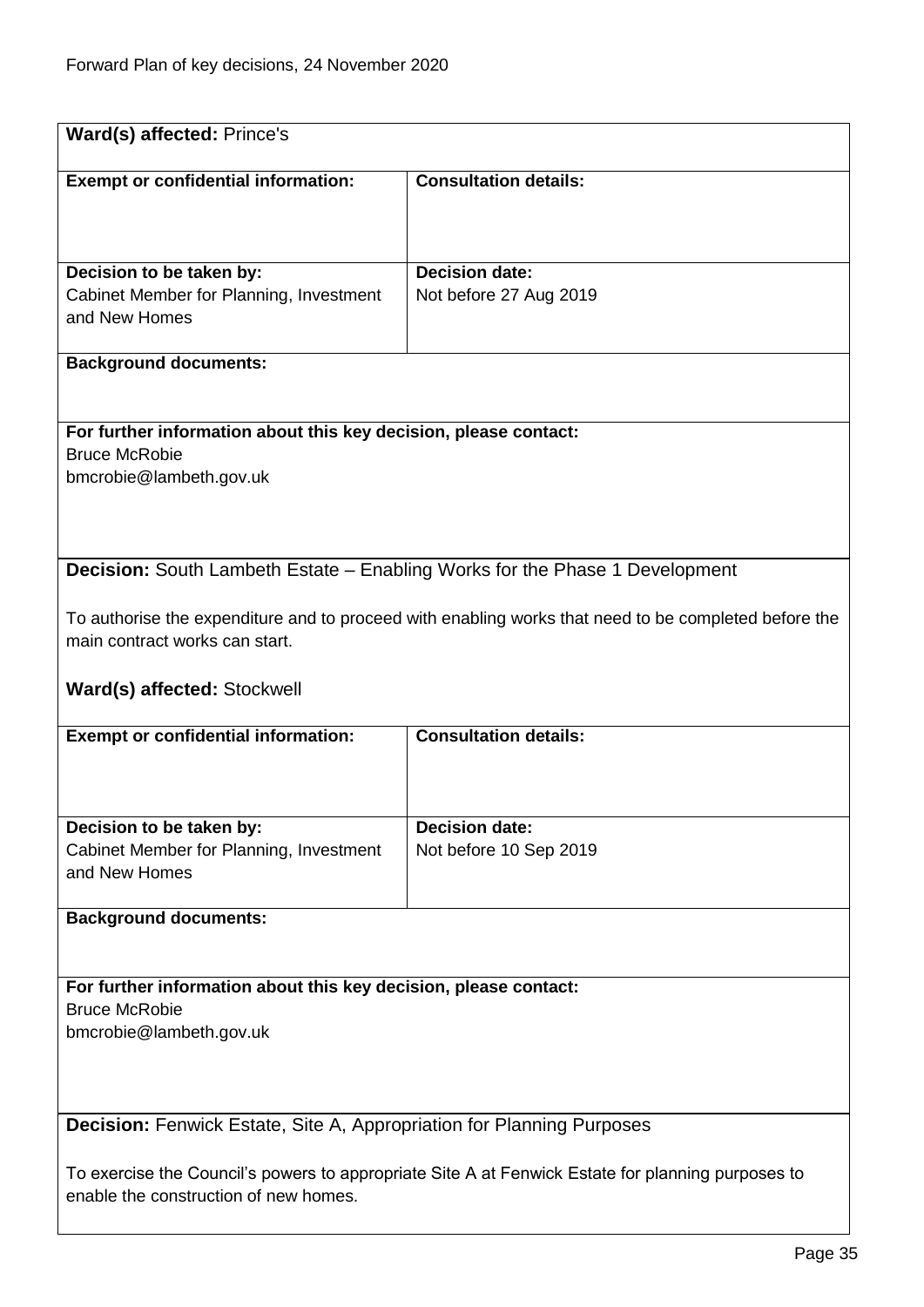<span id="page-35-1"></span> $\mathbf{I}$ 

<span id="page-35-0"></span>

| Ward(s) affected: Clapham Town                                                           |                                                                                                   |  |
|------------------------------------------------------------------------------------------|---------------------------------------------------------------------------------------------------|--|
| <b>Exempt or confidential information:</b>                                               | <b>Consultation details:</b>                                                                      |  |
|                                                                                          |                                                                                                   |  |
|                                                                                          |                                                                                                   |  |
| Decision to be taken by:                                                                 | Decision date:                                                                                    |  |
| Cabinet Member for Planning, Investment                                                  | Not before 16 Oct 2019                                                                            |  |
| and New Homes                                                                            |                                                                                                   |  |
| <b>Background documents:</b>                                                             |                                                                                                   |  |
|                                                                                          |                                                                                                   |  |
|                                                                                          |                                                                                                   |  |
| For further information about this key decision, please contact:<br><b>Bruce McRobie</b> |                                                                                                   |  |
| bmcrobie@lambeth.gov.uk                                                                  |                                                                                                   |  |
|                                                                                          |                                                                                                   |  |
|                                                                                          |                                                                                                   |  |
| <b>Decision:</b> Fenwick Estate, Site B, Appropriation for Planning Purposes             |                                                                                                   |  |
|                                                                                          |                                                                                                   |  |
|                                                                                          | To exercise the Council's powers to appropriate Site B at Fenwick Estate for planning purposes to |  |
| enable the construction of new homes.                                                    |                                                                                                   |  |
| Ward(s) affected: Clapham Town                                                           |                                                                                                   |  |
| <b>Exempt or confidential information:</b>                                               | <b>Consultation details:</b>                                                                      |  |
|                                                                                          |                                                                                                   |  |
|                                                                                          |                                                                                                   |  |
| Decision to be taken by:                                                                 | <b>Decision date:</b>                                                                             |  |
| Cabinet Member for Planning, Investment                                                  | Not before 16 Oct 2019                                                                            |  |
| and New Homes                                                                            |                                                                                                   |  |
| <b>Background documents:</b>                                                             |                                                                                                   |  |
|                                                                                          |                                                                                                   |  |
| For further information about this key decision, please contact:                         |                                                                                                   |  |
| <b>Bruce McRobie</b>                                                                     |                                                                                                   |  |
| bmcrobie@lambeth.gov.uk                                                                  |                                                                                                   |  |
|                                                                                          |                                                                                                   |  |
|                                                                                          |                                                                                                   |  |
| <b>Decision:</b> Westbury estate - Making of Compulsory Purchase Order                   |                                                                                                   |  |
|                                                                                          | To authorise the making of the Compulsory Purchase Order to support the regeneration of Westbury  |  |
| estate.                                                                                  |                                                                                                   |  |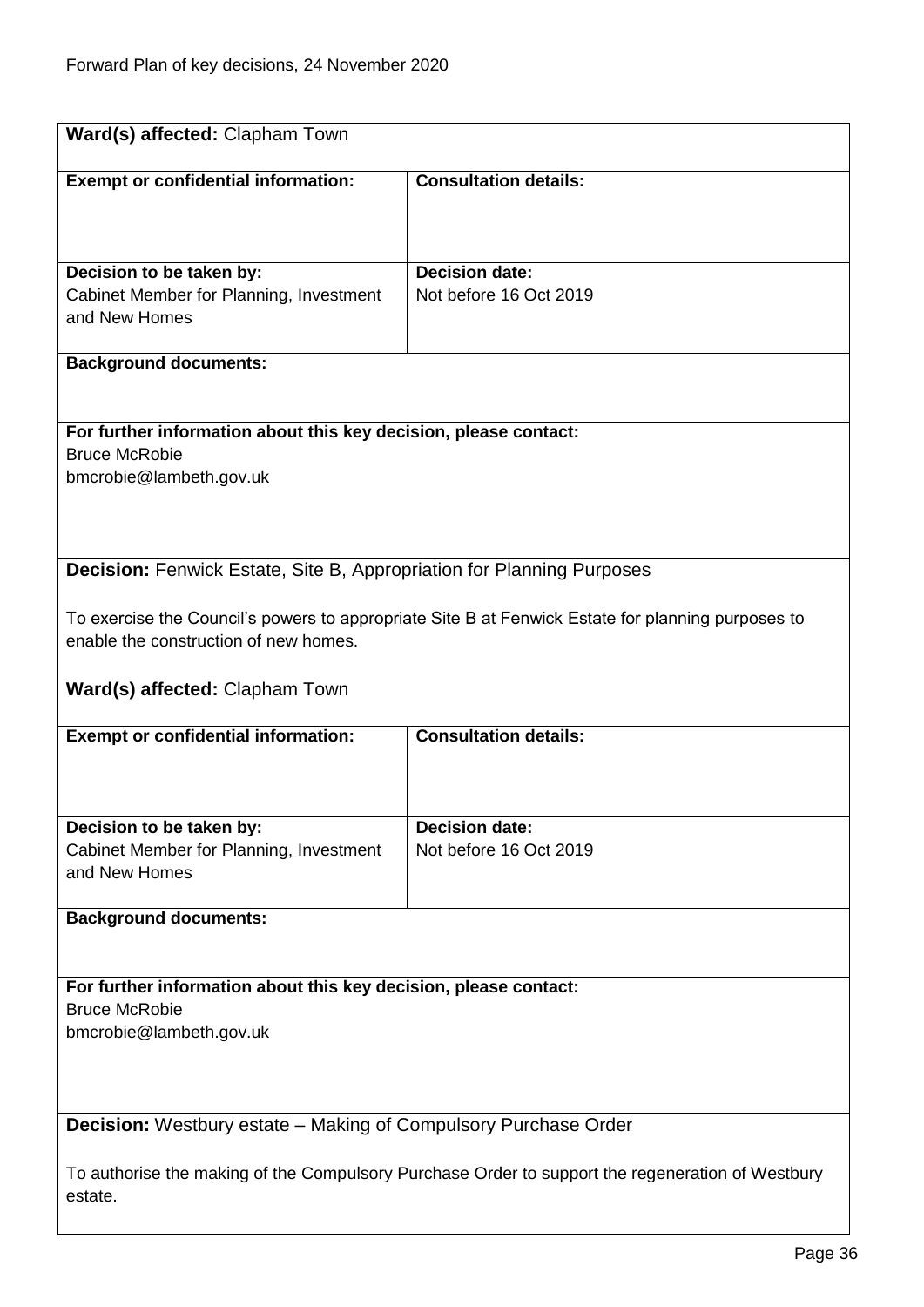<span id="page-36-1"></span><span id="page-36-0"></span>

| Ward(s) affected: Clapham Town                                                                                                |                                                |  |
|-------------------------------------------------------------------------------------------------------------------------------|------------------------------------------------|--|
| <b>Exempt or confidential information:</b>                                                                                    | <b>Consultation details:</b>                   |  |
| Decision to be taken by:<br>Cabinet Member for Planning, Investment<br>and New Homes                                          | <b>Decision date:</b><br>Not before 5 Nov 2019 |  |
| <b>Background documents:</b>                                                                                                  |                                                |  |
| For further information about this key decision, please contact:<br><b>Bruce McRobie</b><br>bmcrobie@lambeth.gov.uk           |                                                |  |
| Decision: South Lambeth estate - Making of Compulsory Purchase Order                                                          |                                                |  |
| To authorise the making of the Compulsory Purchase Order to support the regeneration of South<br>Lambeth estate.              |                                                |  |
| Ward(s) affected: Stockwell                                                                                                   |                                                |  |
| <b>Exempt or confidential information:</b>                                                                                    | <b>Consultation details:</b>                   |  |
| Decision to be taken by:<br>Cabinet Member for Planning, Investment<br>and New Homes                                          | <b>Decision date:</b><br>Not before 5 Nov 2019 |  |
| <b>Background documents:</b>                                                                                                  |                                                |  |
| For further information about this key decision, please contact:<br><b>Bruce McRobie</b><br>bmcrobie@lambeth.gov.uk           |                                                |  |
| <b>Decision:</b> Somerleyton Road - Phase 1 - Appropriation for Planning Purposes                                             |                                                |  |
| To exercise the Council's powers to appropriate the Phase 1 site in the Somerleyton Road<br>development for planning purposes |                                                |  |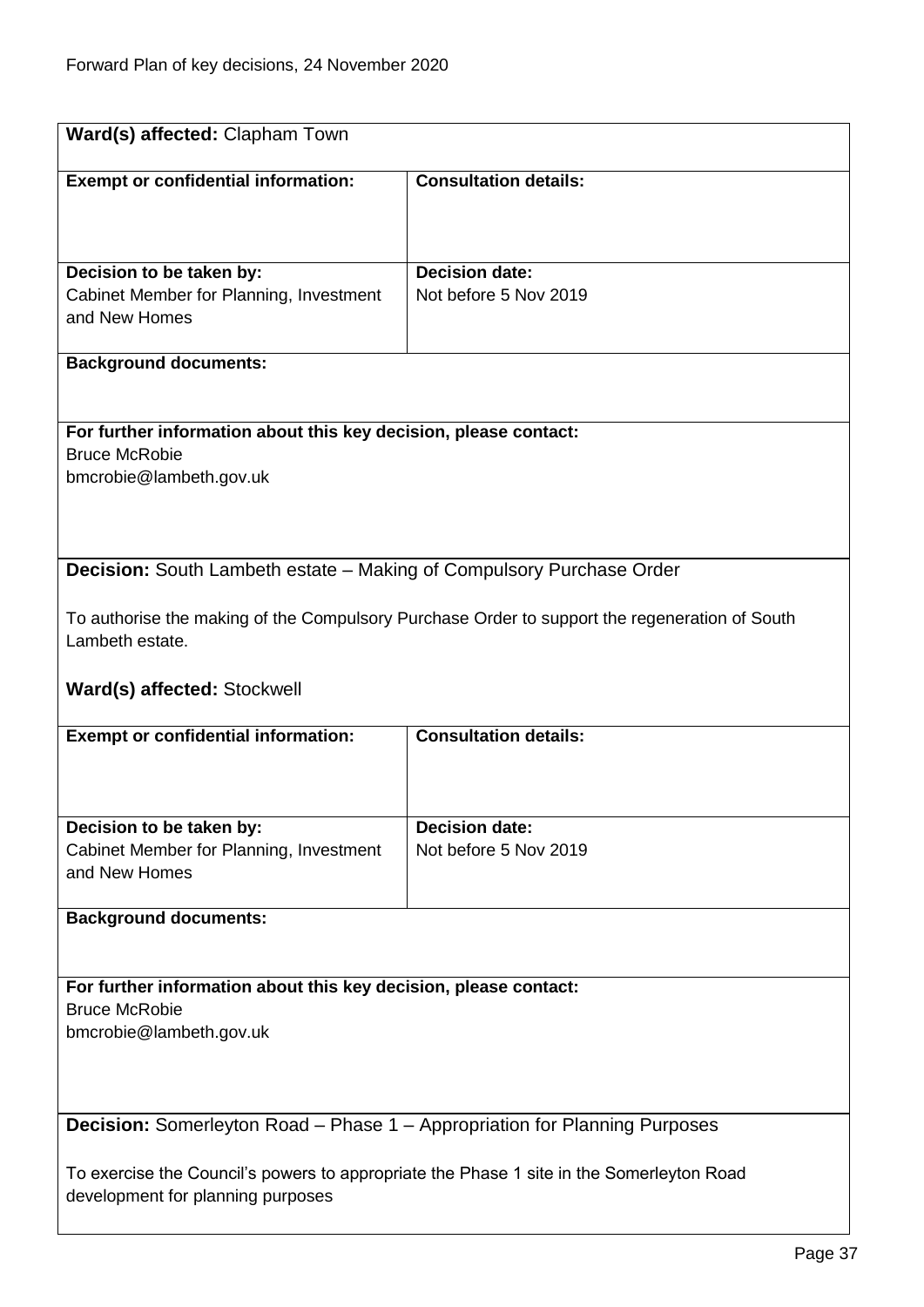<span id="page-37-0"></span>

| Ward(s) affected: Coldharbour                                                            |                                                                                              |
|------------------------------------------------------------------------------------------|----------------------------------------------------------------------------------------------|
| <b>Exempt or confidential information:</b>                                               | <b>Consultation details:</b>                                                                 |
|                                                                                          |                                                                                              |
|                                                                                          | <b>Decision date:</b>                                                                        |
| Decision to be taken by:<br>Cabinet Member for Planning, Investment                      | Not before 24 Dec 2019                                                                       |
| and New Homes                                                                            |                                                                                              |
| <b>Background documents:</b>                                                             |                                                                                              |
|                                                                                          |                                                                                              |
| For further information about this key decision, please contact:<br><b>Bruce McRobie</b> |                                                                                              |
| bmcrobie@lambeth.gov.uk                                                                  |                                                                                              |
|                                                                                          |                                                                                              |
|                                                                                          |                                                                                              |
| <b>Decision:</b> Estate Regeneration – Early Buy Backs – Funding Request                 |                                                                                              |
|                                                                                          | This report seeks to secure further funding through borrowing to continue the early buy-back |
| programme, which is required as part of the estate regeneration programme.               |                                                                                              |
|                                                                                          | Ward(s) affected: Clapham Town; Gipsy Hill; Larkhall; Prince's; Stockwell; Tulse Hill        |
| <b>Exempt or confidential information:</b>                                               | <b>Consultation details:</b>                                                                 |
|                                                                                          |                                                                                              |
|                                                                                          |                                                                                              |
| Decision to be taken by:<br>Cabinet Member for Planning, Investment                      | <b>Decision date:</b><br>Not before 24 Dec 2019                                              |
| and New Homes                                                                            |                                                                                              |
| <b>Background documents:</b>                                                             |                                                                                              |
|                                                                                          |                                                                                              |
| For further information about this key decision, please contact:                         |                                                                                              |
| <b>Bruce McRobie</b><br>bmcrobie@lambeth.gov.uk                                          |                                                                                              |
|                                                                                          |                                                                                              |
|                                                                                          |                                                                                              |
| <b>Decision:</b> Funding Allocation for Completion of LJ Works                           |                                                                                              |

<span id="page-37-1"></span>**Ward(s) affected:** Coldharbour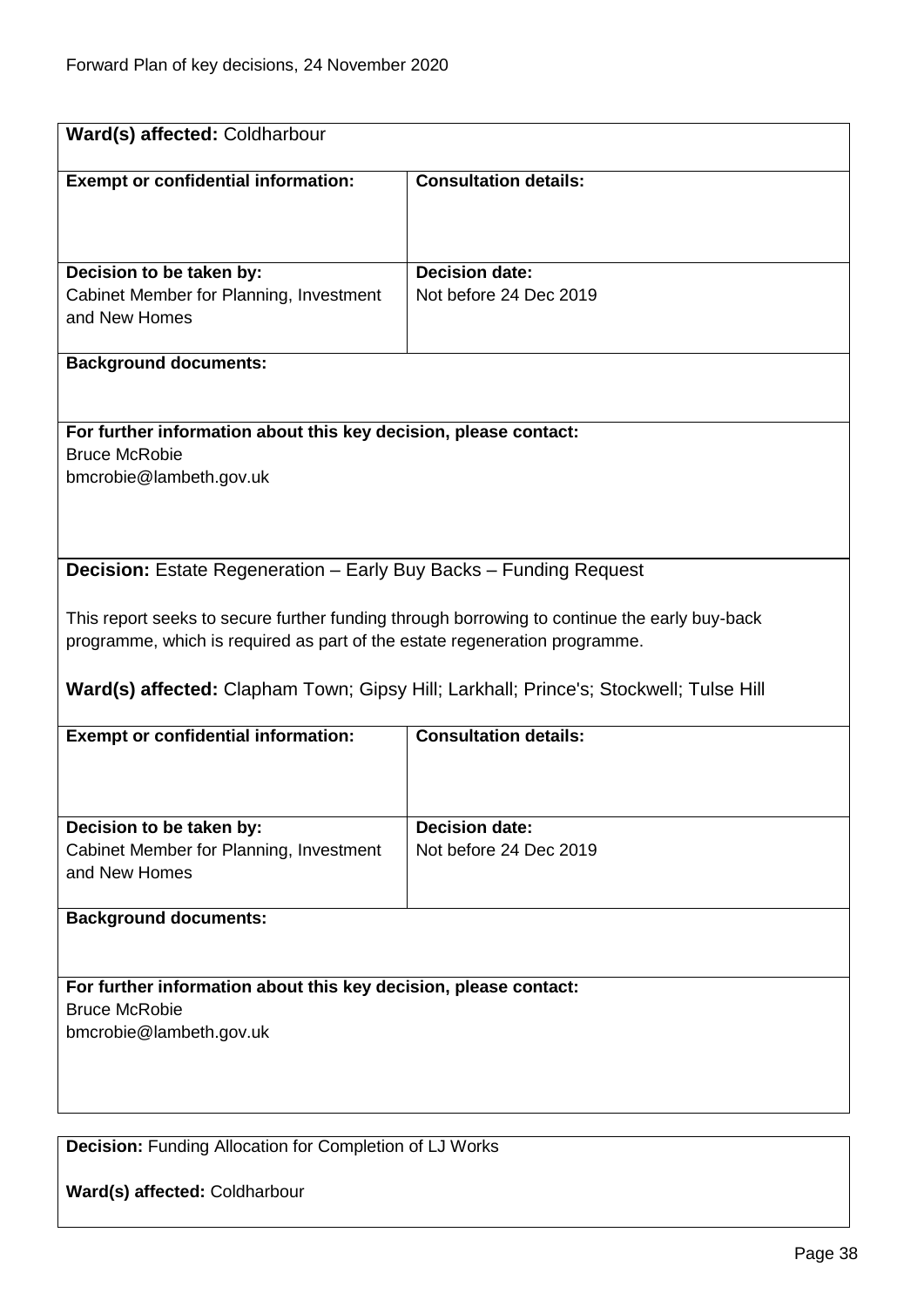<span id="page-38-1"></span><span id="page-38-0"></span>

| <b>Exempt or confidential information:</b>                       | <b>Consultation details:</b>                                                                         |
|------------------------------------------------------------------|------------------------------------------------------------------------------------------------------|
|                                                                  |                                                                                                      |
|                                                                  |                                                                                                      |
|                                                                  |                                                                                                      |
| Decision to be taken by:                                         | <b>Decision date:</b>                                                                                |
| Cabinet Member for Planning, Investment                          | Not before 24 Dec 2019                                                                               |
| and New Homes                                                    |                                                                                                      |
|                                                                  |                                                                                                      |
| <b>Background documents:</b>                                     |                                                                                                      |
|                                                                  |                                                                                                      |
|                                                                  |                                                                                                      |
| For further information about this key decision, please contact: |                                                                                                      |
| Will Steadman, Head of Area Regeneration (Brixton and Clapham),  |                                                                                                      |
| wsteadman@lambeth.gov.uk                                         |                                                                                                      |
|                                                                  |                                                                                                      |
|                                                                  |                                                                                                      |
|                                                                  |                                                                                                      |
| <b>Decision:</b> Somerleyton Road - Block D                      |                                                                                                      |
|                                                                  |                                                                                                      |
|                                                                  | 1) To procure a partnership with a registered provider for the development of at least 65 Extra Care |
|                                                                  | homes at Block D on Somerleyton Road, and the delivery of extra care services in the homes.          |
|                                                                  |                                                                                                      |
|                                                                  | 2) To note the decision taken by Cabinet in January 2019 to direct the council's 100% owned housing  |
|                                                                  | company, Homes for Lambeth, to develop block C, D and F, and to agree an amended delivery            |
| strategy for Block D as set out in this report                   |                                                                                                      |
|                                                                  |                                                                                                      |
|                                                                  |                                                                                                      |
| Ward(s) affected: Coldharbour                                    |                                                                                                      |
|                                                                  |                                                                                                      |
| <b>Exempt or confidential information:</b>                       | <b>Consultation details:</b>                                                                         |
|                                                                  |                                                                                                      |
|                                                                  |                                                                                                      |
|                                                                  |                                                                                                      |
| Decision to be taken by:                                         | <b>Decision date:</b>                                                                                |
| Cabinet Member for Planning, Investment                          | Not before 7 Jan 2020                                                                                |
| and New Homes                                                    |                                                                                                      |
|                                                                  |                                                                                                      |
| <b>Background documents:</b>                                     |                                                                                                      |
|                                                                  |                                                                                                      |
|                                                                  |                                                                                                      |
| For further information about this key decision, please contact: |                                                                                                      |
| <b>Bruce McRobie</b>                                             |                                                                                                      |
| bmcrobie@lambeth.gov.uk                                          |                                                                                                      |
|                                                                  |                                                                                                      |
|                                                                  |                                                                                                      |
|                                                                  |                                                                                                      |
| <b>Decision: Representations on Draft Charging Schedule 2020</b> |                                                                                                      |
|                                                                  |                                                                                                      |
|                                                                  |                                                                                                      |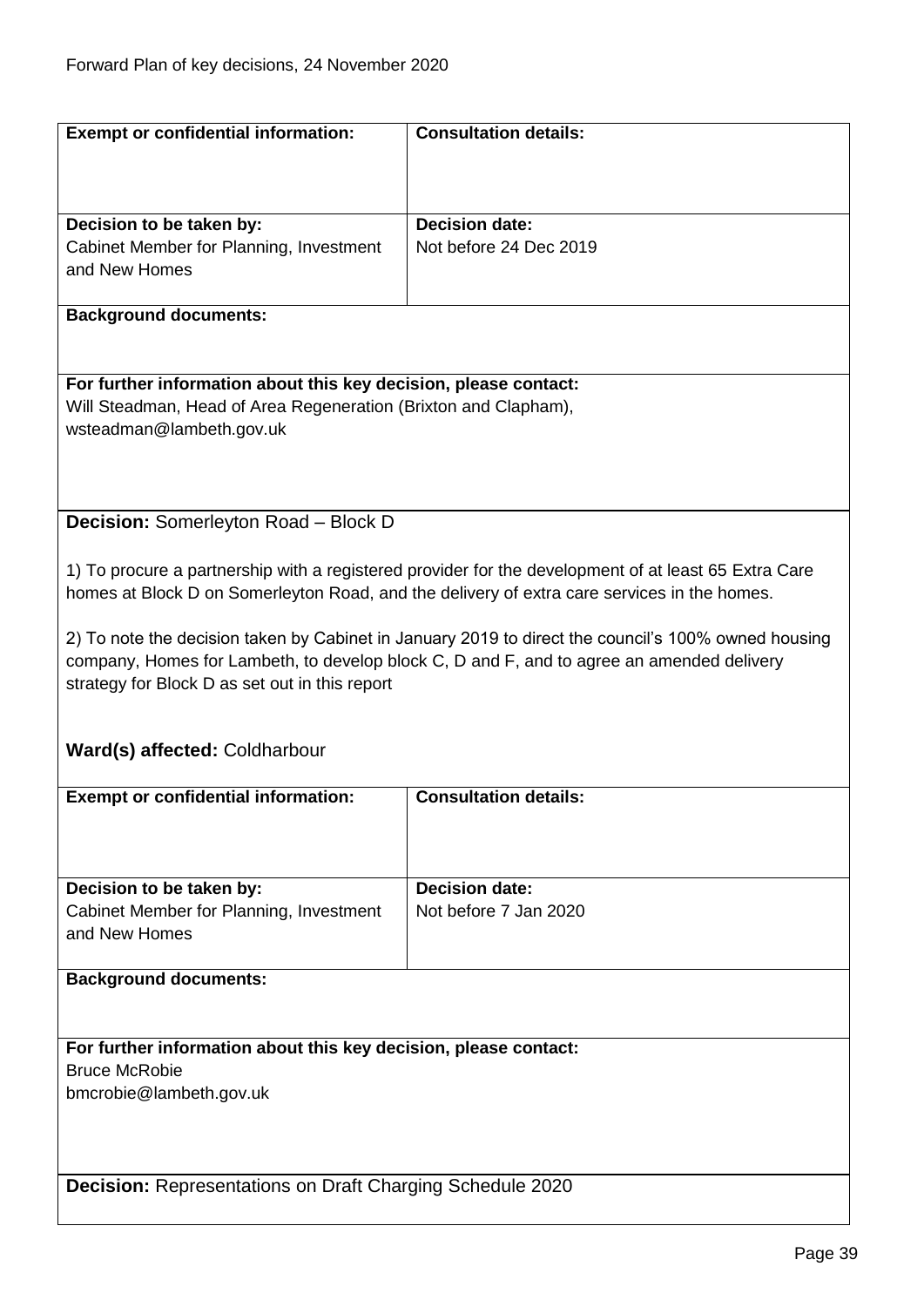To consider the representations received in response to publication of the Draft Charging Schedule 2020, prior to submission to the Planning Inspectorate for examination

## **Ward(s) affected:** All Wards

| <b>Exempt or confidential information:</b> | <b>Consultation details:</b> |
|--------------------------------------------|------------------------------|
|                                            |                              |
|                                            |                              |
|                                            |                              |
|                                            |                              |
|                                            |                              |
| Decision to be taken by:                   | <b>Decision date:</b>        |
| Cabinet Member for Planning, Investment    | Not before 10 Mar 2020       |
| and New Homes                              |                              |
|                                            |                              |
|                                            |                              |

#### **Background documents:**

## **For further information about this key decision, please contact:**

Benny Clutario, S106 Programme Officer bclutario@lambeth.gov.uk

## <span id="page-39-0"></span>**Decision:** Local Lettings Plan – Knight's Walk

To approve a Local Lettings plan for the new homes that will provided at the Knight's Walk as part of the council's estate regeneration programme

## **Ward(s) affected:** Prince's

<span id="page-39-1"></span>

| <b>Exempt or confidential information:</b>                       | <b>Consultation details:</b> |
|------------------------------------------------------------------|------------------------------|
|                                                                  |                              |
|                                                                  |                              |
|                                                                  |                              |
|                                                                  |                              |
| Decision to be taken by:                                         | <b>Decision date:</b>        |
| Cabinet Member for Planning, Investment                          | Not before 31 Mar 2020       |
| and New Homes                                                    |                              |
|                                                                  |                              |
| <b>Background documents:</b>                                     |                              |
|                                                                  |                              |
|                                                                  |                              |
|                                                                  |                              |
| For further information about this key decision, please contact: |                              |
| <b>Bruce McRobie</b>                                             |                              |
| bmcrobie@lambeth.gov.uk                                          |                              |
|                                                                  |                              |
|                                                                  |                              |
|                                                                  |                              |
|                                                                  |                              |
| <b>Decision:</b> Local Lettings Plan - Fenwick Estate            |                              |
|                                                                  |                              |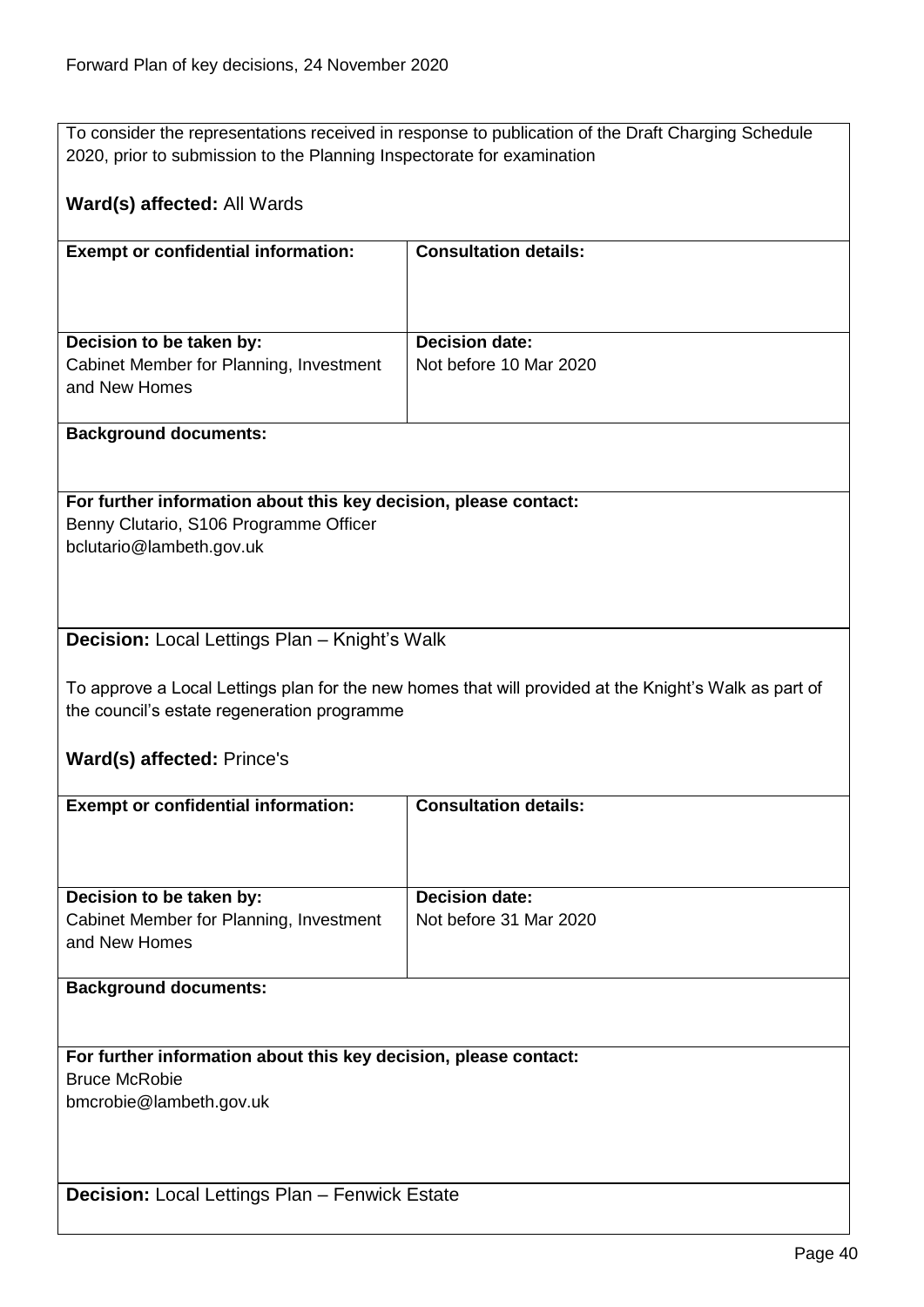To approve a Local Lettings plan for the new homes that will provided at the Fenwick Estate as part of the council's estate regeneration programme

## **Ward(s) affected:** Clapham Town

| <b>Exempt or confidential information:</b> | <b>Consultation details:</b> |
|--------------------------------------------|------------------------------|
|                                            |                              |
|                                            |                              |
| Decision to be taken by:                   | <b>Decision date:</b>        |
| Cabinet Member for Planning, Investment    | Not before 31 Mar 2020       |
| and New Homes                              |                              |
|                                            |                              |

#### **Background documents:**

**For further information about this key decision, please contact:** Bruce McRobie bmcrobie@lambeth.gov.uk

## <span id="page-40-0"></span>**Decision:** Local Lettings Plan - Westbury Estate

To approve a Local Lettings plan for the new homes that will provided at the Westbury Estate as part of the council's estate regeneration programme

**Ward(s) affected:** Clapham Town

<span id="page-40-1"></span>

| <b>Exempt or confidential information:</b>                       | <b>Consultation details:</b> |  |
|------------------------------------------------------------------|------------------------------|--|
|                                                                  |                              |  |
|                                                                  |                              |  |
|                                                                  |                              |  |
| Decision to be taken by:                                         | <b>Decision date:</b>        |  |
| Cabinet Member for Planning, Investment                          | Not before 31 Mar 2020       |  |
| and New Homes                                                    |                              |  |
|                                                                  |                              |  |
| <b>Background documents:</b>                                     |                              |  |
|                                                                  |                              |  |
|                                                                  |                              |  |
| For further information about this key decision, please contact: |                              |  |
| <b>Bruce McRobie</b>                                             |                              |  |
| bmcrobie@lambeth.gov.uk                                          |                              |  |
|                                                                  |                              |  |
|                                                                  |                              |  |
|                                                                  |                              |  |
| <b>Decision:</b> Local Lettings Plan - South Lambeth Estate      |                              |  |
|                                                                  |                              |  |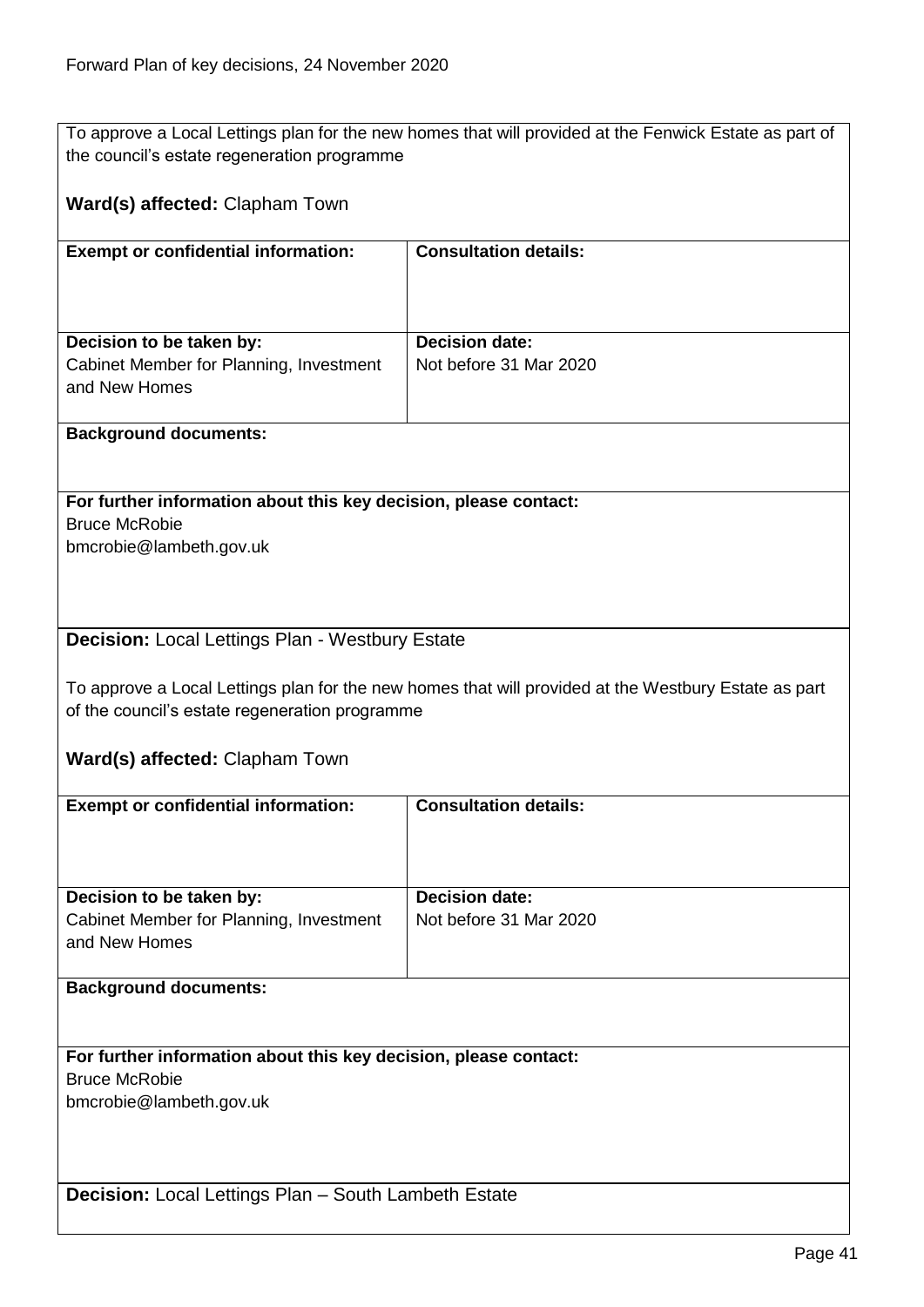To approve a Local Lettings plan for the new homes that will provided at the South Lambeth Estate as part of the council's estate regeneration programme

## **Ward(s) affected:** Stockwell

| <b>Consultation details:</b>                    |
|-------------------------------------------------|
| <b>Decision date:</b><br>Not before 31 Mar 2020 |
|                                                 |

#### **Background documents:**

**For further information about this key decision, please contact:** Bruce McRobie bmcrobie@lambeth.gov.uk

#### <span id="page-41-0"></span>**Decision:** Fenwick South – Variation to the Development Agreement

To allow for the variation of the Development Agreement with Transport for London for the building of new homes on Fenwick Estate. For clarity this will not include any alteration to the numbers of affordable homes to be provided.

#### **Ward(s) affected:** Larkhall

<span id="page-41-1"></span>

| <b>Exempt or confidential information:</b>                       | <b>Consultation details:</b> |
|------------------------------------------------------------------|------------------------------|
|                                                                  |                              |
|                                                                  |                              |
|                                                                  |                              |
| Decision to be taken by:                                         | <b>Decision date:</b>        |
| Cabinet Member for Planning, Investment                          | Not before 2 Jun 2020        |
| and New Homes                                                    |                              |
|                                                                  |                              |
| <b>Background documents:</b>                                     |                              |
|                                                                  |                              |
|                                                                  |                              |
| For further information about this key decision, please contact: |                              |
| <b>Bruce McRobie</b>                                             |                              |
| bmcrobie@lambeth.gov.uk                                          |                              |
|                                                                  |                              |
|                                                                  |                              |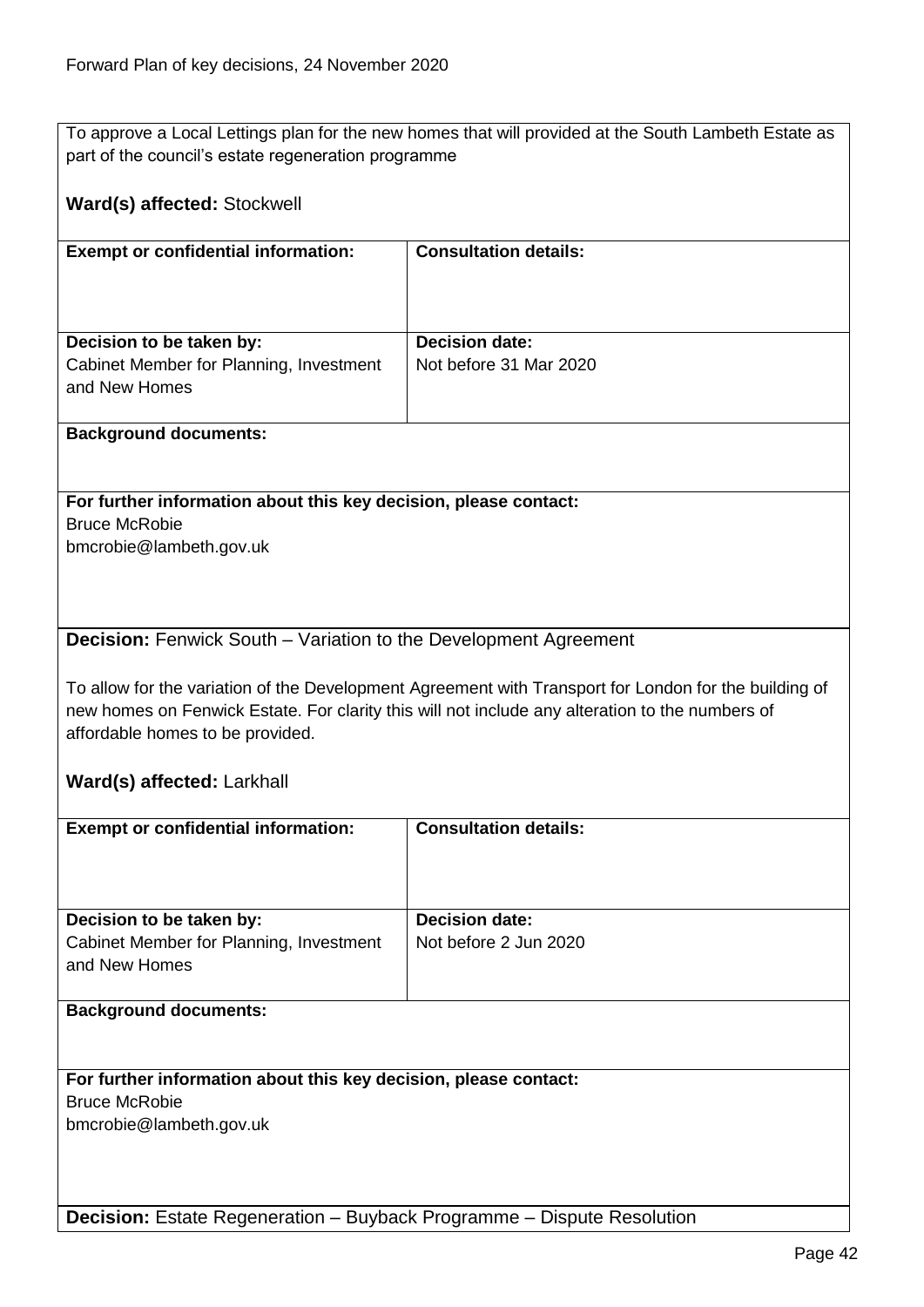To introduce an independent dispute resolution procedure for the valuation of properties being purchased under the buyback programme and to introduce some changes to the timing of deadlines for payments to alleviate the impact of Covid 19 issues.

## **Ward(s) affected:** All Wards

| <b>Exempt or confidential information:</b>               | <b>Consultation details:</b> |
|----------------------------------------------------------|------------------------------|
|                                                          |                              |
| Decision to be taken by:                                 | <b>Decision date:</b>        |
| Cabinet Member for Planning, Investment<br>and New Homes | Not before 2 Jun 2020        |

#### **Background documents:**

## **For further information about this key decision, please contact:**

Bruce McRobie bmcrobie@lambeth.gov.uk

## <span id="page-42-0"></span>**Decision:** Westbury – Phase 1 – Variation to the Development Agreement

To allow for the variation of the Development Agreement with St James for the building of new homes on Westbury. For clarity this will not include any change to the number of affordable homes to be provided.

## **Ward(s) affected:** Clapham Town

| <b>Exempt or confidential information:</b> | <b>Consultation details:</b> |
|--------------------------------------------|------------------------------|
|                                            |                              |
| Decision to be taken by:                   | <b>Decision date:</b>        |
| Cabinet Member for Planning, Investment    | Not before 2 Jun 2020        |
| and New Homes                              |                              |
|                                            |                              |
|                                            |                              |
| <b>Background documents:</b>               |                              |

## **For further information about this key decision, please contact:**

Bruce McRobie

bmcrobie@lambeth.gov.uk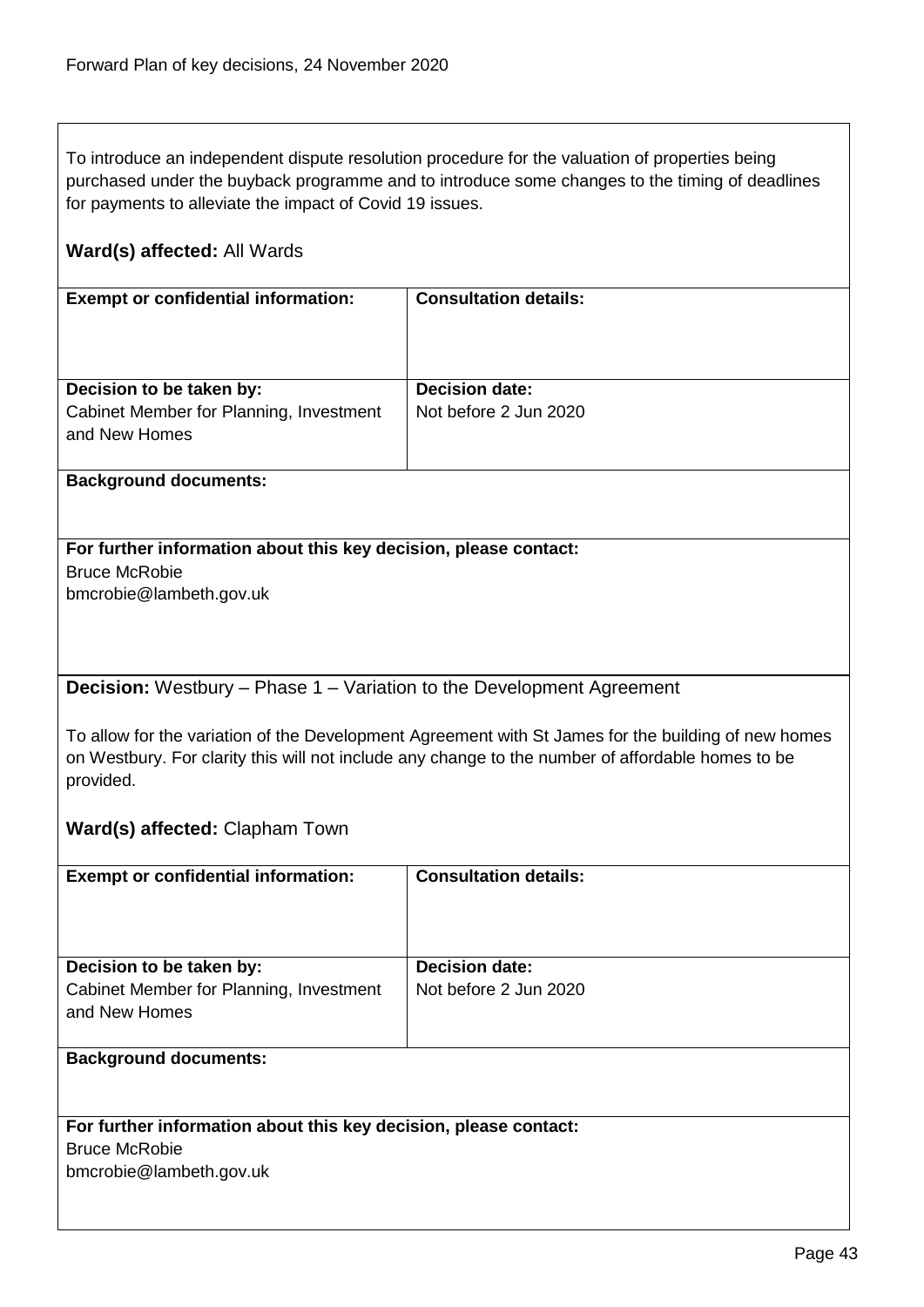## <span id="page-43-0"></span>**Decision:** Land at 53 Elliott Road - Appropriation for Planning Purposes

To exercise the Council's powers to appropriate land, formerly occupied by Patmos Lodge, at 53 Elliott Road site for planning purposes to enable the construction of new homes.

## **Ward(s) affected:** Vassall

| <b>Exempt or confidential information:</b> | <b>Consultation details:</b> |
|--------------------------------------------|------------------------------|
|                                            |                              |
|                                            |                              |
|                                            |                              |
|                                            |                              |
|                                            |                              |
| Decision to be taken by:                   | <b>Decision date:</b>        |
|                                            |                              |
| Cabinet Member for Planning, Investment    | Not before 24 Jun 2020       |
|                                            |                              |
| and New Homes                              |                              |
|                                            |                              |

## **Background documents:**

## **For further information about this key decision, please contact:** Bruce McRobie

bmcrobie@lambeth.gov.uk

## <span id="page-43-1"></span>**Decision:** Re-designation of Kennington, Oval and Vauxhall Neighbourhood Forum

A decision on whether to re-designate Kennington Oval and Vauxhall neighbourhood forum (KOV) after their original designation expired in July 2020.

**Ward(s) affected:** Bishop's; Oval; Prince's

| <b>Exempt or confidential information:</b> | <b>Consultation details:</b> |
|--------------------------------------------|------------------------------|
| Decision to be taken by:                   | <b>Decision date:</b>        |
| Cabinet Member for Planning, Investment    | Not before 22 Sep 2020       |
| and New Homes                              |                              |
|                                            |                              |
| <b>Background documents:</b>               |                              |

## **For further information about this key decision, please contact:**

Amy Tanner, Senior Planner – Policy atanner@lambeth.gov.uk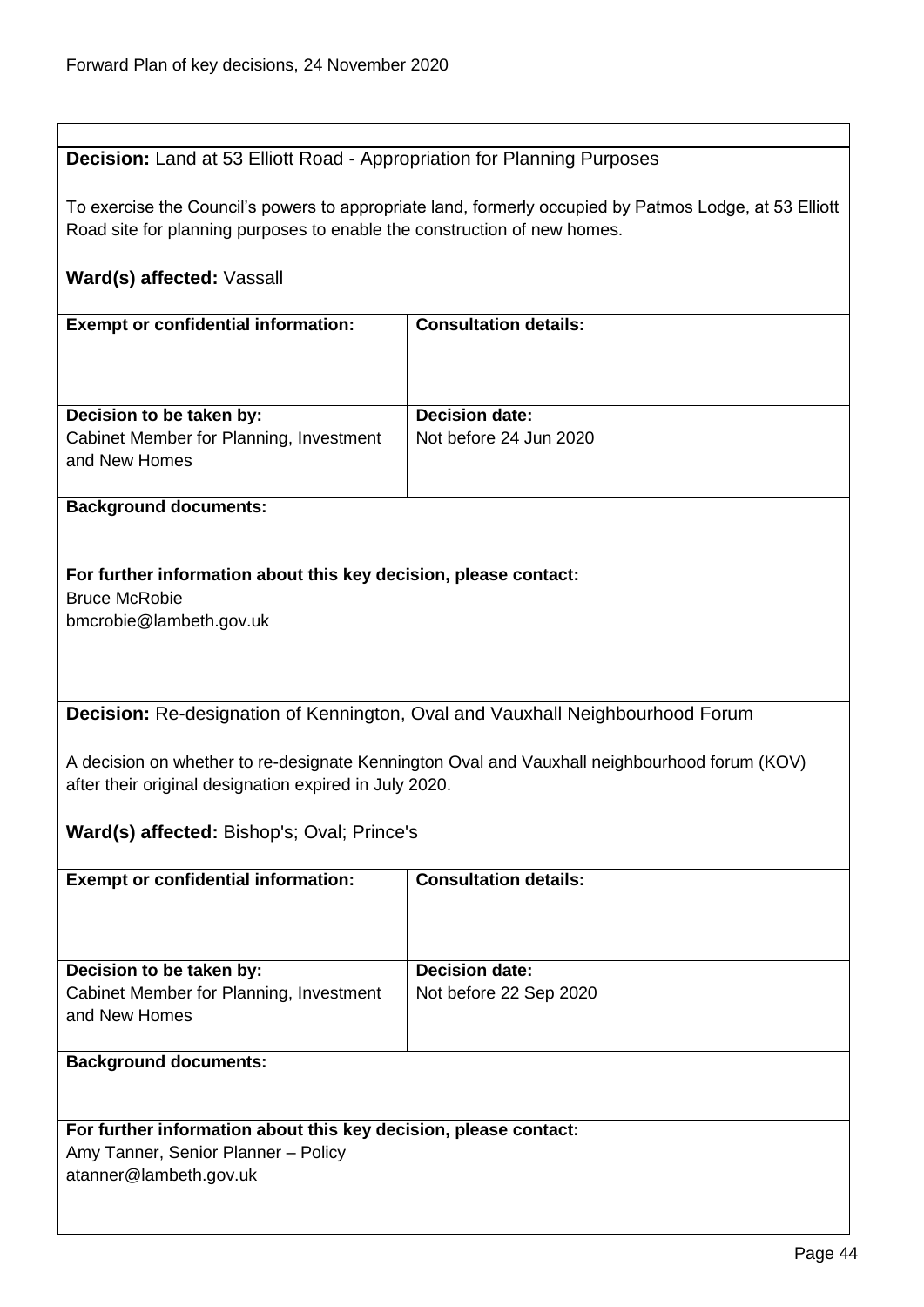<span id="page-44-1"></span><span id="page-44-0"></span>

| <b>Decision:</b> Introduction of eligibility criteria and fees to Self Build Register |                                                                                                           |
|---------------------------------------------------------------------------------------|-----------------------------------------------------------------------------------------------------------|
|                                                                                       |                                                                                                           |
|                                                                                       | A decision on whether to introduce eligibility criteria and fees for those wishing to join Lambeth's Self |
| <b>Build Register.</b>                                                                |                                                                                                           |
|                                                                                       |                                                                                                           |
| Ward(s) affected: All Wards                                                           |                                                                                                           |
|                                                                                       |                                                                                                           |
| <b>Exempt or confidential information:</b>                                            | <b>Consultation details:</b>                                                                              |
|                                                                                       |                                                                                                           |
|                                                                                       |                                                                                                           |
|                                                                                       |                                                                                                           |
|                                                                                       |                                                                                                           |
| Decision to be taken by:                                                              | <b>Decision date:</b>                                                                                     |
| Cabinet Member for Planning, Investment                                               | Not before 22 Sep 2020                                                                                    |
| and New Homes                                                                         |                                                                                                           |
|                                                                                       |                                                                                                           |
| <b>Background documents:</b>                                                          |                                                                                                           |
|                                                                                       |                                                                                                           |
|                                                                                       |                                                                                                           |
| For further information about this key decision, please contact:                      |                                                                                                           |
| Amy Tanner, Senior Planner - Policy                                                   |                                                                                                           |
|                                                                                       |                                                                                                           |
| atanner@lambeth.gov.uk                                                                |                                                                                                           |
|                                                                                       |                                                                                                           |
|                                                                                       |                                                                                                           |
|                                                                                       |                                                                                                           |
| <b>Decision:</b> Draft Local Views Supplementary Planning Document (SPD)              |                                                                                                           |
|                                                                                       |                                                                                                           |
| To agree the draft SPD for public consultation.                                       |                                                                                                           |
|                                                                                       |                                                                                                           |
|                                                                                       |                                                                                                           |
| Ward(s) affected: All Wards                                                           |                                                                                                           |
|                                                                                       |                                                                                                           |
| <b>Exempt or confidential information:</b>                                            | <b>Consultation details:</b>                                                                              |
|                                                                                       |                                                                                                           |
|                                                                                       |                                                                                                           |
|                                                                                       |                                                                                                           |
| Decision to be taken by:                                                              | <b>Decision date:</b>                                                                                     |
| Cabinet Member for Planning, Investment                                               | 29 Sep 2020                                                                                               |
| and New Homes                                                                         |                                                                                                           |
|                                                                                       |                                                                                                           |
| <b>Background documents:</b>                                                          |                                                                                                           |
| Draft Local Views Supplementary Planning Document (SPD)                               |                                                                                                           |
|                                                                                       |                                                                                                           |
| For further information about this key decision, please contact:                      |                                                                                                           |
|                                                                                       |                                                                                                           |
| Doug Black, Team Leader Conservation & Urban Design                                   |                                                                                                           |
| DBlack1@lambeth.gov.uk                                                                |                                                                                                           |
| 1st floor, Phoenix House                                                              |                                                                                                           |
| Tel: 020 7926 4065                                                                    |                                                                                                           |
|                                                                                       |                                                                                                           |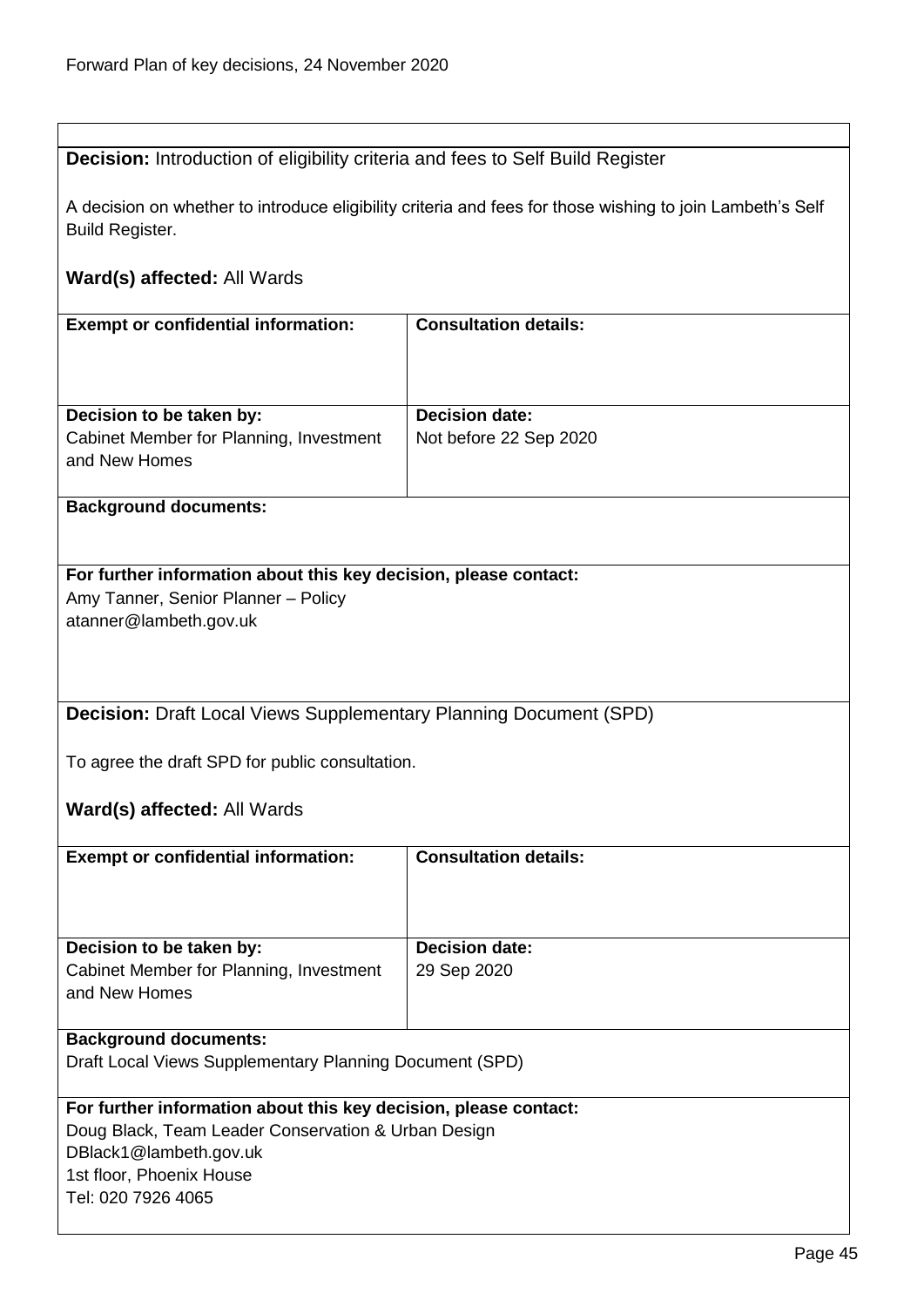<span id="page-45-1"></span><span id="page-45-0"></span>

| <b>Decision: Future Workspace Fund</b>                                                                                                                                                                                                                                    |                                                                                                       |  |
|---------------------------------------------------------------------------------------------------------------------------------------------------------------------------------------------------------------------------------------------------------------------------|-------------------------------------------------------------------------------------------------------|--|
| Workspace Fund'                                                                                                                                                                                                                                                           | A cabinet member decision is required to 'establish and allocate funding through the council's Future |  |
| This decision follows Cabinet approval of capital funding for Affordable Workspace.                                                                                                                                                                                       |                                                                                                       |  |
| Ward(s) affected: All Wards                                                                                                                                                                                                                                               |                                                                                                       |  |
| <b>Exempt or confidential information:</b>                                                                                                                                                                                                                                | <b>Consultation details:</b>                                                                          |  |
|                                                                                                                                                                                                                                                                           |                                                                                                       |  |
| Decision to be taken by:                                                                                                                                                                                                                                                  | <b>Decision date:</b>                                                                                 |  |
| Cabinet Member for Planning, Investment<br>and New Homes                                                                                                                                                                                                                  | 27 Nov 2020                                                                                           |  |
| <b>Background documents:</b>                                                                                                                                                                                                                                              |                                                                                                       |  |
| <b>Decision:</b> Revised Memorandum of Understanding between LBL and Oasis Community                                                                                                                                                                                      |                                                                                                       |  |
| Learning<br>To agree the signing of a revised MoU setting the parameters for joint working by the two parties with<br>regard to the redevelopment potential of the land and property on the site of Oasis Academy Johanna,<br>Johanna Street, Lower Marsh, London SE1 7RH |                                                                                                       |  |
| Ward(s) affected: Bishop's                                                                                                                                                                                                                                                |                                                                                                       |  |
| <b>Exempt or confidential information:</b>                                                                                                                                                                                                                                | <b>Consultation details:</b>                                                                          |  |
|                                                                                                                                                                                                                                                                           |                                                                                                       |  |
| Decision to be taken by:                                                                                                                                                                                                                                                  | <b>Decision date:</b>                                                                                 |  |
| Cabinet Member for Planning, Investment<br>and New Homes                                                                                                                                                                                                                  | Not before 3 Nov 2020                                                                                 |  |
| <b>Background documents:</b>                                                                                                                                                                                                                                              |                                                                                                       |  |
| For further information about this key decision, please contact:                                                                                                                                                                                                          |                                                                                                       |  |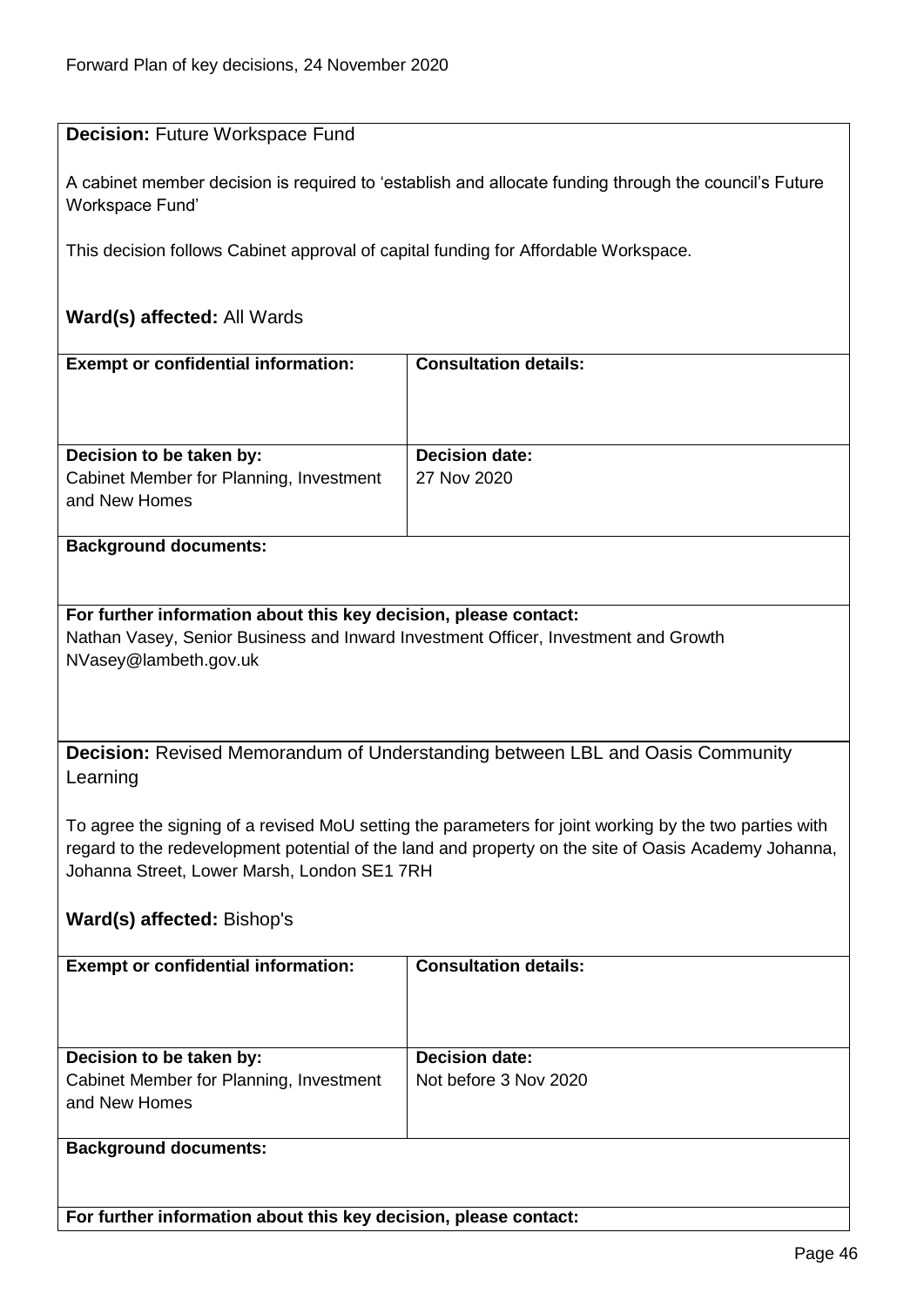Tristan Dewhurst, Area Regeneration Manager tdewhurst@lambeth.gov.uk

<span id="page-46-0"></span>**Decision:** Annual Infrastructure Funding Statement 2019/20

#### **Ward(s) affected:** All Wards

| <b>Exempt or confidential information:</b>                                           | <b>Consultation details:</b>                    |
|--------------------------------------------------------------------------------------|-------------------------------------------------|
| Decision to be taken by:<br>Cabinet Member for Planning, Investment<br>and New Homes | <b>Decision date:</b><br>Not before 25 Nov 2020 |

#### **Background documents:**

**For further information about this key decision, please contact:** Benny Clutario, S106 Programme Officer bclutario@lambeth.gov.uk

<span id="page-46-1"></span>**Decision:** Proposal regarding the site at the former Clapham Old Library

Following the acquisition of the property at 60 Orlando Road, the Council is proposing to work with Ipsus Developments and Omnibus Theatre to bring forward plans for a small scale redevelopment of the rear of the site, with the aim of creating a new asset, subject to further discussions with the planning department and formal consent, which will provide a sustainable revenue stream to the parties. The form of this joint venture is being discussed and it is anticipated that any works contracts will be under the OJFU threshold.

The Council wishes to engage with the above parties who will bring the local and commercial expertise to the venture. Ipsus Developments brought the opportunity to the Council and in recognition of their input to the process, it is proposed that the Council continues to utilise their significant local development expertise.

The Council also wishes to continue to work collaboratively with Omnibus to ensure the future of the building as a leading performance arts venue.

**Ward(s) affected:** Clapham Town

**Exempt or confidential information: Consultation details:**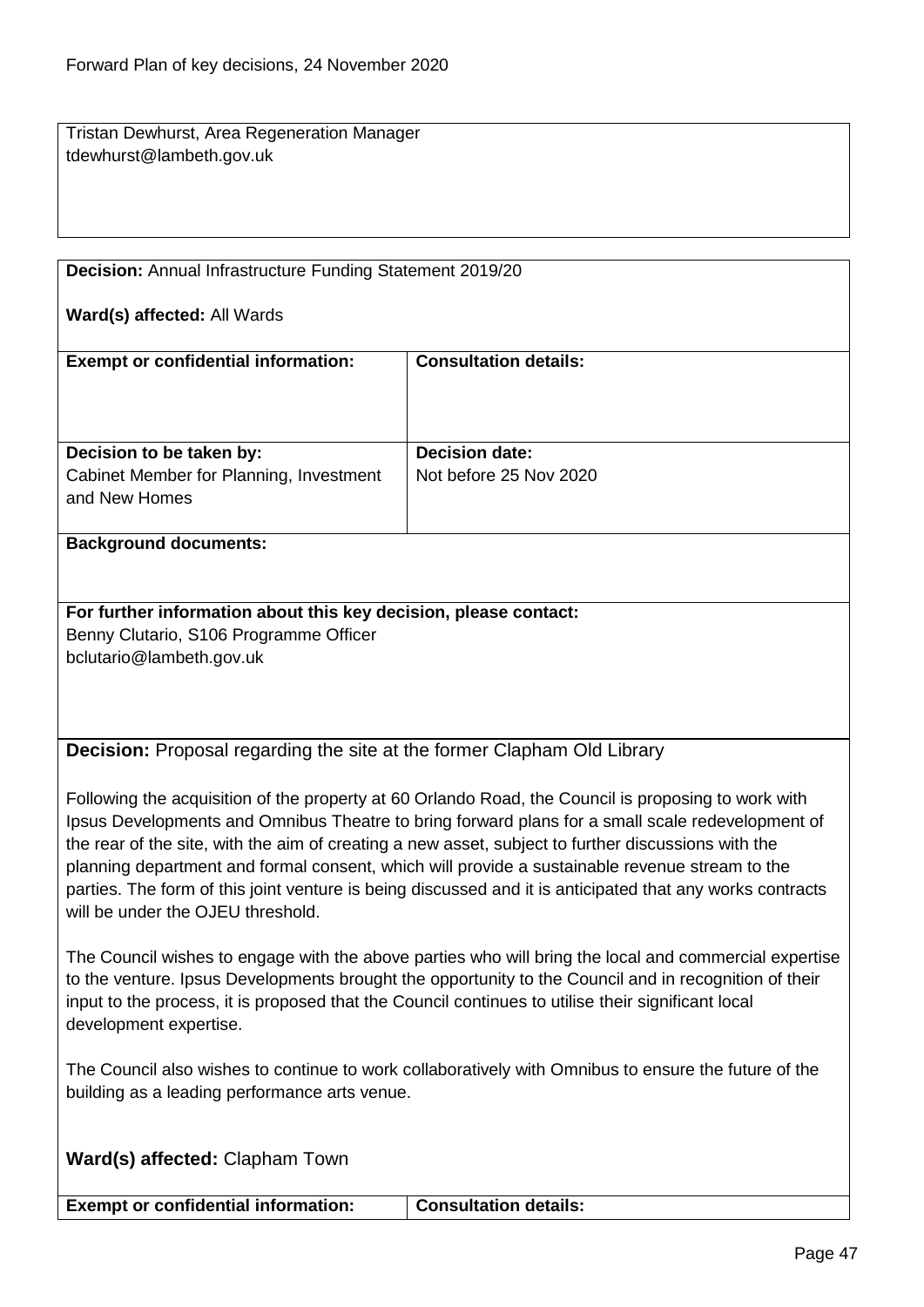<span id="page-47-1"></span><span id="page-47-0"></span>

| Decision to be taken by:                                                                             | <b>Decision date:</b>                                                                           |  |
|------------------------------------------------------------------------------------------------------|-------------------------------------------------------------------------------------------------|--|
| <b>Cabinet Member for Equalities and Culture</b>                                                     | Not before 12 Jun 2017                                                                          |  |
|                                                                                                      |                                                                                                 |  |
| <b>Background documents:</b>                                                                         |                                                                                                 |  |
|                                                                                                      |                                                                                                 |  |
| For further information about this key decision, please contact:                                     |                                                                                                 |  |
| Yvonne Hardy, Assistant Head - Directorates, Valuation and Strategic Assets<br>yhardy@lambeth.gov.uk |                                                                                                 |  |
| Tel: 0207 926 2984                                                                                   |                                                                                                 |  |
|                                                                                                      | Decision: Transfer of the Greek Enclosure from the Greek Cathedral trust of St Stephen's        |  |
| <b>Chapel to the Council</b>                                                                         |                                                                                                 |  |
|                                                                                                      | To agree the formal legal vesting contract process for the Greek Cathedral Trust to transfer St |  |
|                                                                                                      | Stephen's Chapel, the boundary wall to the Greek Enclosure and Burial Rights to the Council     |  |
|                                                                                                      |                                                                                                 |  |
| Ward(s) affected: Knight's Hill; Thurlow Park                                                        |                                                                                                 |  |
| <b>Exempt or confidential information:</b>                                                           | <b>Consultation details:</b>                                                                    |  |
|                                                                                                      |                                                                                                 |  |
| Decision to be taken by:                                                                             | <b>Decision date:</b>                                                                           |  |
| <b>Cabinet Member for Equalities and Culture</b>                                                     | Not before 23 Jul 2018                                                                          |  |
|                                                                                                      |                                                                                                 |  |
| <b>Background documents:</b>                                                                         |                                                                                                 |  |
|                                                                                                      |                                                                                                 |  |
| For further information about this key decision, please contact:                                     |                                                                                                 |  |
| Dan Thomas, Programme Manager (Parks & Special Projects)                                             |                                                                                                 |  |
| dthomas4@lambeth.gov.uk                                                                              |                                                                                                 |  |
|                                                                                                      |                                                                                                 |  |
|                                                                                                      |                                                                                                 |  |
| <b>Decision:</b> Events Strategy Review                                                              |                                                                                                 |  |
|                                                                                                      |                                                                                                 |  |
| To approve a package of measures forming a review of Lambeth's outdoor events strategy.              |                                                                                                 |  |
| <b>Ward(s) affected: All Wards</b>                                                                   |                                                                                                 |  |
|                                                                                                      |                                                                                                 |  |
| <b>Exempt or confidential information:</b>                                                           | <b>Consultation details:</b>                                                                    |  |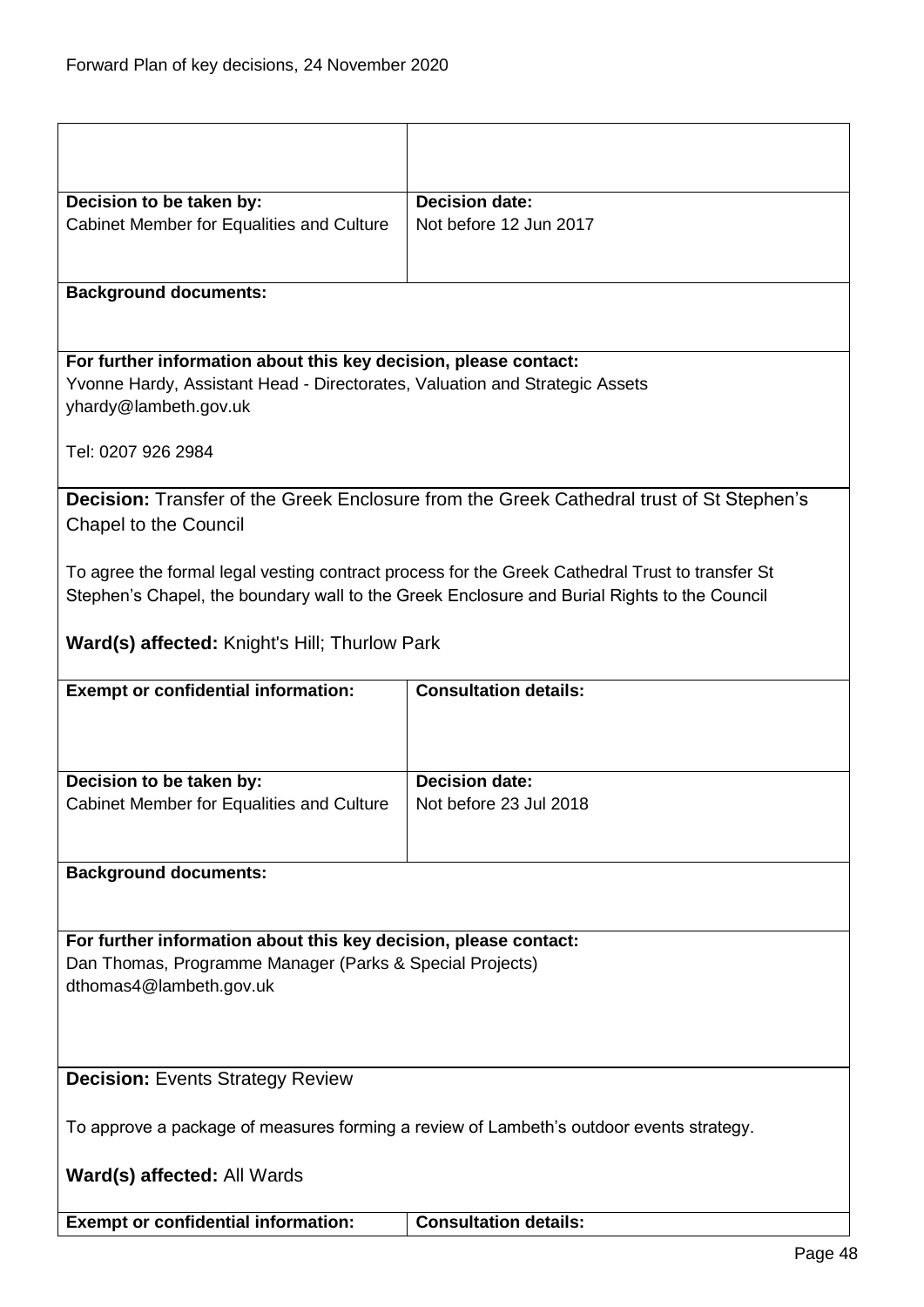<span id="page-48-1"></span><span id="page-48-0"></span>

| Decision to be taken by:                                                                                                                                                                                                       | <b>Decision date:</b>        |  |
|--------------------------------------------------------------------------------------------------------------------------------------------------------------------------------------------------------------------------------|------------------------------|--|
| Cabinet Member for Equalities and Culture                                                                                                                                                                                      | Not before 26 Nov 2018       |  |
|                                                                                                                                                                                                                                |                              |  |
| <b>Background documents:</b>                                                                                                                                                                                                   |                              |  |
| For further information about this key decision, please contact:<br>Kevin Crook, Assistant Director: Neighbourhoods, Environment and Streetscene<br>kcrook@lambeth.gov.uk<br>Blue Star House - 4th Floor<br>Tel: 020 7926 8973 |                              |  |
| <b>Decision: Appointment of Consultants for Brockwell Hall Restoration</b>                                                                                                                                                     |                              |  |
| Following the successful award of funding by the National Lottery Heritage Fund (NLHF) Round 1,<br>some development funds have been released to allow the Council to develop the proposals for<br>refurbishment.               |                              |  |
| The Council will require the engagement of Specialist consultants with to oversee and help develop<br>the proposals, notable expertise areas include conservation architecture, landscape architecture                         |                              |  |
| Ward(s) affected: Coldharbour; Herne Hill                                                                                                                                                                                      |                              |  |
| <b>Exempt or confidential information:</b>                                                                                                                                                                                     | <b>Consultation details:</b> |  |
| Decision to be taken by:                                                                                                                                                                                                       | <b>Decision date:</b>        |  |
| Cabinet Member for Equalities and Culture                                                                                                                                                                                      | Not before 16 Oct 2019       |  |
| <b>Background documents:</b>                                                                                                                                                                                                   |                              |  |
| For further information about this key decision, please contact:<br>Dan Thomas, Programme Manager (Parks & Special Projects)<br>dthomas4@lambeth.gov.uk                                                                        |                              |  |
| <b>Decision:</b> Approval of purchase of two new cremators                                                                                                                                                                     |                              |  |
|                                                                                                                                                                                                                                |                              |  |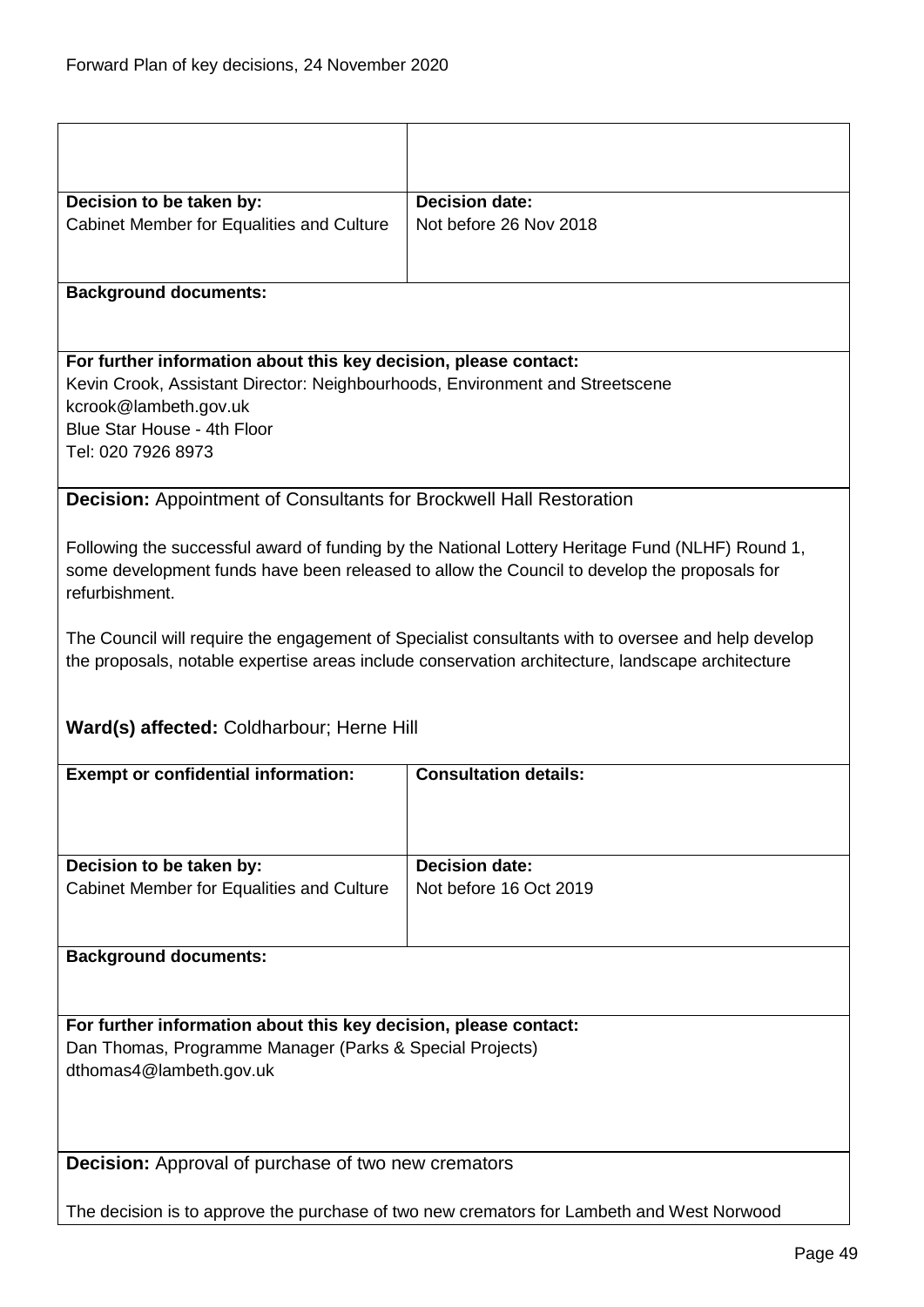crematoria, to be installed during summer 2020 after the expiry of the current supply and maintain contract on 30 June 2020.

## **Ward(s) affected:** Gipsy Hill

| <b>Consultation details:</b>                    |
|-------------------------------------------------|
| <b>Decision date:</b><br>Not before 10 Mar 2020 |
|                                                 |

#### **Background documents:**

#### **For further information about this key decision, please contact:**

Kevin Crook, Assistant Director: Neighbourhoods, Environment and Streetscene kcrook@lambeth.gov.uk Blue Star House - 4th Floor Tel: 020 7926 8973

### <span id="page-49-0"></span>**Decision:** ELEVATE Strategic Plan 2020-23

To consider the future direction and 3-year strategic delivery plan for the ELEVATE programme and associated funding arrangement/financial investment.

#### **Ward(s) affected:** All Wards

| <b>Exempt or confidential information:</b>                       | <b>Consultation details:</b> |
|------------------------------------------------------------------|------------------------------|
|                                                                  |                              |
|                                                                  |                              |
| Decision to be taken by:                                         | <b>Decision date:</b>        |
| Cabinet Member for Equalities and Culture                        | Not before 19 May 2020       |
|                                                                  |                              |
|                                                                  |                              |
| <b>Background documents:</b>                                     |                              |
|                                                                  |                              |
|                                                                  |                              |
| For further information about this key decision, please contact: |                              |
| Dawn Bunce, Arts Partnership Officer                             |                              |
| dbunce@lambeth.gov.uk                                            |                              |
| <b>Phoenix House</b>                                             |                              |
| Tel: 020 7926 0760                                               |                              |
|                                                                  |                              |

**Decision:** Resumption of birth registrations, taking of notices of marriage/civil partnership, weddings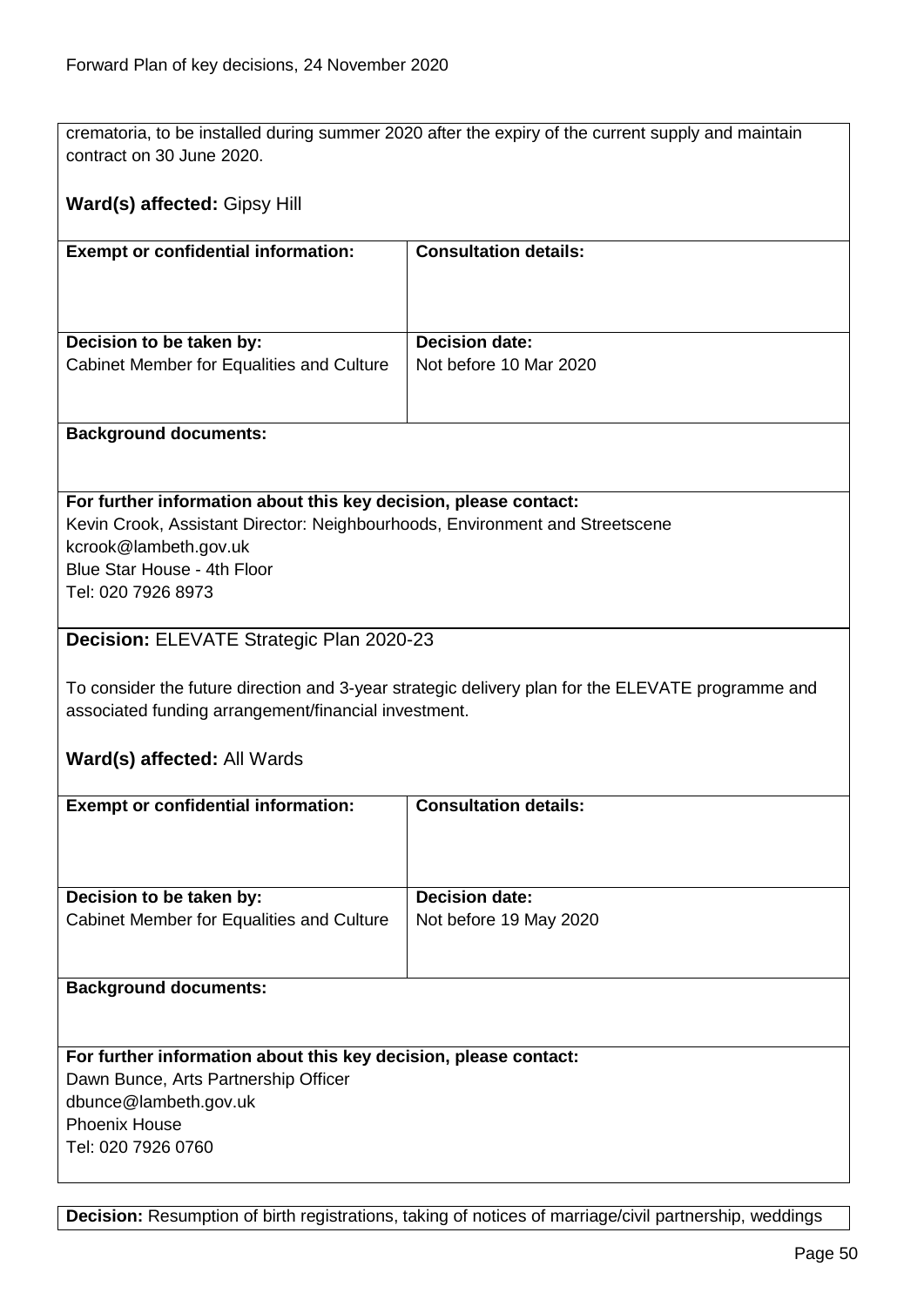<span id="page-50-1"></span><span id="page-50-0"></span>

|                                                                                                                                                                                                                                                                                                                                                                                                                                                                                                                                                                                                                                                                | and civil partnerships and citizenship ceremonies, all legally required to be face to face |  |
|----------------------------------------------------------------------------------------------------------------------------------------------------------------------------------------------------------------------------------------------------------------------------------------------------------------------------------------------------------------------------------------------------------------------------------------------------------------------------------------------------------------------------------------------------------------------------------------------------------------------------------------------------------------|--------------------------------------------------------------------------------------------|--|
| Ward(s) affected: All Wards                                                                                                                                                                                                                                                                                                                                                                                                                                                                                                                                                                                                                                    |                                                                                            |  |
| <b>Exempt or confidential information:</b>                                                                                                                                                                                                                                                                                                                                                                                                                                                                                                                                                                                                                     | <b>Consultation details:</b>                                                               |  |
|                                                                                                                                                                                                                                                                                                                                                                                                                                                                                                                                                                                                                                                                |                                                                                            |  |
| Decision to be taken by:                                                                                                                                                                                                                                                                                                                                                                                                                                                                                                                                                                                                                                       | <b>Decision date:</b>                                                                      |  |
| Cabinet Member for Equalities and Culture                                                                                                                                                                                                                                                                                                                                                                                                                                                                                                                                                                                                                      | 7 Jul 2020                                                                                 |  |
| <b>Background documents:</b>                                                                                                                                                                                                                                                                                                                                                                                                                                                                                                                                                                                                                                   |                                                                                            |  |
| For further information about this key decision, please contact:                                                                                                                                                                                                                                                                                                                                                                                                                                                                                                                                                                                               |                                                                                            |  |
| Sara Hagley, Head of Assessments and Customer Centre                                                                                                                                                                                                                                                                                                                                                                                                                                                                                                                                                                                                           |                                                                                            |  |
| shagley@lambeth.gov.uk                                                                                                                                                                                                                                                                                                                                                                                                                                                                                                                                                                                                                                         |                                                                                            |  |
|                                                                                                                                                                                                                                                                                                                                                                                                                                                                                                                                                                                                                                                                |                                                                                            |  |
|                                                                                                                                                                                                                                                                                                                                                                                                                                                                                                                                                                                                                                                                |                                                                                            |  |
| <b>Decision:</b> Expenditure Arising from London Eye Section 106 Receipts                                                                                                                                                                                                                                                                                                                                                                                                                                                                                                                                                                                      |                                                                                            |  |
| Under the terms of a section 106 planning agreement, since 2003 the South Bank Employers' Group<br>(SBEG) has provided specified operational and community initiatives in the South Bank area on behalf<br>of the Council. These are financed by payments that the Council receives annually from the operator<br>of the Lastminute, com London Eye. The Council makes payment to SBEG in arrears on the basis of<br>goods provided and services rendered according to an agreed programme of work. The forecast<br>expenditure in 2020/21 is £950,000 with the first quarterly payment being due for payment on 1 July<br>2020.<br>Ward(s) affected: Bishop's |                                                                                            |  |
|                                                                                                                                                                                                                                                                                                                                                                                                                                                                                                                                                                                                                                                                |                                                                                            |  |
| <b>Exempt or confidential information:</b>                                                                                                                                                                                                                                                                                                                                                                                                                                                                                                                                                                                                                     | <b>Consultation details:</b>                                                               |  |
|                                                                                                                                                                                                                                                                                                                                                                                                                                                                                                                                                                                                                                                                |                                                                                            |  |
| Decision to be taken by:                                                                                                                                                                                                                                                                                                                                                                                                                                                                                                                                                                                                                                       | <b>Decision date:</b>                                                                      |  |
| Cabinet Member for Equalities and Culture                                                                                                                                                                                                                                                                                                                                                                                                                                                                                                                                                                                                                      | Not before 28 Jul 2020                                                                     |  |
| <b>Background documents:</b>                                                                                                                                                                                                                                                                                                                                                                                                                                                                                                                                                                                                                                   |                                                                                            |  |
|                                                                                                                                                                                                                                                                                                                                                                                                                                                                                                                                                                                                                                                                |                                                                                            |  |
| For further information about this key decision, please contact:                                                                                                                                                                                                                                                                                                                                                                                                                                                                                                                                                                                               |                                                                                            |  |
| Caroline Pitrakou, Programme Office Manager<br>cpitrakou@lambeth.gov.uk                                                                                                                                                                                                                                                                                                                                                                                                                                                                                                                                                                                        |                                                                                            |  |
|                                                                                                                                                                                                                                                                                                                                                                                                                                                                                                                                                                                                                                                                |                                                                                            |  |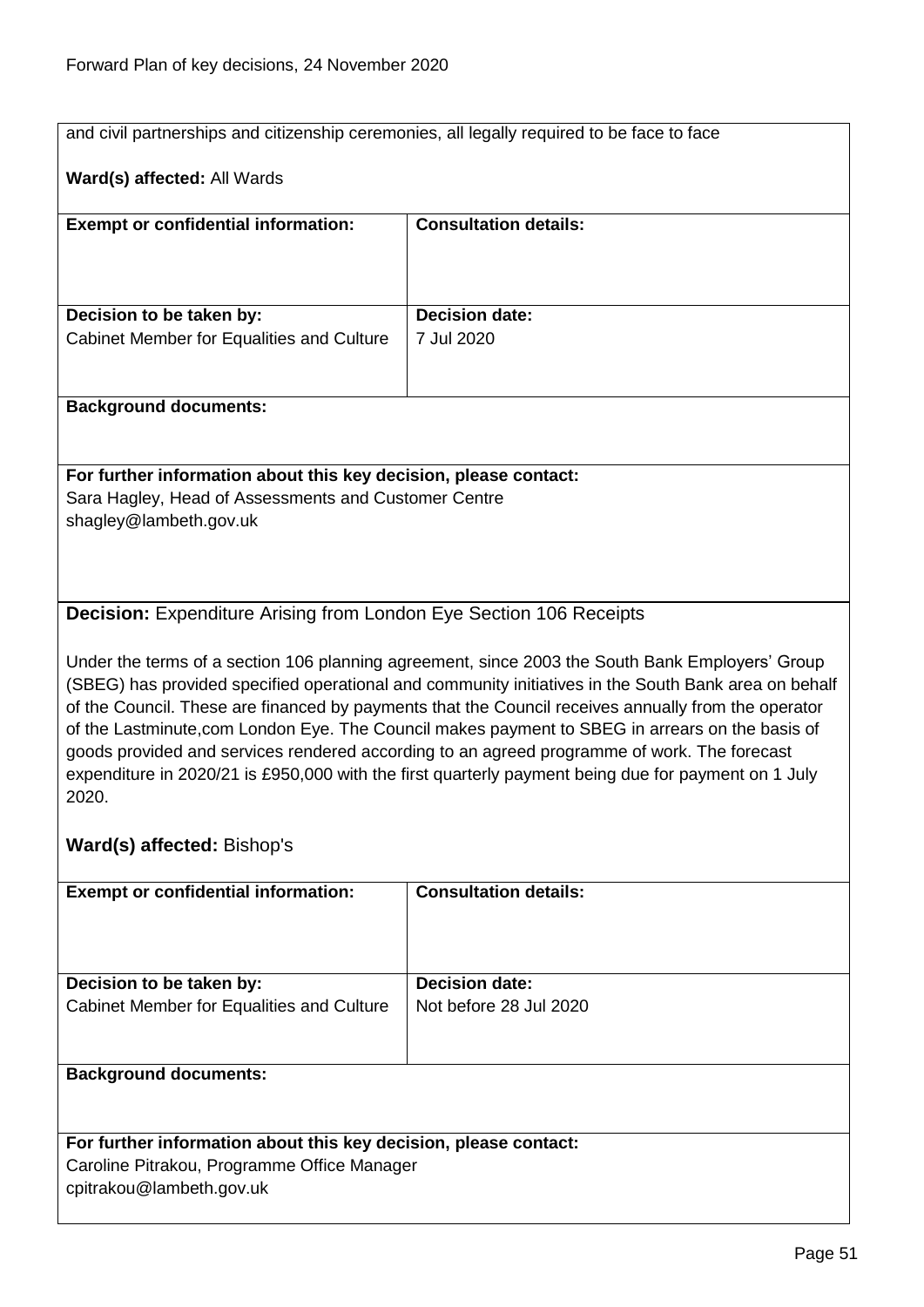## Tel: 020 7926 1260

## <span id="page-51-0"></span>**Decision:** Extension of FMS contract – for Lambeth's cremators

The decision is to approve a 12-month extension of the existing contract with FMS for the supply and maintenance of our two cremators at Lambeth and West Norwood crematoria, from 1 July 2020 to 30 June 2021. This is needed because of changes to the procurement process for securing new cremators, which has delayed the overall process.

## **Ward(s) affected:** All Wards

| <b>Exempt or confidential information:</b> | <b>Consultation details:</b> |
|--------------------------------------------|------------------------------|
| Decision to be taken by:                   | <b>Decision date:</b>        |
| Cabinet Member for Equalities and Culture  | Not before 25 Aug 2020       |

#### **Background documents:**

**For further information about this key decision, please contact:** Kevin Crook, Assistant Director: Neighbourhoods, Environment and Streetscene kcrook@lambeth.gov.uk Blue Star House - 4th Floor Tel: 020 7926 8973

<span id="page-51-1"></span>**Decision:** Lambeth Country Show 2021 - 2024 – Procurement – Various Lots

We are seeking to implement multiple three year fixed price contract agreements as part of the tender with an agreement for an extension for a further year for each contract. The annual value of the combined contracts is £338,938. As this report seeks to implement a three year fixed contract, the total value of the contract is £1,016,814. The agreement for an extension for a further one year brings the total maximum combined contracts value to an estimated £1,355,753.

## **Ward(s) affected:** All Wards

| <b>Exempt or confidential information:</b>                            | <b>Consultation details:</b>                    |
|-----------------------------------------------------------------------|-------------------------------------------------|
| Decision to be taken by:<br>Cabinet Member for Equalities and Culture | <b>Decision date:</b><br>Not before 22 Sep 2020 |
| <b>Background documents:</b>                                          |                                                 |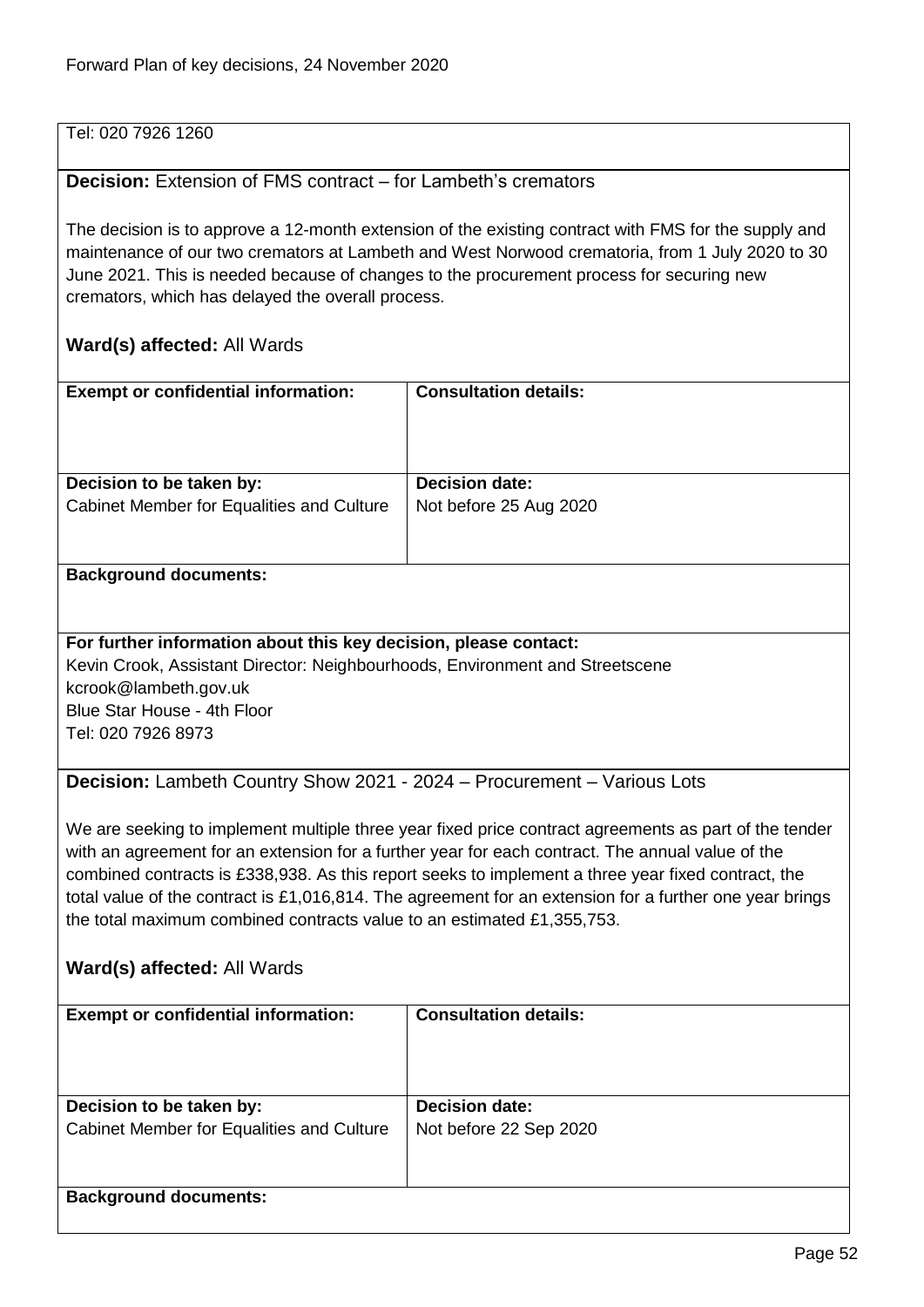<span id="page-52-0"></span>

| For further information about this key decision, please contact:                |                                                                                          |  |
|---------------------------------------------------------------------------------|------------------------------------------------------------------------------------------|--|
| Fathia Abdi, Risk Management Officer                                            |                                                                                          |  |
| fabdi@lambeth.gov.uk                                                            |                                                                                          |  |
| <b>Olive Morris House</b>                                                       |                                                                                          |  |
| Tel: 020 7926 3013                                                              |                                                                                          |  |
|                                                                                 |                                                                                          |  |
| <b>Decision:</b> West Norwood Cemetery National Heritage Lottery (NLHF) Project |                                                                                          |  |
|                                                                                 |                                                                                          |  |
|                                                                                 |                                                                                          |  |
|                                                                                 | To procure main contractors for West Norwood Cemetery National Heritage Lottery Project. |  |
|                                                                                 |                                                                                          |  |
| <b>Ward(s) affected: All Wards</b>                                              |                                                                                          |  |
|                                                                                 |                                                                                          |  |
| <b>Exempt or confidential information:</b>                                      | <b>Consultation details:</b>                                                             |  |
|                                                                                 |                                                                                          |  |
|                                                                                 |                                                                                          |  |
|                                                                                 |                                                                                          |  |
| Decision to be taken by:                                                        | <b>Decision date:</b>                                                                    |  |
| Cabinet Member for Equalities and Culture                                       | Not before 22 Sep 2020                                                                   |  |
|                                                                                 |                                                                                          |  |
|                                                                                 |                                                                                          |  |
| <b>Background documents:</b>                                                    |                                                                                          |  |
|                                                                                 |                                                                                          |  |
|                                                                                 |                                                                                          |  |
| For further information about this key decision, please contact:                |                                                                                          |  |
|                                                                                 |                                                                                          |  |
| Preeti Chatwal Kauffman, Senior Capital Project Manager                         |                                                                                          |  |
| PChatwalKauffman@lambeth.gov.uk                                                 |                                                                                          |  |
|                                                                                 |                                                                                          |  |
|                                                                                 |                                                                                          |  |
|                                                                                 |                                                                                          |  |
|                                                                                 |                                                                                          |  |
| Decision: Parks Capital Investment Plan 2020-25                                 |                                                                                          |  |
|                                                                                 |                                                                                          |  |
| Ward(s) affected: All Wards                                                     |                                                                                          |  |
|                                                                                 |                                                                                          |  |
| <b>Exempt or confidential information:</b>                                      | <b>Consultation details:</b>                                                             |  |
|                                                                                 |                                                                                          |  |
|                                                                                 |                                                                                          |  |
|                                                                                 |                                                                                          |  |
|                                                                                 | <b>Decision date:</b>                                                                    |  |
| Decision to be taken by:                                                        |                                                                                          |  |
| Cabinet Member for Equalities and Culture                                       | Not before 25 Nov 2020                                                                   |  |

## <span id="page-52-1"></span>**Background documents:**

**For further information about this key decision, please contact:** Kevin Crook, Assistant Director: Neighbourhoods, Environment and Streetscene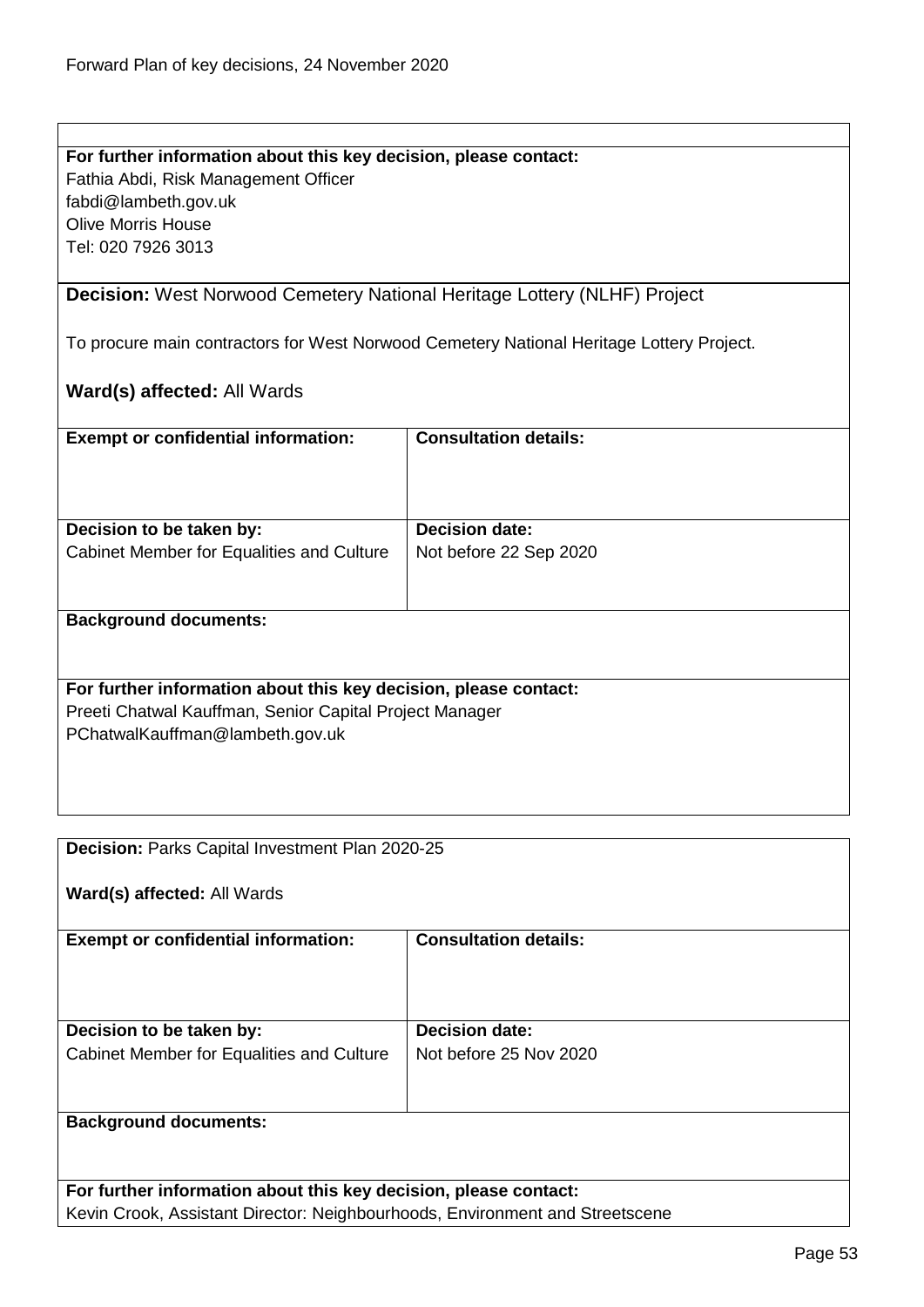| kcrook@lambeth.gov.uk       |  |
|-----------------------------|--|
| Blue Star House - 4th Floor |  |
| Tel: 020 7926 8973          |  |

<span id="page-53-0"></span>**Decision:** Kennington Park Funding Allocation

The 5-year capital plan allocated £6,000,000 for investment in green spaces

The Cabinet paper requests that £1,300,000 of this funding be made available for the delivery of detailed designs and construction in Kennington Park

## **Ward(s) affected:** Oval

| <b>Exempt or confidential information:</b> | <b>Consultation details:</b> |
|--------------------------------------------|------------------------------|
| Decision to be taken by:                   | <b>Decision date:</b>        |
| Cabinet Member for Equalities and Culture  | Not before 23 Dec 2020       |
|                                            |                              |

#### **Background documents:**

## **For further information about this key decision, please contact:**

Dan Thomas, Programme Manager (Parks & Special Projects) dthomas4@lambeth.gov.uk

<span id="page-53-1"></span>**Decision:** We are Waterloo Business Improvement District (BID) Renewal Ballot Proposal

A cabinet member decision is required to 'formally consider the We are Waterloo BID proposal and instruct the Returning Officer to hold the necessary renewal ballot'.

The council is statutorily bound to consider the BID proposal and hold a ballot on the BIDs behalf unless the proposal conflicts any formally adopted and published policy by the council or it is likely to have a significantly disproportionate financial burden on any person or class of persons.

## **Ward(s) affected:** Bishop's

| <b>Exempt or confidential information:</b> | <b>Consultation details:</b> |
|--------------------------------------------|------------------------------|
| Decision to be taken by:                   | <b>Decision date:</b>        |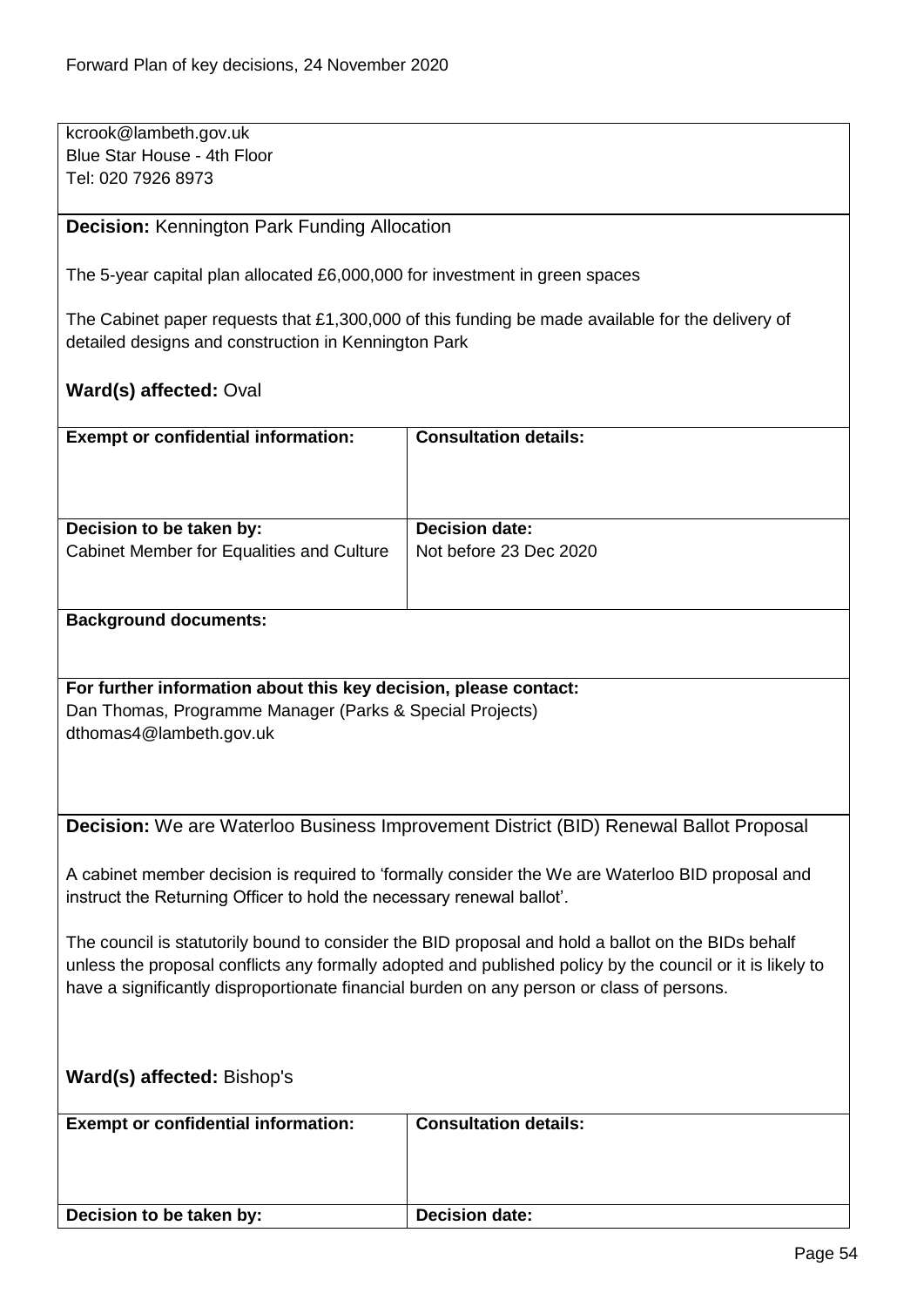<span id="page-54-1"></span><span id="page-54-0"></span>

| Cabinet Member for the Voluntary Sector                                                         | 26 Nov 2020                                                                                         |
|-------------------------------------------------------------------------------------------------|-----------------------------------------------------------------------------------------------------|
| and Leisure                                                                                     |                                                                                                     |
|                                                                                                 |                                                                                                     |
| <b>Background documents:</b>                                                                    |                                                                                                     |
|                                                                                                 |                                                                                                     |
|                                                                                                 |                                                                                                     |
| For further information about this key decision, please contact:                                |                                                                                                     |
| Brodie Turner, Senior Business and Inward Investment Officer                                    |                                                                                                     |
| bturner1@lambeth.gov.uk                                                                         |                                                                                                     |
|                                                                                                 |                                                                                                     |
|                                                                                                 |                                                                                                     |
|                                                                                                 |                                                                                                     |
| <b>Decision: Leisure Services Provision</b>                                                     |                                                                                                     |
|                                                                                                 |                                                                                                     |
|                                                                                                 | The decision is to determine how leisure services will be provided after the current contract ends; |
| following an options appraisal                                                                  |                                                                                                     |
|                                                                                                 |                                                                                                     |
| Ward(s) affected: All Wards                                                                     |                                                                                                     |
|                                                                                                 |                                                                                                     |
| <b>Exempt or confidential information:</b>                                                      | <b>Consultation details:</b>                                                                        |
|                                                                                                 |                                                                                                     |
|                                                                                                 |                                                                                                     |
|                                                                                                 |                                                                                                     |
| Decision to be taken by:                                                                        | <b>Decision date:</b>                                                                               |
| Cabinet Member for the Voluntary Sector                                                         | Not before 27 Oct 2020                                                                              |
| and Leisure                                                                                     |                                                                                                     |
|                                                                                                 |                                                                                                     |
| <b>Background documents:</b>                                                                    |                                                                                                     |
|                                                                                                 |                                                                                                     |
|                                                                                                 |                                                                                                     |
| For further information about this key decision, please contact:                                |                                                                                                     |
| Kevin Crook, Assistant Director: Neighbourhoods, Environment and Streetscene                    |                                                                                                     |
| kcrook@lambeth.gov.uk                                                                           |                                                                                                     |
| Blue Star House - 4th Floor                                                                     |                                                                                                     |
| Tel: 020 7926 8973                                                                              |                                                                                                     |
|                                                                                                 |                                                                                                     |
| <b>Decision:</b> Allocation of NCIL to employment and skills                                    |                                                                                                     |
|                                                                                                 |                                                                                                     |
| To approve an allocation from Neighbourhood Community Infrastructure Levy (NCIL) to support the |                                                                                                     |
| delivery of employment and skills programmes in the borough                                     |                                                                                                     |
|                                                                                                 |                                                                                                     |
| Ward(s) affected:                                                                               |                                                                                                     |
|                                                                                                 |                                                                                                     |
| <b>Exempt or confidential information:</b>                                                      | <b>Consultation details:</b>                                                                        |
|                                                                                                 |                                                                                                     |
|                                                                                                 |                                                                                                     |
|                                                                                                 |                                                                                                     |
| Decision to be taken by:                                                                        | <b>Decision date:</b>                                                                               |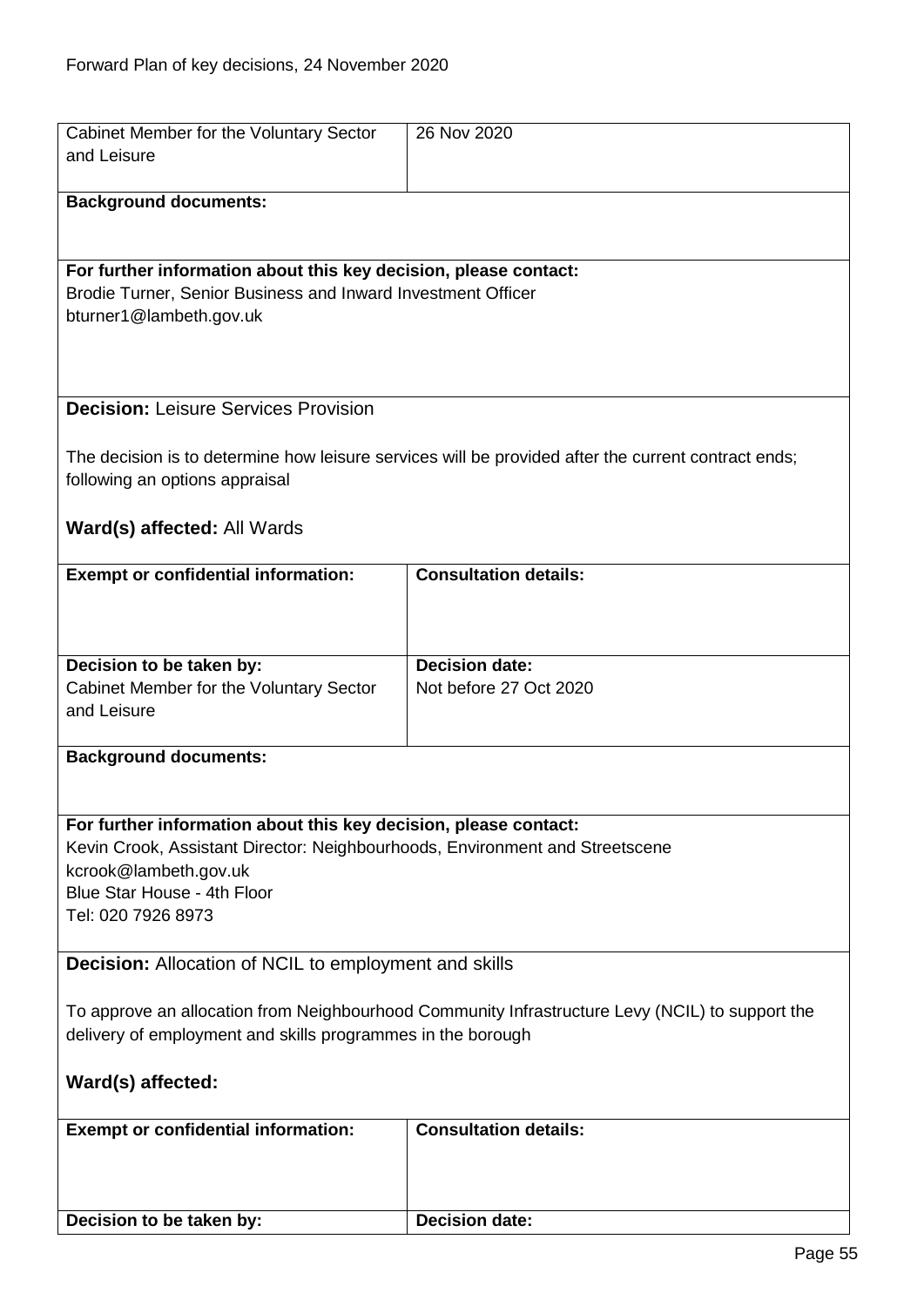<span id="page-55-0"></span>

| Cabinet Member for Jobs, Skills and<br><b>Community Safety</b>                                                                                                                                                                                              | Not before 30 Sep 2020                                                                                                                                                                                                                                                                                         |  |
|-------------------------------------------------------------------------------------------------------------------------------------------------------------------------------------------------------------------------------------------------------------|----------------------------------------------------------------------------------------------------------------------------------------------------------------------------------------------------------------------------------------------------------------------------------------------------------------|--|
| <b>Background documents:</b>                                                                                                                                                                                                                                |                                                                                                                                                                                                                                                                                                                |  |
| For further information about this key decision, please contact:<br>John Bennett, Lead Commissioner - Welfare Employment and Skills                                                                                                                         |                                                                                                                                                                                                                                                                                                                |  |
| JBennett7@lambeth.gov.uk<br>Room 113, Lambeth Town Hall<br>Tel: 020 7926 6452                                                                                                                                                                               |                                                                                                                                                                                                                                                                                                                |  |
| <b>Decision: Adult Learning Approved Provider List</b>                                                                                                                                                                                                      |                                                                                                                                                                                                                                                                                                                |  |
| through an annual grant of approximately £2.3m from the Greater London Authority.                                                                                                                                                                           | Lambeth Adult Learning engages and supports some of the borough's most disadvantaged residents<br>in lifelong learning and supports social and economic inclusion. The service commissions a range of<br>training providers to deliver specialist adult and community learning services. The service is funded |  |
| Lambeth Adult Learning is establishing a new Approved Provider List (APL) to:<br>• enable a wider pool of potential suppliers to Adult Learning<br>• enable flexibility to appoint further supplier in future years without establishing a new Framework or |                                                                                                                                                                                                                                                                                                                |  |
| <b>APL</b><br>• enable call off against contracts to take place in appropriate time before the commencement of the<br>2021-2022 academic year.                                                                                                              |                                                                                                                                                                                                                                                                                                                |  |
| In addition, the establishment of an APL will enable the service to work with providers for additional<br>projects outside of the mainstream Adult Education Budget provision.                                                                              |                                                                                                                                                                                                                                                                                                                |  |
| The APL will involve a two-stage tender process with successful providers appointed via call off<br>contracts at the second stage.                                                                                                                          |                                                                                                                                                                                                                                                                                                                |  |
| It is recommended that five year APL (2021-2026) is introduced with successful suppliers, with an<br>option to extend this by a further two years (2026-2028), subject to performance.                                                                      |                                                                                                                                                                                                                                                                                                                |  |
| Ward(s) affected: All Wards                                                                                                                                                                                                                                 |                                                                                                                                                                                                                                                                                                                |  |
| <b>Exempt or confidential information:</b>                                                                                                                                                                                                                  | <b>Consultation details:</b>                                                                                                                                                                                                                                                                                   |  |
| Decision to be taken by:                                                                                                                                                                                                                                    | <b>Decision date:</b>                                                                                                                                                                                                                                                                                          |  |
| Cabinet Member for Jobs, Skills and<br><b>Community Safety</b>                                                                                                                                                                                              | Not before 26 Nov 2020                                                                                                                                                                                                                                                                                         |  |
| <b>Background documents:</b>                                                                                                                                                                                                                                |                                                                                                                                                                                                                                                                                                                |  |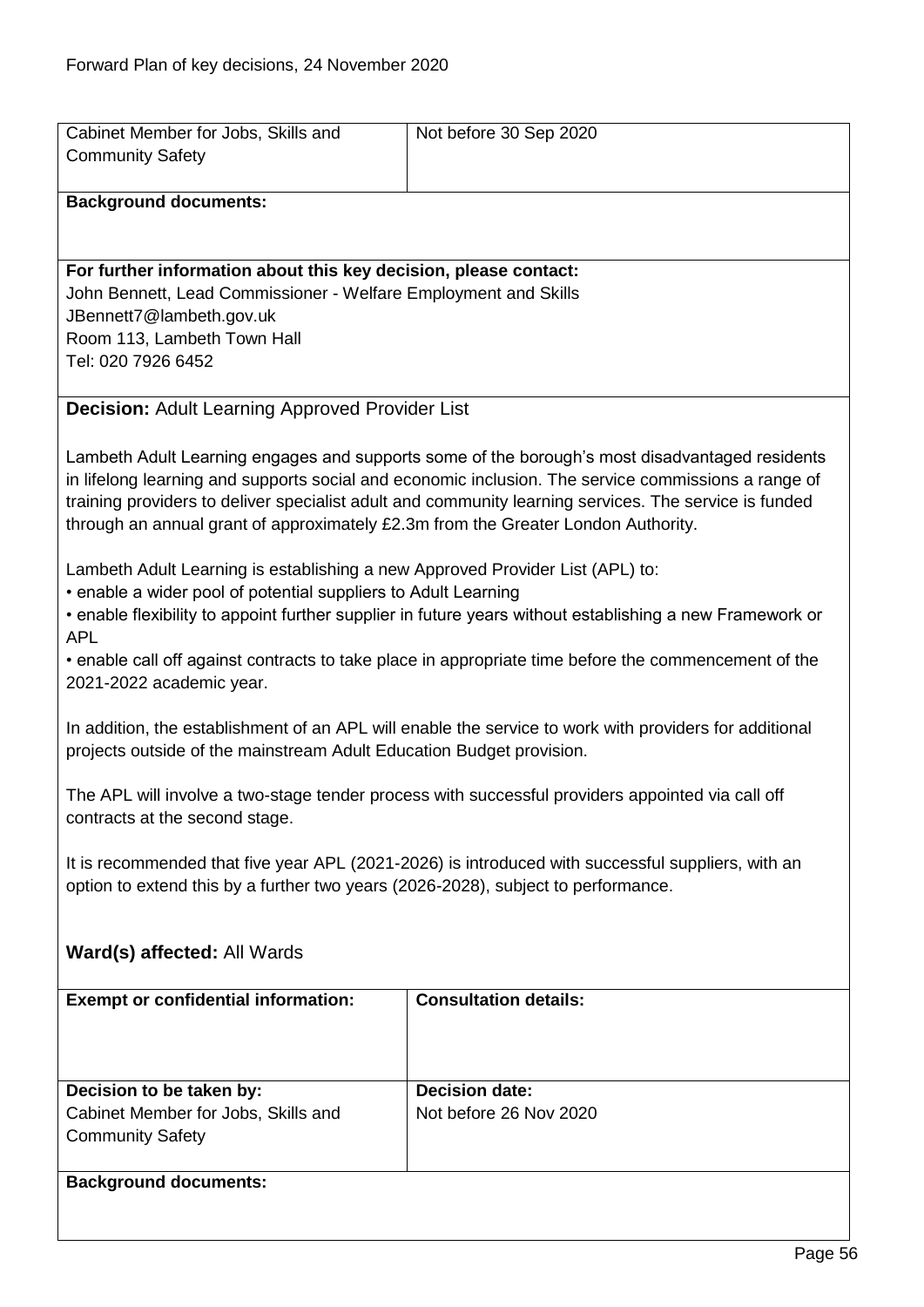**For further information about this key decision, please contact:** Lesley Robinson LRobinson2@lambeth.gov.uk

<TRAILER\_SECTION> </TRAILER\_SECTION> <LAYOUT\_SECTION>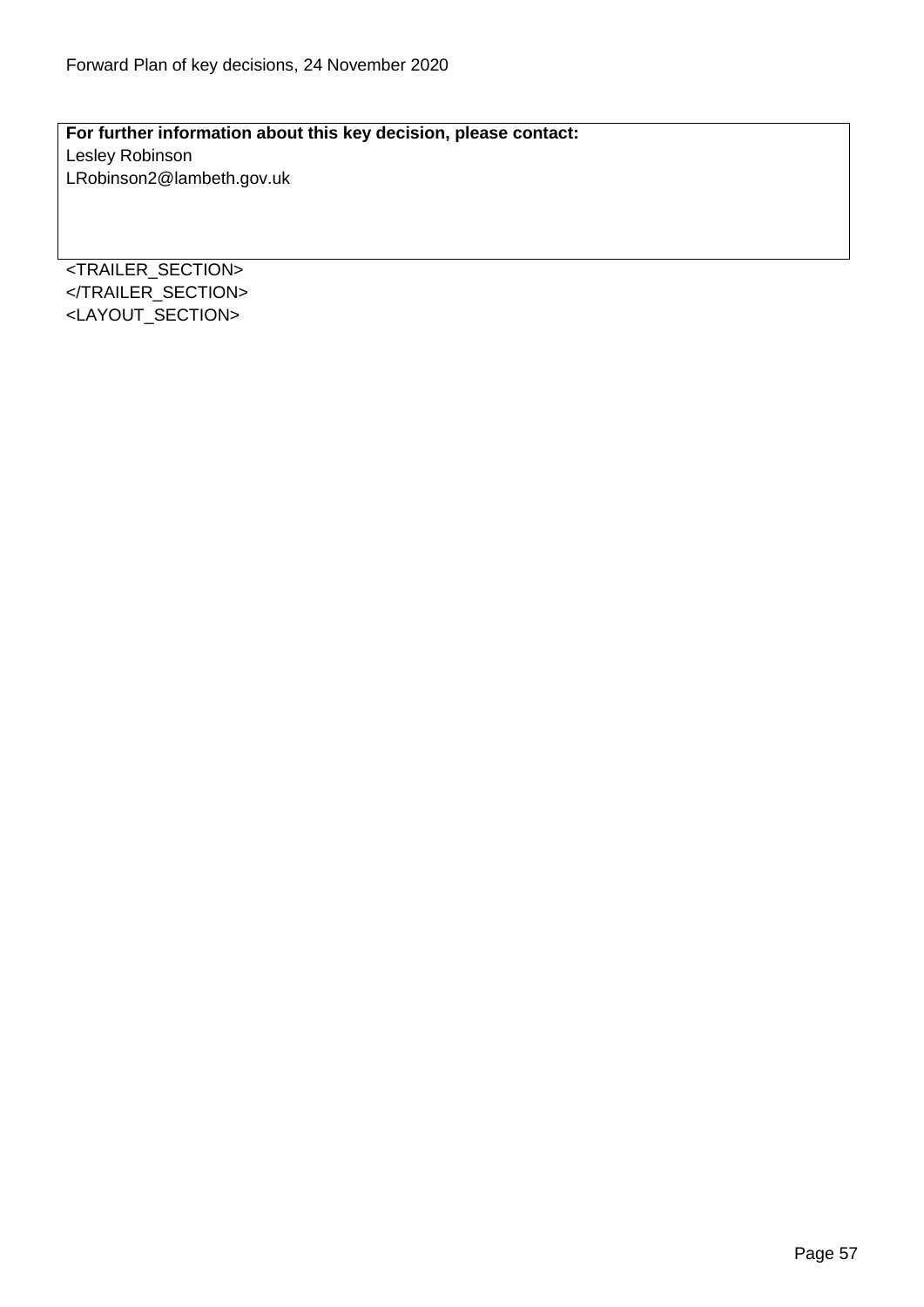| Decision: FIELD_TITLE                                            |                              |
|------------------------------------------------------------------|------------------------------|
|                                                                  |                              |
| FIELD_SUMMARY                                                    |                              |
|                                                                  |                              |
| Ward(s) affected: FIELD_WARDS                                    |                              |
|                                                                  |                              |
| <b>Exempt or confidential information:</b>                       | <b>Consultation details:</b> |
| FIELD LIKELY EXEMPTION CLASS                                     | <b>FIELD CONSULTATION</b>    |
| FIELD LIKELY REASON TEXT                                         | <b>FIELD CONSULTEES</b>      |
|                                                                  |                              |
| Decision to be taken by:                                         | <b>Decision date:</b>        |
| <b>FIELD DMTITLE</b>                                             | FIELD DUE DATE               |
|                                                                  | FIELD USE URGENCY EXPLAIN    |
|                                                                  |                              |
| <b>Background documents:</b>                                     |                              |
| <b>FIELD ATTACHMENTS</b>                                         |                              |
| For further information about this key decision, please contact: |                              |
| FIELD_OFFICER_TITLE                                              |                              |
| FIELD_OFFICER_EMAIL                                              |                              |
| FIELD_OFFICER_ADDR                                               |                              |
| FIELD OFFICER TEL                                                |                              |
|                                                                  |                              |
|                                                                  |                              |
| <heading_layout_section></heading_layout_section>                |                              |
| Decision: FIELD_TITLE                                            |                              |
|                                                                  |                              |
| FIELD_SUMMARY                                                    |                              |
|                                                                  |                              |
| Ward(s) affected: FIELD WARDS                                    |                              |
|                                                                  |                              |
|                                                                  |                              |
| <title_only_layout_section></title_only_layout_section>          |                              |